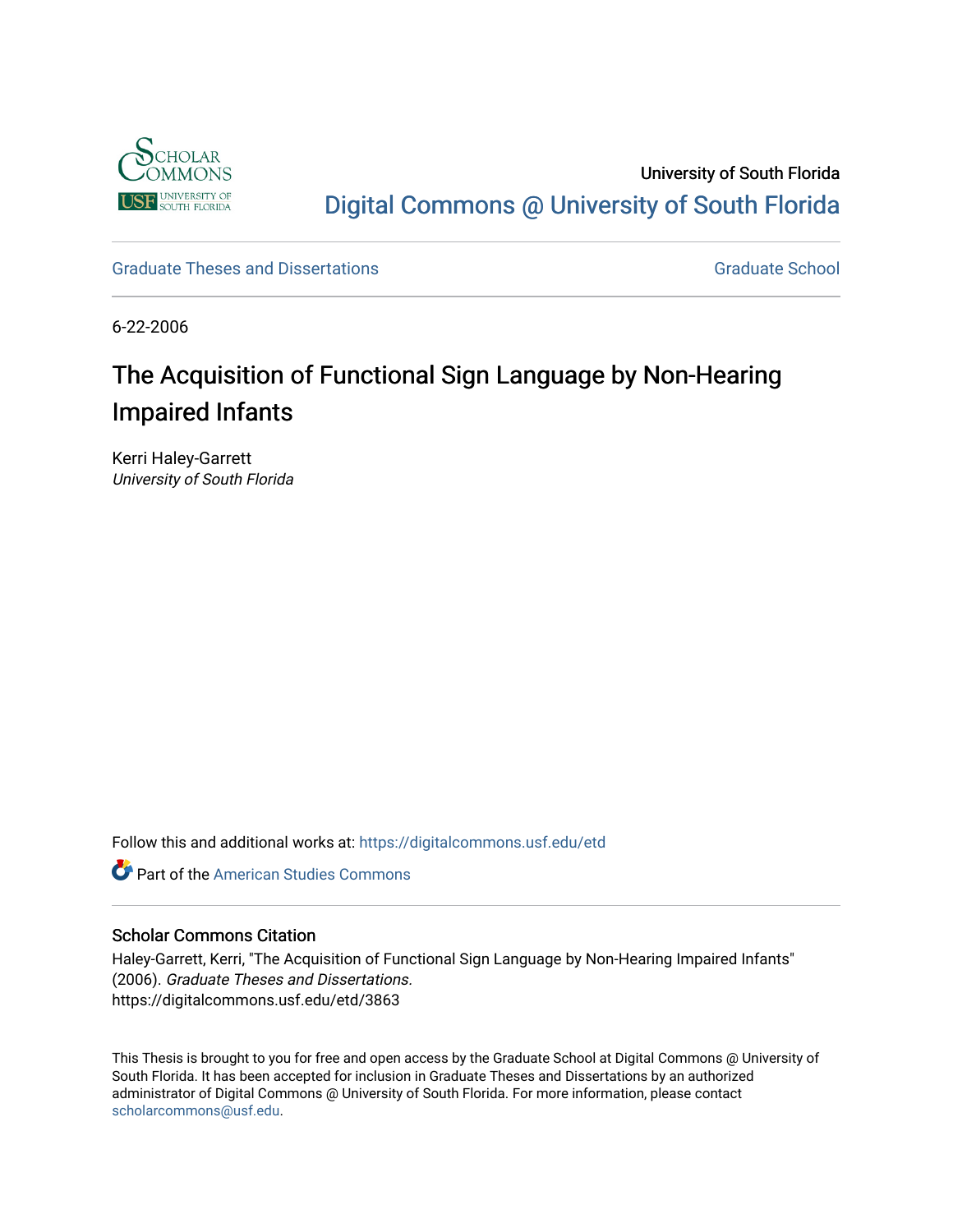## The Acquisition of Functional Sign Language by Non-Hearing Impaired Infants

by

Kerri Haley-Garrett

A thesis submitted in partial fulfillment of the requirements for the degree of Master of Arts in Applied Behavior Analysis College of Graduate Studies University of South Florida

Major Professor: Trevor F. Stokes, Ph.D. Debra Mowery, Ph.D. Holly Steele, Ph.D.

> Date of Approval: June 22, 2006

Keywords:symbolic gestures, children, communication, baby signs, prompting sequence

© Copyright 2006, Kerri Haley-Garrett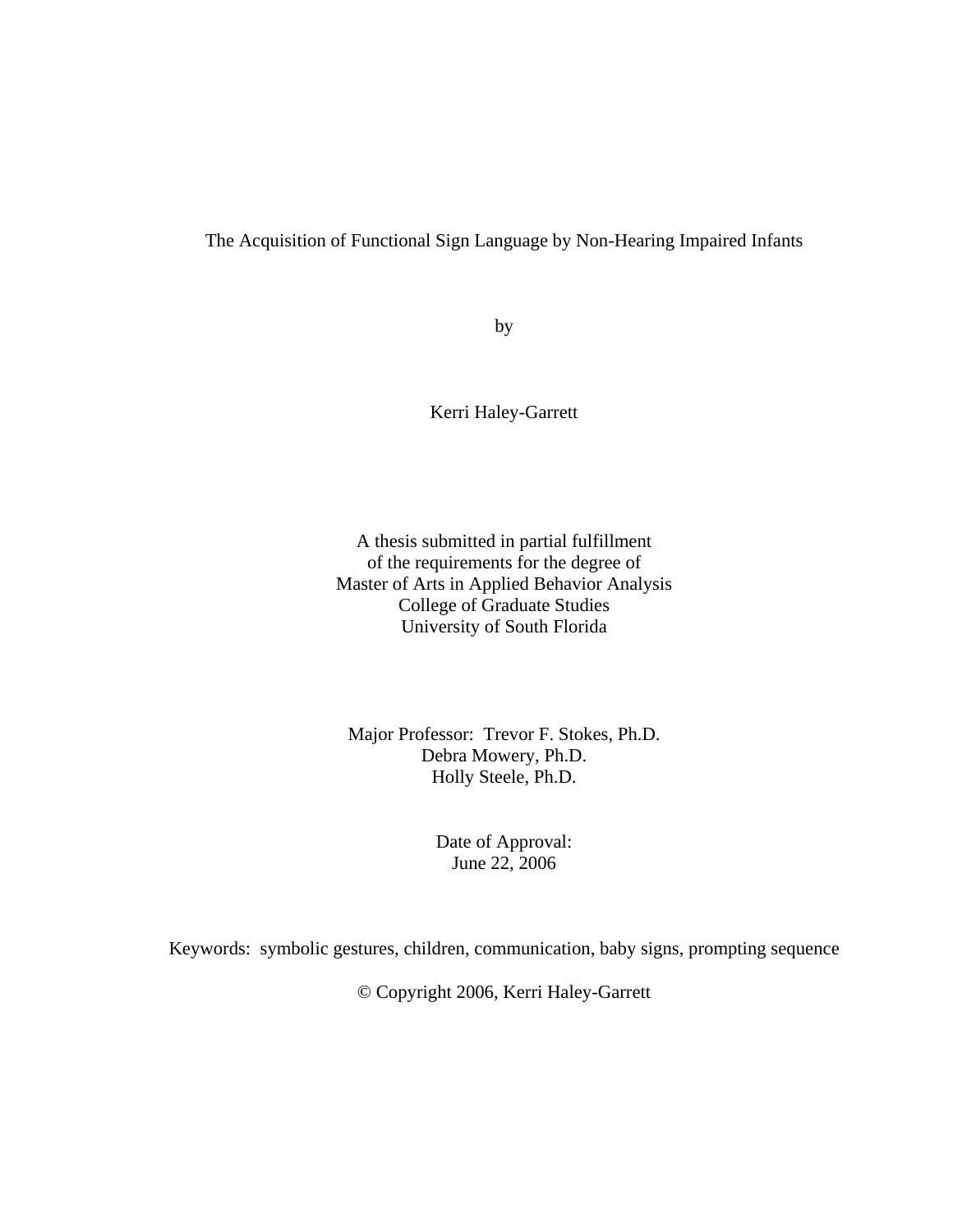## Acknowledgements

I would like to express my sincere gratitude to my major professor, Dr. Trevor Stokes, for guiding me in the thesis process, believing in me and for never giving up on me, even though I may have wanted to at times. Your continued support, dedication and encouragement were instrumental in keeping me motivated to complete this project. I am also grateful to the members of my committee, Dr. Debra Mowery and Dr. Holly Steele, for their time, commitment and support during this thesis process. Thank you both. I also wish to thank Denise Darr and Chrystal Wiener for making this thesis a reality. I appreciate your time and commitment in seeing this study through.

I am forever grateful to my family and friends who provided continuous support and encouragement throughout this study. Without their help this project would not have reached conclusion. I want to thank my daughter, Gracie, who gave me the inspiration for the topic of this study. You are my shining star.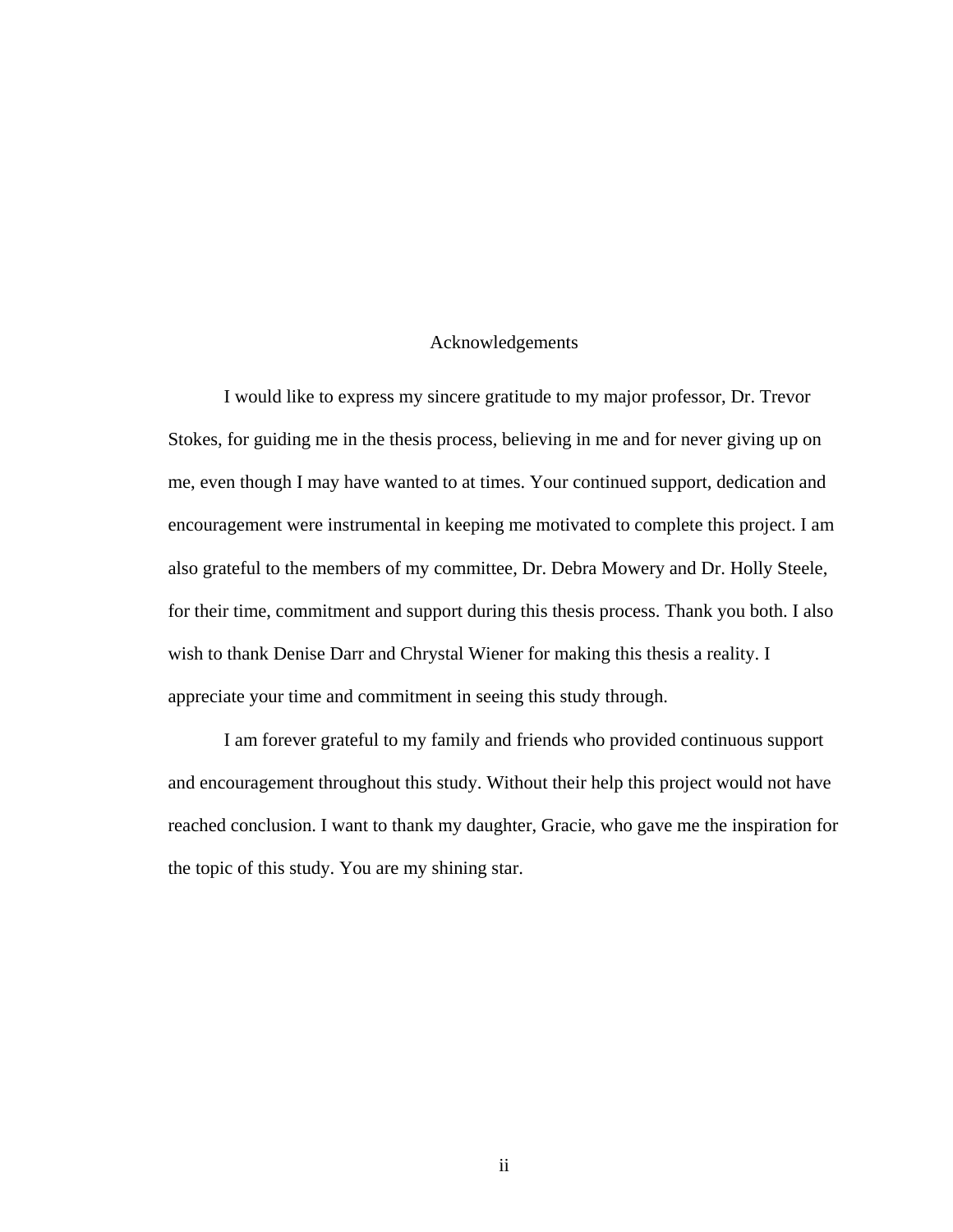Table of Contents

| List of Tables                                                   | iii |
|------------------------------------------------------------------|-----|
| List of Figures                                                  | iv  |
| Abstract                                                         | V   |
| <b>Chapter One Introduction</b>                                  | 1   |
| <b>Literature Review</b>                                         | 3   |
| Summary/Statement of Purpose                                     | 13  |
| Chapter Two Method                                               | 15  |
| Participants                                                     | 15  |
| Setting                                                          | 16  |
| Dependent Variable and Measurement                               | 17  |
| Data Collection & Interobserver Reliability                      | 18  |
| Social Validity                                                  | 20  |
| <b>Experimental Procedures</b>                                   | 20  |
| <b>Teacher Training</b>                                          | 20  |
| <b>Baseline</b>                                                  | 21  |
| Treatment                                                        | 21  |
| <b>Experimental Design</b>                                       | 26  |
| <b>Chapter Three Results</b>                                     | 28  |
| <b>Interobserver Agreement</b>                                   | 37  |
| <b>Social Validity Ratings</b>                                   | 37  |
| <b>Chapter Four Discussion</b>                                   | 38  |
| Limitations and Recommendations for Future Research and Practice | 40  |
| Conclusion                                                       | 43  |
| References                                                       | 44  |
| Appendices                                                       | 46  |
| Appendix A: Definition of Target Signs                           | 47  |
| Appendix B: Session Data Collection of Signs Demonstrated        | 49  |
| Appendix C: Assessment of Target Signs form Content Areas        | 51  |
| Appendix D: Session Data Collection from "Booster" Sessions      | 52  |
| Appendix E: Protocol for Prompting Signs                         | 54  |
| Appendix F: Parent Data Sheet                                    | 55  |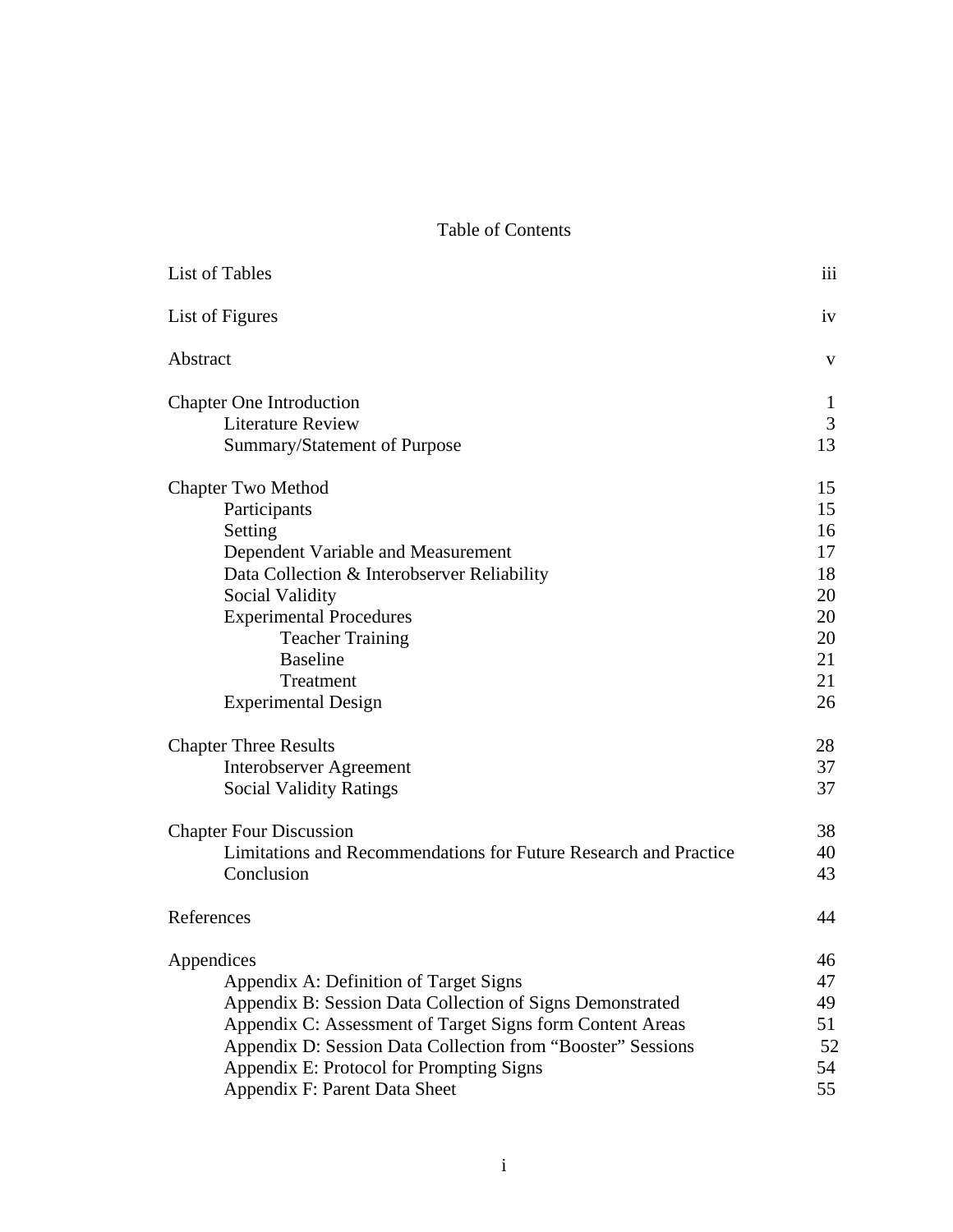| Appendix G: Social Validity Questionnaire             | 56  |
|-------------------------------------------------------|-----|
| Appendix H: Baseline Session Guidelines               | 57  |
| <b>Appendix I: Treatment Session Guidelines</b>       | 58  |
| Appendix J: Treatment "Booster" Session Guidelines    | 60  |
| Appendix K: Prompting Sequence for Teaching Signs     | 61  |
| Appendix L: Treatment Session Guidelines (Parent Led) | 62. |
|                                                       |     |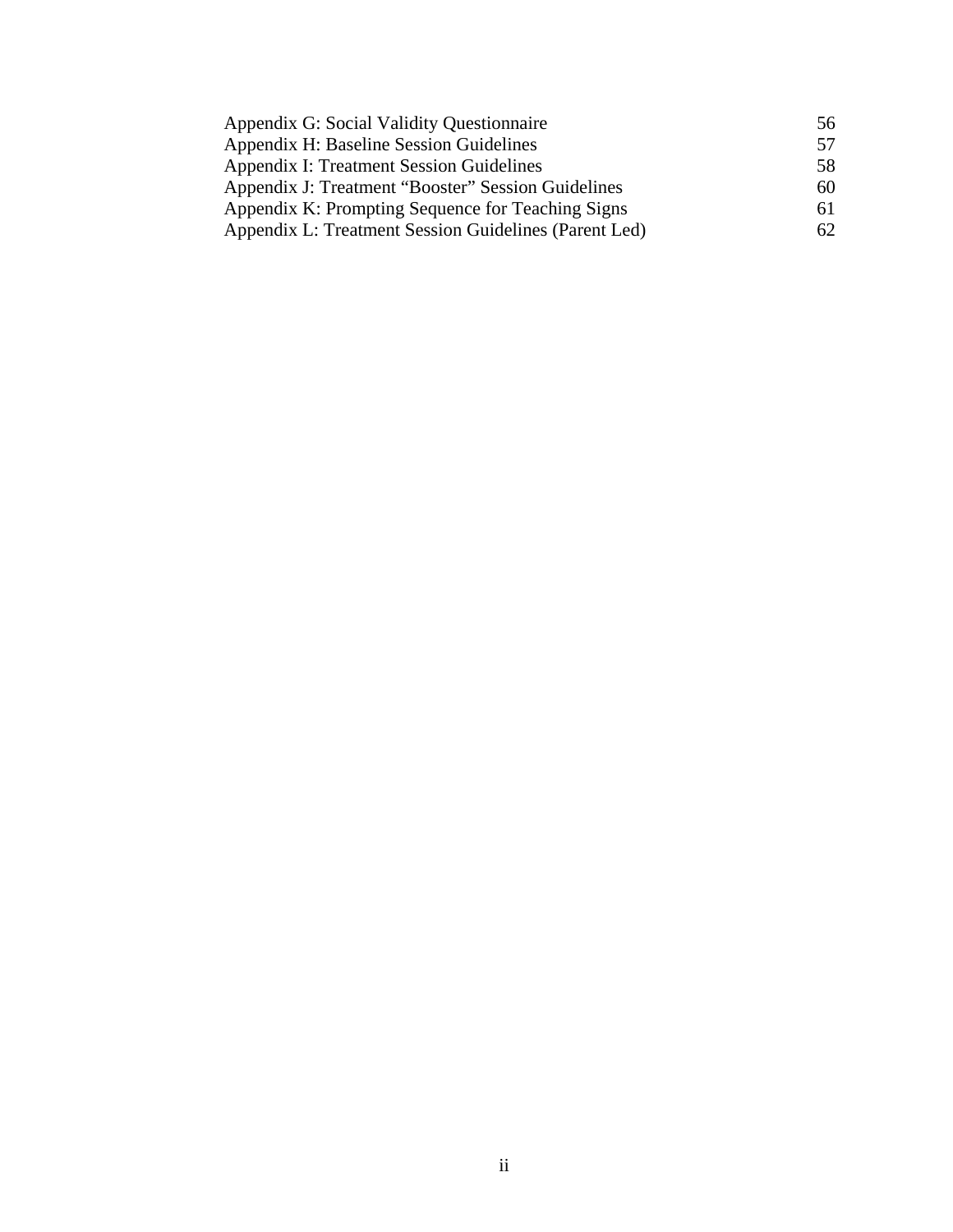# List of Tables

| Table 1 | Mean percentage of interobserver agreement scores for the<br>Dependent variable for each participant | 37 |
|---------|------------------------------------------------------------------------------------------------------|----|
| Table 2 | Post intervention social validity ratings by the parents using<br>a Likert Scale                     | 37 |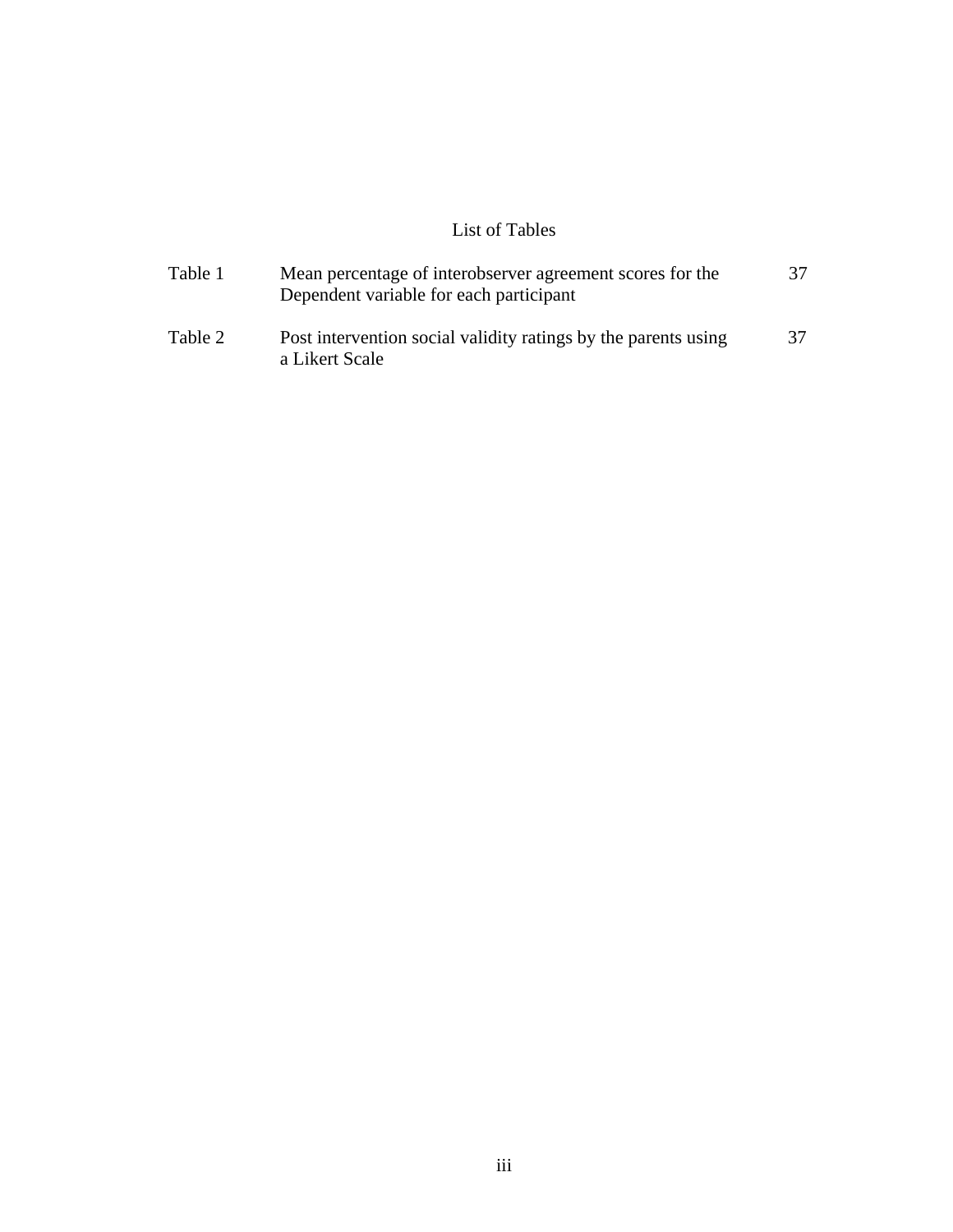# List of Figures

| Figure 1. | Multiple baselines across behaviors for participant 1, Dylan  | 30 |
|-----------|---------------------------------------------------------------|----|
| Figure 2. | Multiple baselines across behaviors for participant 2, Derek  | 32 |
| Figure 3. | Multiple baselines across behaviors for participant 3, Gracie | 35 |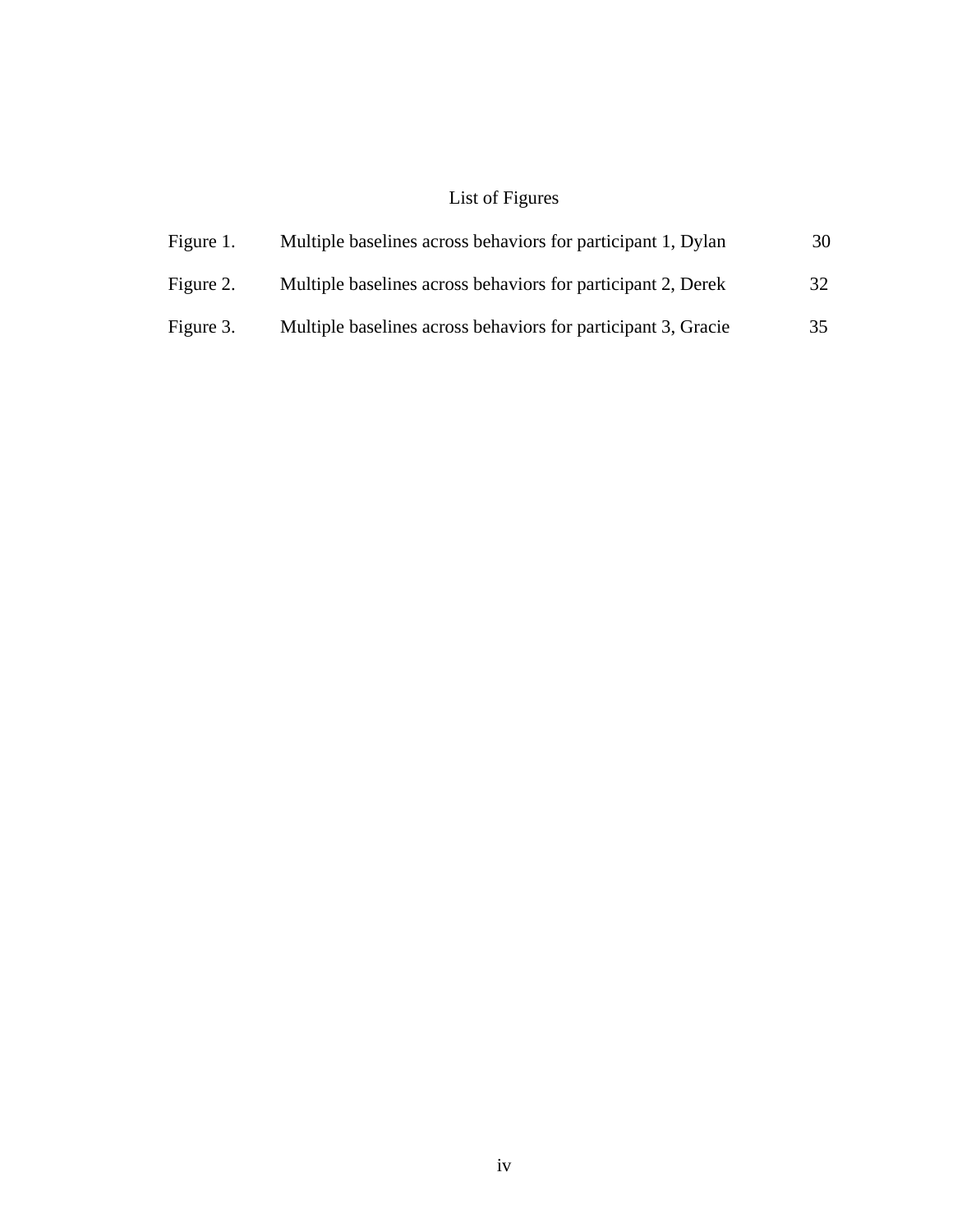# The Acquisition of Functional Sign Language by Non-Hearing Impaired Infants

## Kerri Haley-Garrett

#### ABSTRACT

Research shows that young children, typically developing with no developmental delays, hearing impairments or visual impairments, can acquire sign language to communicate their wants or needs prior to their ability to communicate through spoken language. However, much of the research reviewed focused on whether it was normative for young children to use signs or symbolic gestures to represent objects, make requests, or to express other wants or needs. In addition, many of the studies reviewed lacked scientific rigor and were primarily anecdotal in that much of the data relied on parent reports of his/her child's production of signs or symbolic gestures.

The present study expanded upon the procedures of Thompson, McKerchar, and Dancho (2004) by teaching more complex signing repertoires using different training procedures. This study examined the acquisition of functional sign language by typically developing infants, ranging in age from 10 months to 14 months, using a training program which consisted of three components. The three components of intervention included a 30 minute group class once per week, an intensive or "booster" 1:1 session twice per week, and parent led training in the participant's home environment.

During intervention a variety of concept items such as toys, pictures, books, and real objects were presented to represent the signs were utilized. A multiple baseline

v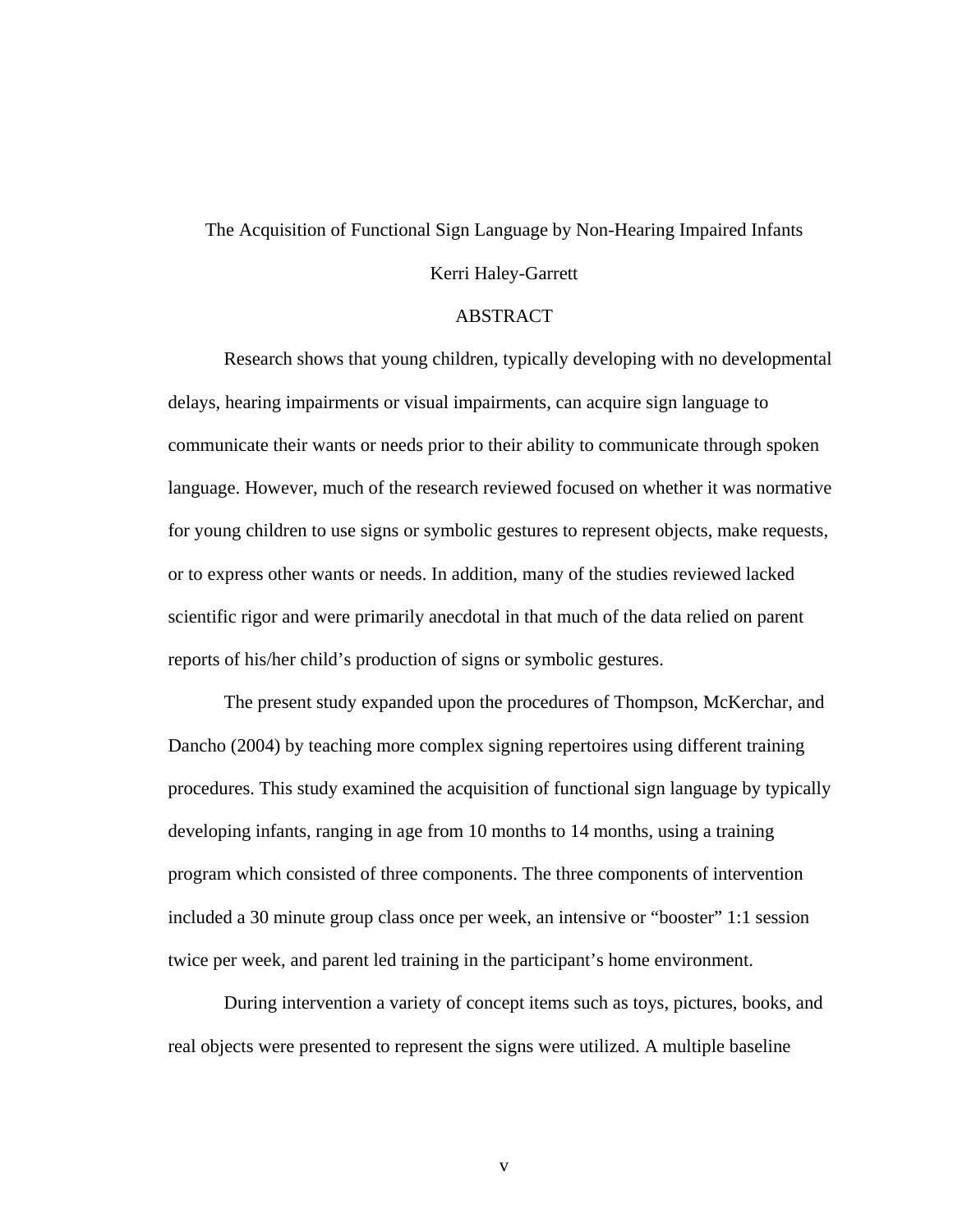design across pairs of behaviors was employed to assess experimental changes in signing repertoires during the intervention conditions.

All participants demonstrated zero rates of signing during baseline and showed an increase in their signing repertoires during intervention phases.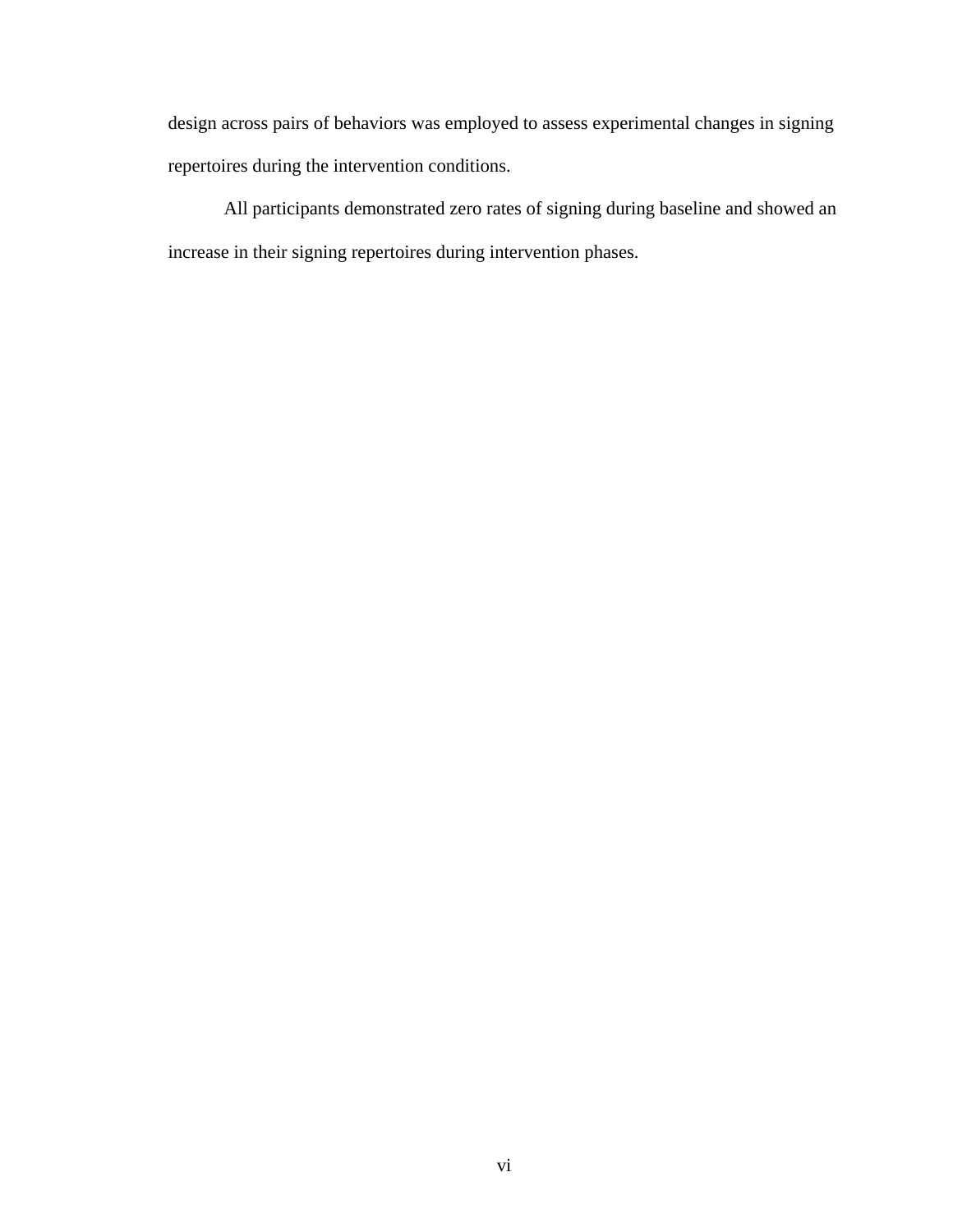#### Chapter One

## Introduction

Language is the way human beings communicate with each other. It is more than just expressing your thoughts through sounds and words. Language encompasses much more and is a way for people to express themselves as well as receive information from others. Language can be expressed through spoken words, gestures, and written communication. The development of language begins at birth when a baby cries to communicate his need to be fed, held, and changed. Across the life-span, language develops and becomes more elaborated and sophisticated as an important and functional part of the behavioral repertoire.

Language development is important for many reasons. Without language a person would not be able to communicate with others, comprehend what others are communicating, and be able to learn with greater efficiency. Language is an area of development that can indicate future success in school. Language is also important for social development. Once a child understands the words for objects, events, and actions, he can use a system of symbols to stand for the objects around him; he can reflect on people, places, and things in his world; and he can communicate his needs, feelings, and ideas in order to exert control over his life (Papalia & Olds, 1995).

The overall maturation of the speech centers is behind that of the motoric centers at birth, and the development of the speech centers proceeds at a slower pace (Bonvillian, Orlansky, & Novack, 1983). Motor control of hands matures before motor control of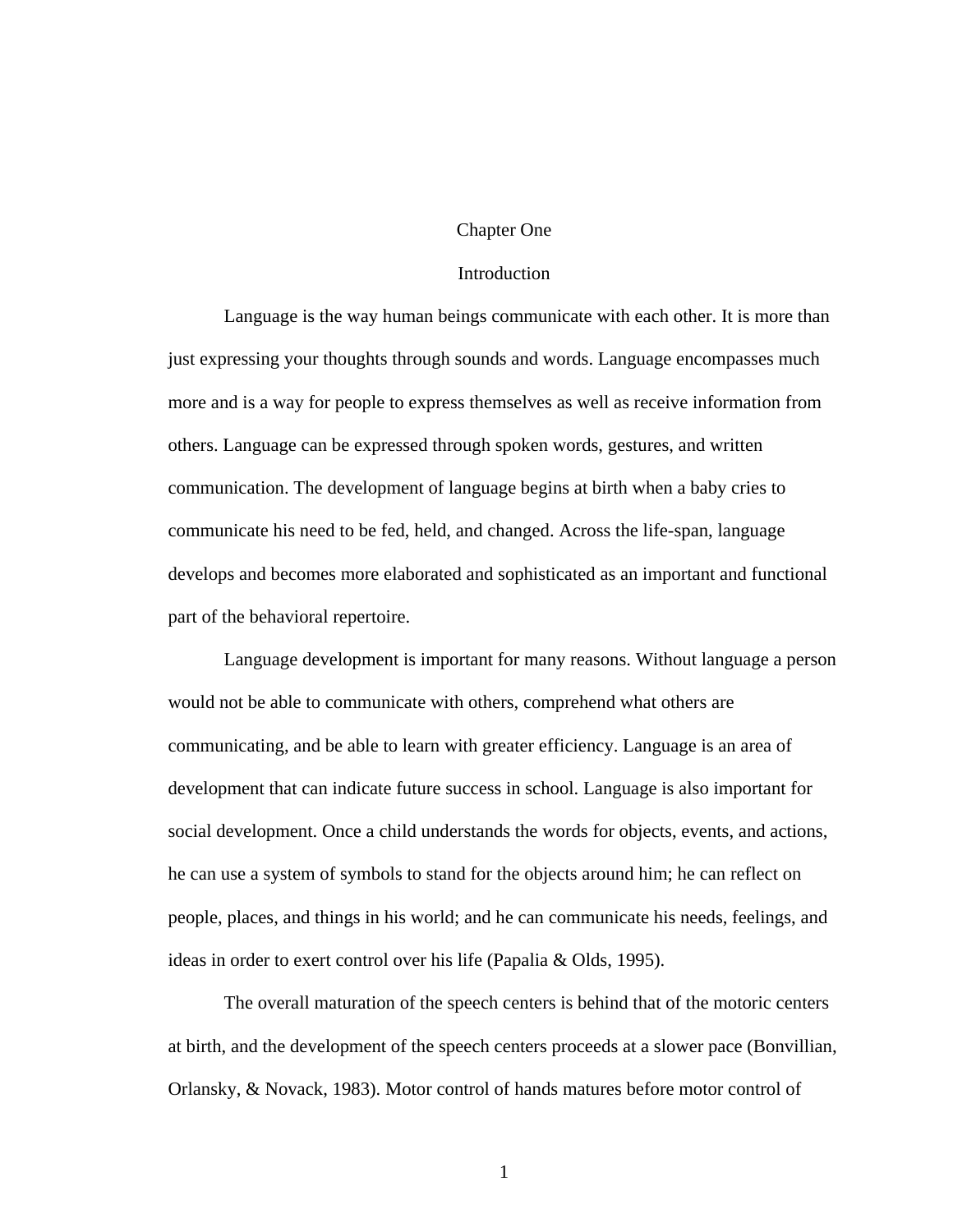speech in young children. Infants, whether hearing impaired or not, normally initiate their symbolic communication in the gestural mode rather than the verbal mode. For example, most parents teach their children at a young age to wave bye-bye when leaving or when somebody else is leaving. Young children also learn to shake their head yes or no without much effort given by their parents to teach these gestures. Other symbolic gestures young children typically learn to make are holding their arms up to show that they want to be picked up, pointing to objects they want, or blowing to indicate something is "hot". Many young children learn symbolic gestures as a result of routines and games such as pat-a-cake with their parents. For example, young children learn the symbol for spider through the nursery rhyme "Itsy Bitsy Spider". Symbolic gestures show that even before children can talk, they understand that objects and concepts have names and that they can use symbols to refer to the things and happenings in their everyday lives (Papalia & Olds, 1995). Signing can be a normal part of language development and an extension of these common signs that parents teach (Acredelo  $\&$  Goodwyn, 2002). This makes learning sign language as a means of communicating at a very young age a valuable alternative for communication with infants and young children prior to the development of verbal language.

Teaching sign language to non-hearing impaired children in the first two years of a child's life has been shown to be a significant advantage to increasing a parents' communication with their children earlier than they could with spoken language. (Acredelo & Goodwyn, 1996; Garcia, 1999).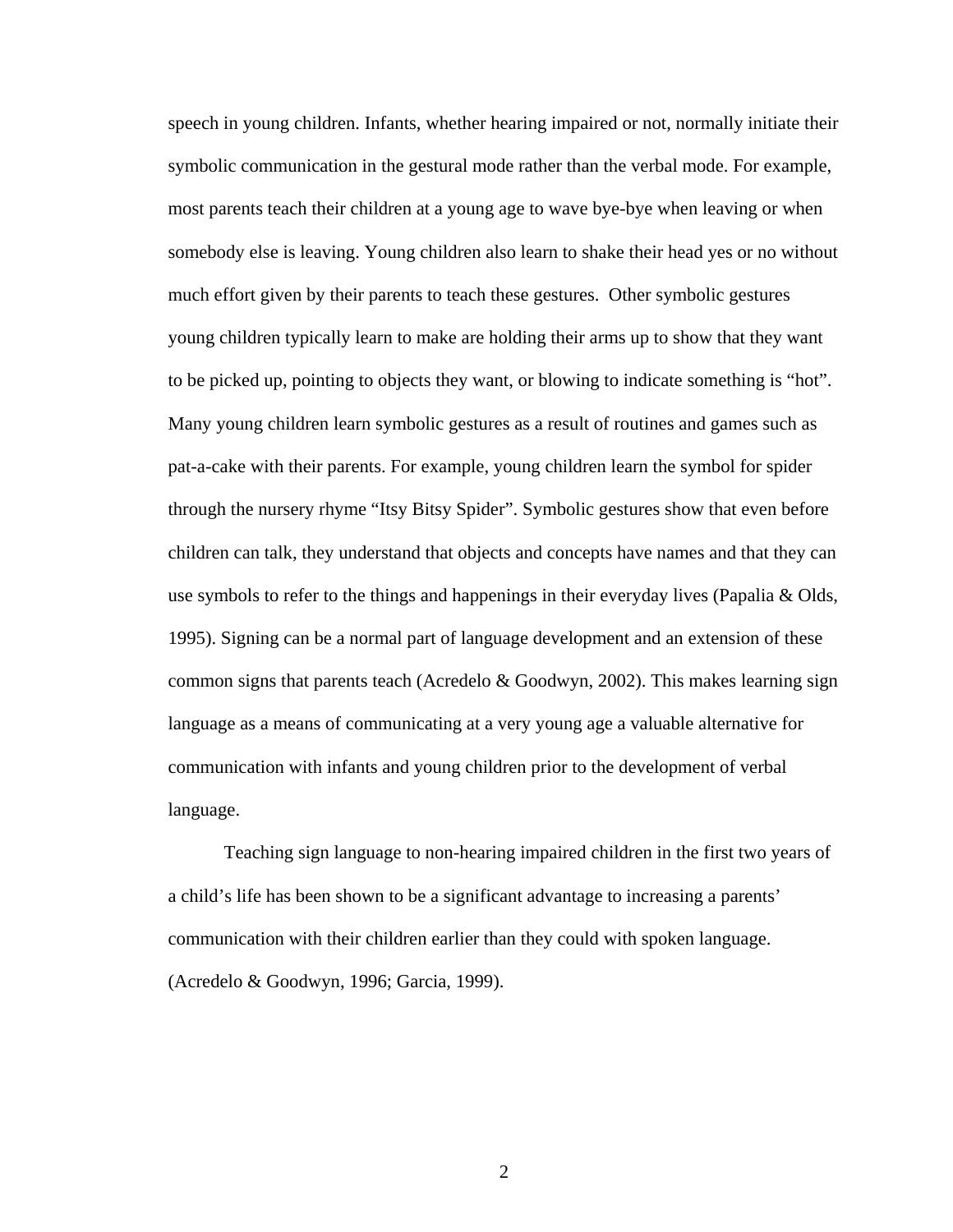#### *Literature Review*

Acredolo & Goodwyn (1988) investigated the use of nonverbal gestures or signs by infants as a means of communicating with persons within their environment. Their purpose was to document the natural development of nonverbal gestures by normal infants to communicate their wants and needs. Two experiments were conducted within their research. In the first experiment the researchers interviewed mothers of thirty-eight 16-18 month old infants about their child's nonverbal communication development. They discussed what nonverbal gestures their child was demonstrating and if they believed the gesture represented something. If a gesture met specific criteria (the gesture had to be described as occurring in the same form repeatedly and the behavior had to include one gestural component) then the gesture would be placed into one of five categories based on the function. The categories included object signs, requests, attributes, replies, and events. They did not utilize any pointing gestures to request something or to communicate yes and no or waving for goodbye.

 The results showed that 148 gestures met their criteria, therefore, signifying that symbolic gesturing is commonly utilized by young children to communicate with those around them. Eighty-seven percent of the children used at least one gesture, and the mean per child was four (range 0-16). The following gestures were noted to be the most commonly used; object signs for flower, dog, and horse; request signs for out and up; attribute signs for hot and all gone; and reply sign for "I don't know".

The second study by Acredolo and Goodwyn (1988) was longitudinal and examined both verbal and nonverbal development of sixteen 11-month old infants. The mothers were required to attend an orientation prior to the child's 11-month birthday and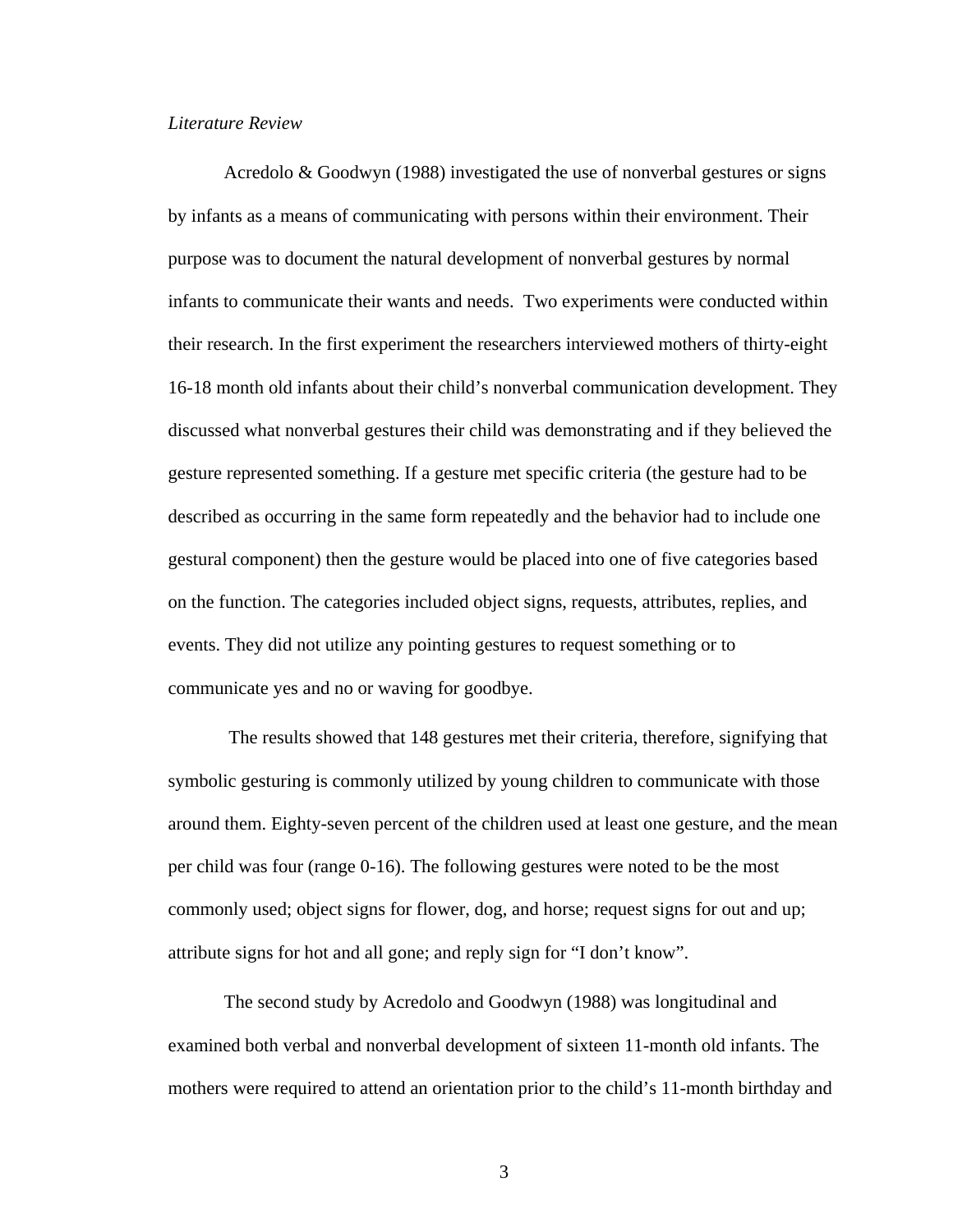kept weekly records of their child's verbal and nonverbal language development from the age of 11 months until they were 20 months of age. The mothers were asked to document any form of symbolic gesturing whether or not it seemed communicative. In addition, they were asked to document any new words that the child verbalized throughout the week. During the monthly visits to the participant's home the researchers would pick up the completed sheets, answer questions, and when needed, determine if a gesture would qualify as representative.

The children were assessed at 17 months, 20 months, and 24 months of age to measure the verbal vocabulary size and to interview the mothers on the child's signing behaviors. The assessment at 17 months consisted of a videotaped session in the lab to evaluate whether the children would naturally imitate the gestures produced by an adult. The experimenter presented 12 items while calling the child by name and stating "look at this". The experimenter produced the gesture three times with 10 second intervals in between. If the child imitated the gesture at least one time before the next object was shown, credit was given. The child did not have to produce an exact replication of the gesture to be credited as the main goal was to determine whether the child naturally imitated the gesture, without being prompted to do so. The assessment at 20 months consisted of a review of the diary entries that were kept by the families and interviews with the families to clarify any questions they had regarding the signing behavior of the children documented in the diaries. In addition, the families were given one week to complete a questionnaire designed to determine verbal vocabulary size. Finally, a follow up was conducted in the families' home at 24 months to assess the children's verbal vocabulary size. Several assessment scales were utilized including the Mental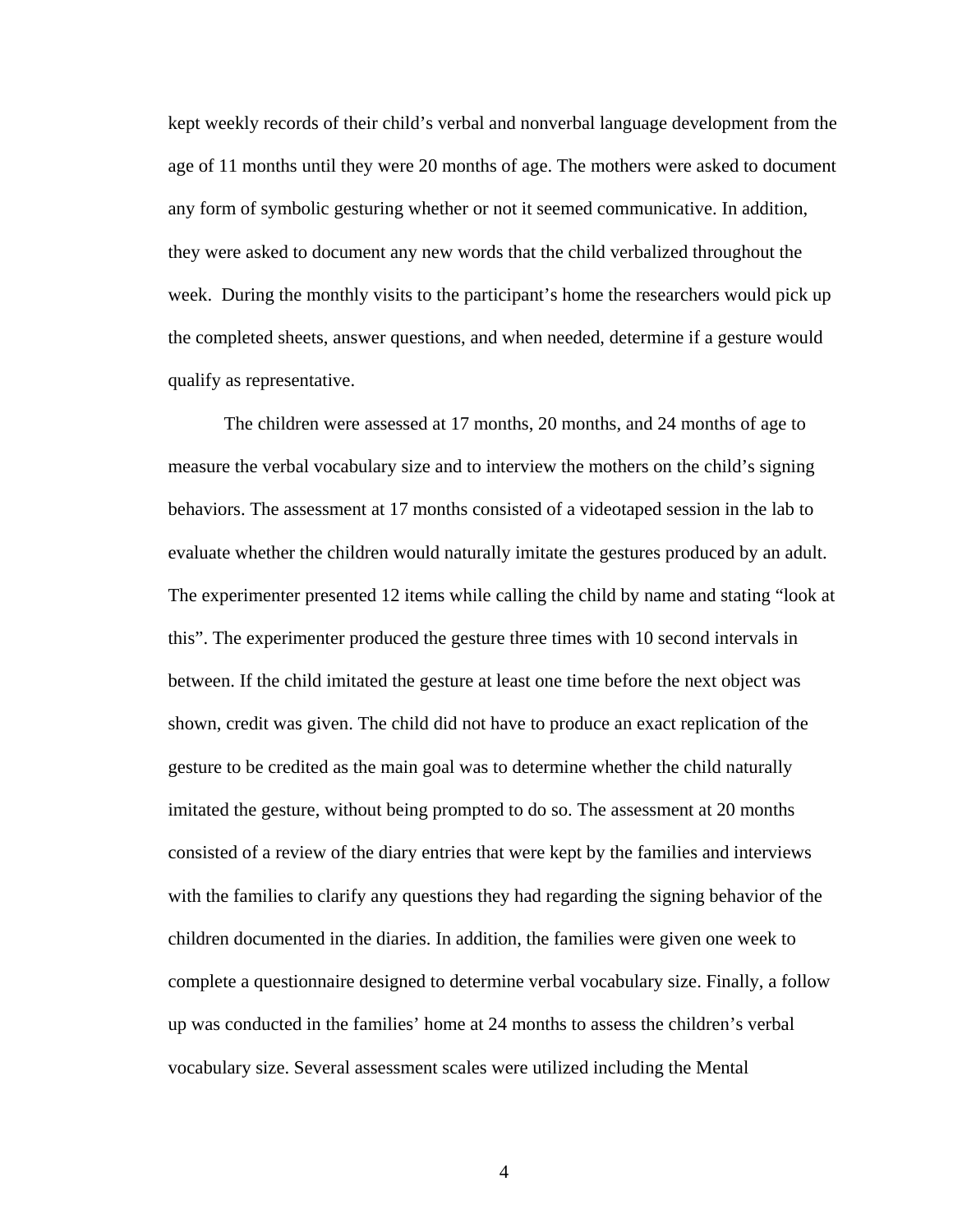Development Inventory (MDI) of the Bayley Scales of Infant Development. The families were given the identical questionnaire to complete that they completed during the 20 month assessment to determine verbal vocabulary size.

The results of experiment two showed that as with the first experiment, the mothers of all 16 infants in the study stated that their infants demonstrated the use of gestures to communicate. The parents reported that the gestures the children used appeared to evolve from everyday interactions and through the child's connection between an action and item or experience. Finally, the results supported the researcher's hypothesis that children who learn and use gestures to symbolize objects or wants and needs have earlier verbal language development.

Several case studies have been conducted to determine if teaching non-hearing impaired children sign language increases their rate of language acquisition. Bonvillian, Orlansky, and Novack (1983) examined the sign language acquisition of 10 non-hearing impaired children and one child with a severe bilateral hearing impairment. At least one parent in each child's household was hearing impaired and the primary mode of communication was American Sign Language (ASL). However, signed English was frequently used and most of the parents verbally communicated to their children as they signed, although the spoken language was often not clear and was difficult to understand. The children were also exposed to spoken English through other family members, friends, and through watching television. The primary mode of communication within each participant's home was ASL. This study also looked at the child's motor milestones related to development of a child's spoken language. The research indicated that the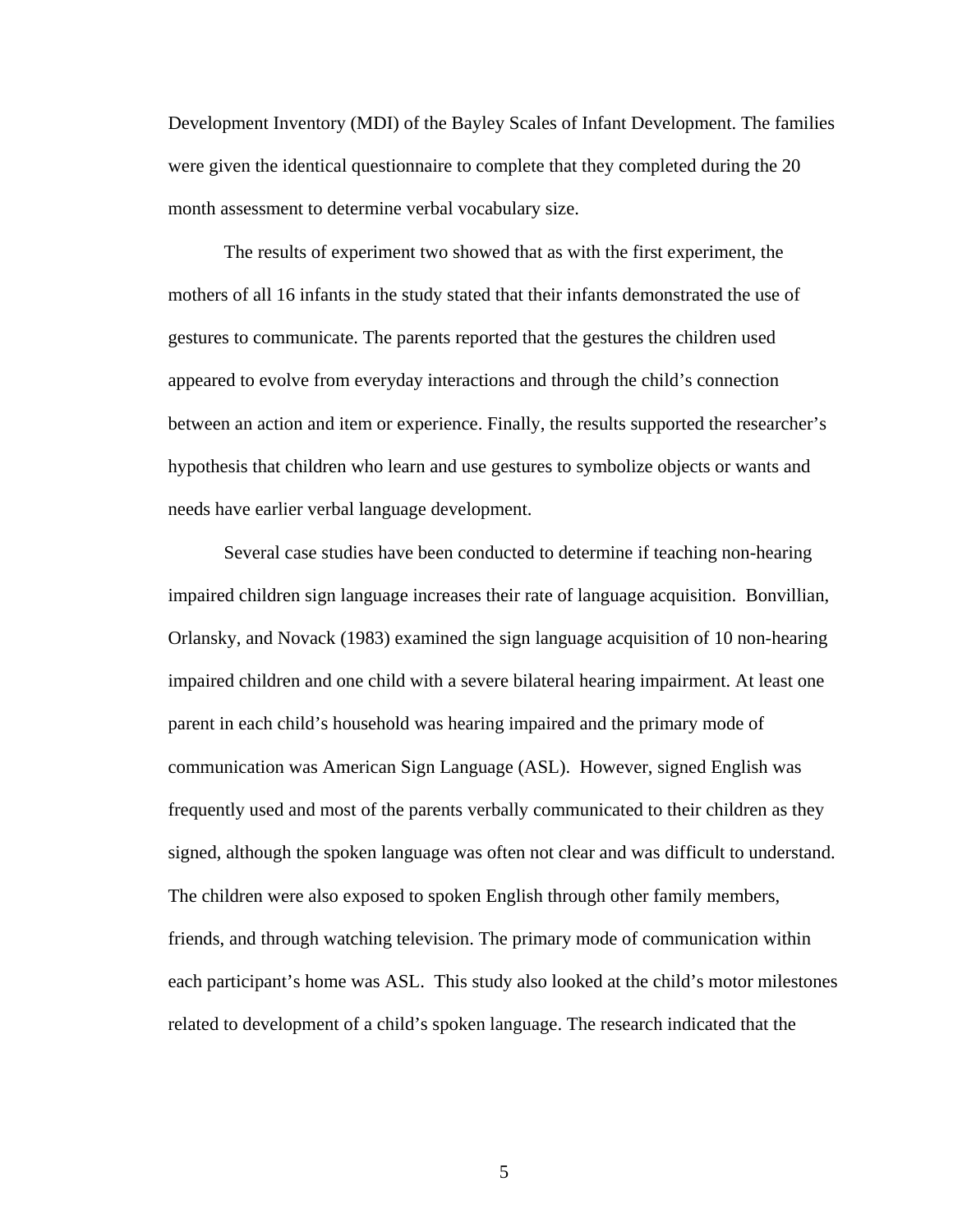processes of speech and motor development occurred in a synchronized manner in that progress in speech often occurred after a child completed a spurt in motor development.

At the beginning of the 16-month study, the seven children ranged in age from 4- 10 months with a mean age of five months. The children were visited in their home once every 5-6 weeks by three experimenters. The experimenters observed and recorded the children's motor skills and their expressive and receptive sign language vocabularies. During these observations, in which structured and unstructured activities were videotaped, the parents were asked to encourage their children to produce as many signs as possible. The structured videotaped records consisted of a 2-minute "normal play" and a 3-minute "communication period". The experimenters endeavored to unobtrusively videotape the children's sign communication and parent-child interactions for the remainder of the hour observation time period. The parents were also asked if their child had reached any new motor milestone since the preceding visit. During the time between the experimenter's visits the parents kept detailed sign language records of their child's language development. The developments in sign language acquisition were verified during the experimenters' subsequent home observation. The experimenters did not include non-ASL signs such as pointing gestures in their calculations of the child's signed vocabulary size.

Results of this study indicated that the participants achieved in sign language the corresponding spoken language milestones several months in advance of the norm. The average age at which the participants produced their first recognizable sign was 8.5 months, with most (6 of 11) of the children producing their first sign by 9 months. The age of the child at the initial sign production ranged from 5.5 months to 10 months. The

 $\sim$  6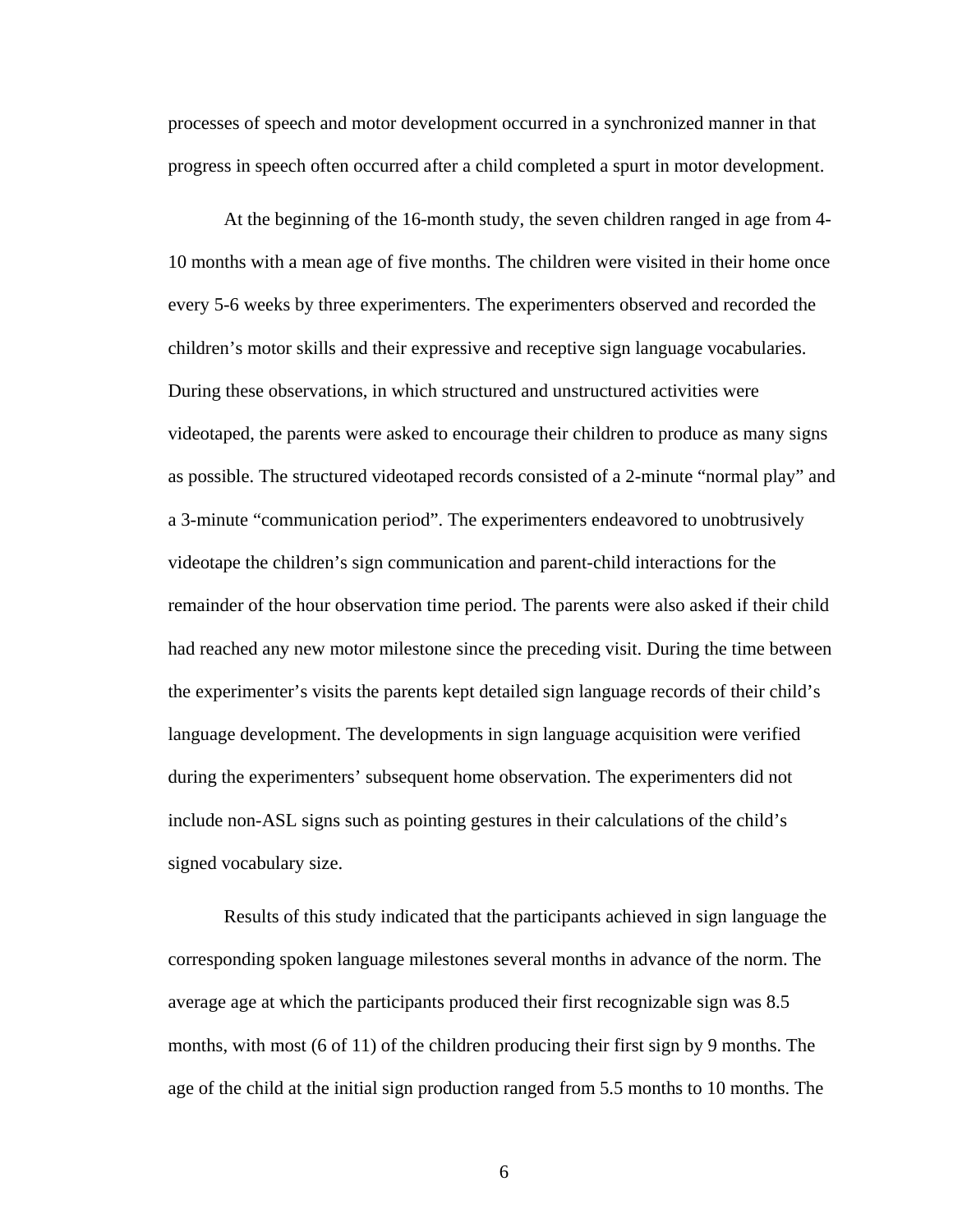rate of acquiring new signs increased quickly in these children. The children's age ranges varied from 11 to 17 months and at the mean age of 13.2 months the children had an average of 10 signs in their repertoires. Compared to the children in this study, children learning to speak often don't reach the equivalent spoken language milestones until 2 to 3 months later. At eighteen months old there was a significant increase in the number of signs the children had in their vocabulary. They had a mean sign language vocabulary of 49 signs. These results indicated the children reached their motor milestones on average with the norm while showing accelerated development in the language milestones. The participants frequently reached sign language proficiency several months in advance of the corresponding speech and language milestones.

Goodwyn, Acredolo, and Brown (2000) conducted a longitudinal study to evaluate the effects of infant signing on verbal language development. In addition, the researchers examined whether teaching baby signs to hearing children delayed their verbal language development. The participants included 103 11-month old infants. The participants were randomly assigned to one of three groups, sign training, nonintervention (control) group, and a verbal training (control) group. The groups were comparable at the start of the study in terms of gender and birth order of the children, their ability to vocalize or speak words, and their parents' education level and/or socioeconomic levels. The sign training (ST) group was given instructions to encourage symbolic gesturing in the child by modeling basic gestures and pairing the gesture with the verbal equivalent. The nonintervention control (NC) group did not receive any instructions or training and were not privy to the researcher's purpose. The purpose of the NC group was to compare the language development of children receiving the sign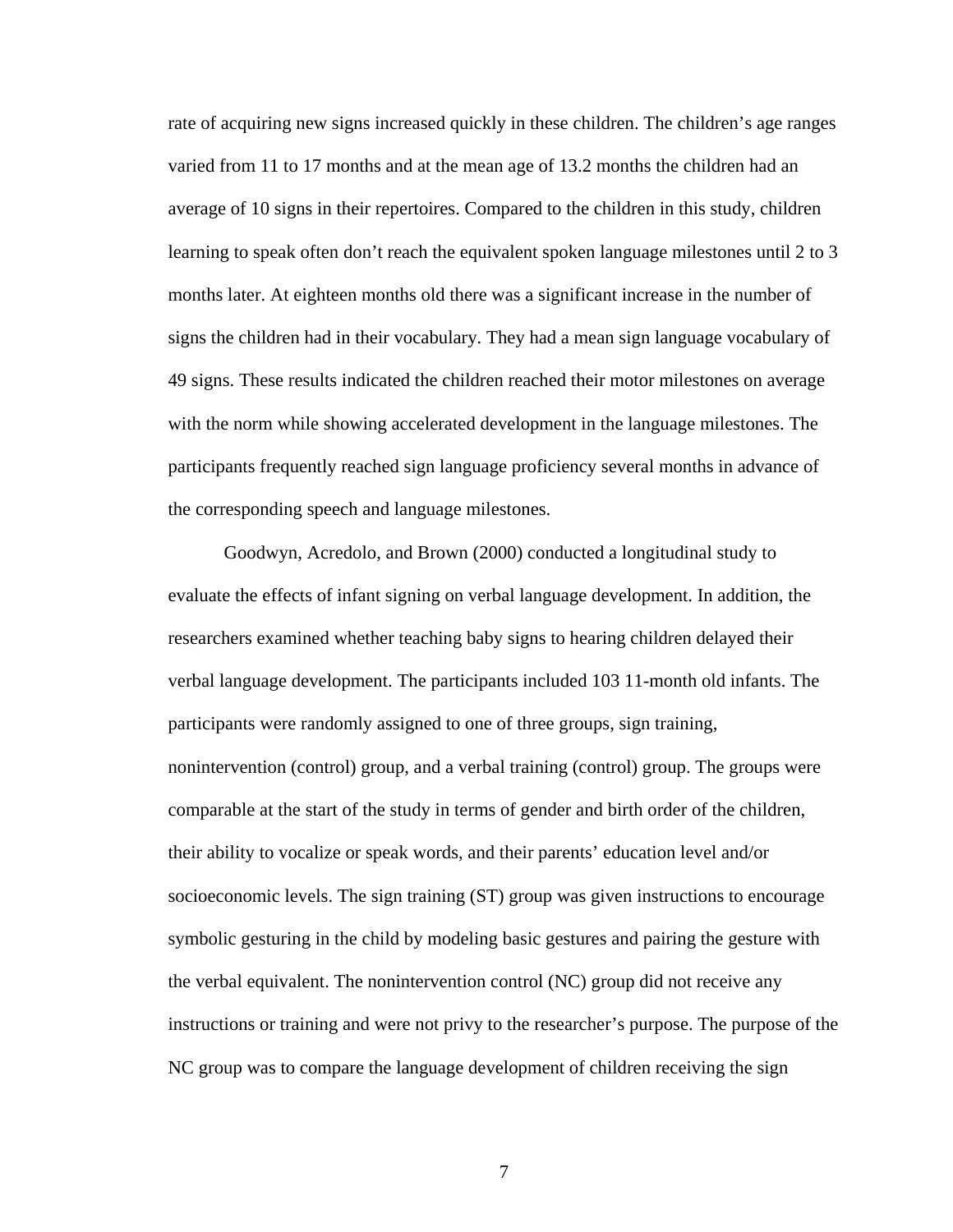training and those who did not. A second control group was employed as the researchers discovered that since the ST group main focal point was on the child's language development and that without a control for "training effects" it would be hard to evaluate the benefits to language development of the ST groups over NC group. A second control group, the verbal training (VT) group, was instructed to promote the development of verbal language by labeling (verbally naming) as many things throughout the day during their communications with their child.

The child's verbal and gestural/sign development was assessed at 11, 15, 19, 24, 30, and 36 months. Each child's baseline vocal language was obtained at 11 months using a 5-second time-sampling method during free-play sessions between the child and his/her mother. The observers documented whether the child vocalized during these free-play sessions. Interviews of the parents were conducted by phone every two weeks to assess whether their child exhibited any verbal language or gestural communication without prompting or elicitation from the parent. In addition, the children were observed in the lab setting at the same intervals. Various standardized language measures including the MacArthur Communicative Development Inventory (CDI), Sequenced Inventory of Communicative Development (SICD), Receptive and Expressive One Word Picture Vocabulary tests, Mean Length of Utterance (MLU), and Phonemic Discrimination Task were conducted to evaluate the child's receptive and expressive language skills.

The results of the study showed that the mean number of symbolic gestures acquired by the children in the ST group was 20 (the range was 10 to 60) compared to only 5 gestures in those children where no special efforts were made to encourage symbolic gesturing. The authors compared the language scores between the children in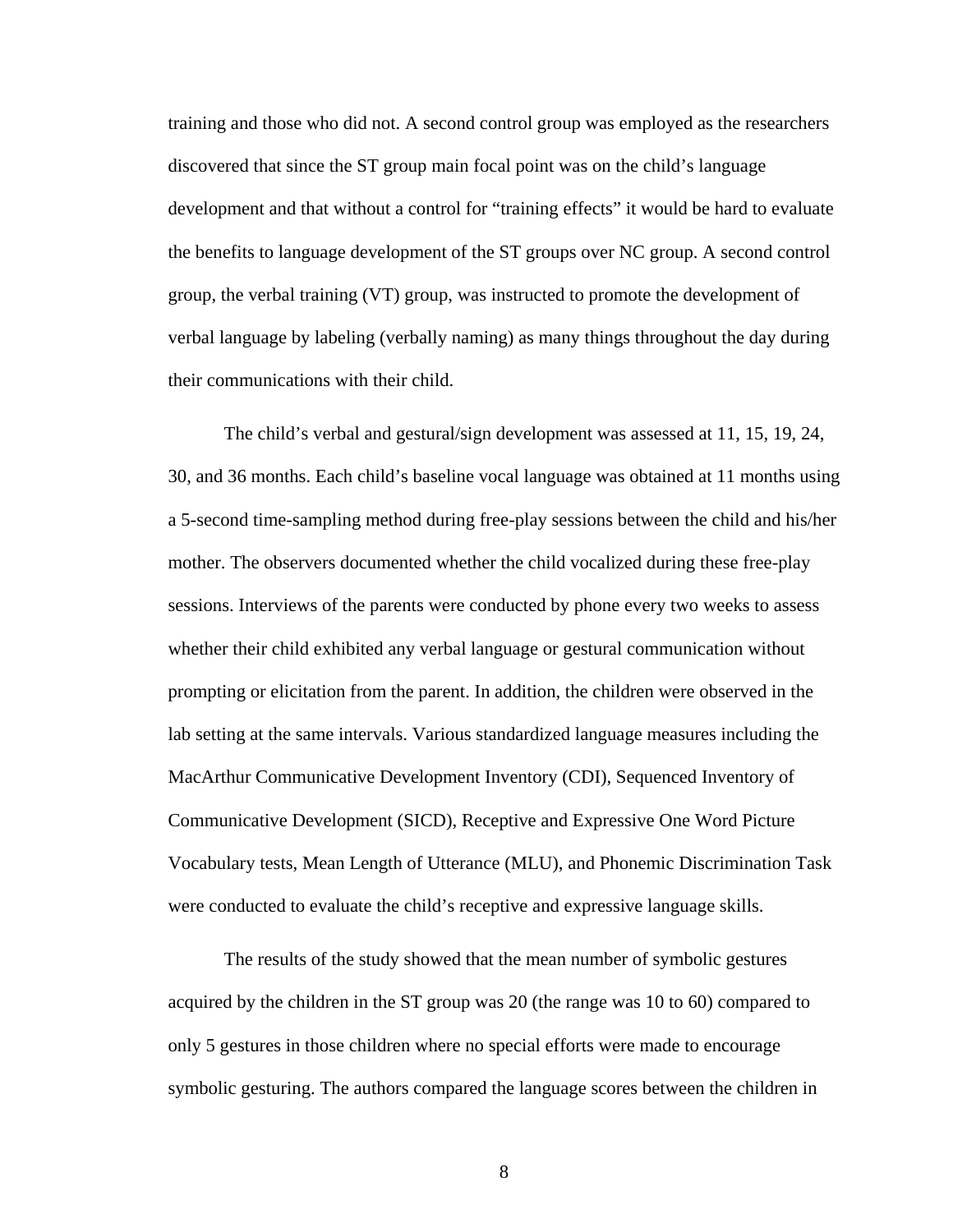the VT group and those in the NC group to see if simply having parents involved in a language intervention program would aid language development. The results show that the VT group did not notably do better than the NC group on any of the language measures. The authors examined whether symbolic gesturing facilitated verbal language development in the ST group compared to the NC group. The results show that the ST group consistently outperformed the NC group at all ages measured in regards to receptive and expressive language tests. Twenty-four month old baby signers were on average talking more like 27 or 28 month olds, more than a three month advantage over the NC children. Thirty-six month old baby signers were on average talking like 47 month olds, putting them almost a full year ahead of the NC children. In addition, the ST children were putting together longer sentences. These results indicate that symbolic gesturing helped promote early verbal language acquisition in the children who were part of the study.

Goodwyn and Acredolo (2000) conducted a follow-up study with the original children in the aforementioned study to determine if the children who were part of the ST group do better than the children in the NC group in regards to their language development. Nineteen of the 32 ST children and 24 of the 37 NC children participated in the follow-up study during the summer following their second grade year (eight years of age). The children were assessed using the WISC-III measure, and the results indicated that the ST children continued to surpass the NC children. Specifically, the full IQ, verbal IQ, and performance IQ scores of the ST children were 114, 116, and 109 compared to that of the NC children 102, 103, and 101. The mean score of the ST children was 114, which is at  $75<sup>th</sup>$  percentile compared to the mean score of 102, which is at  $53<sup>rd</sup>$  percentile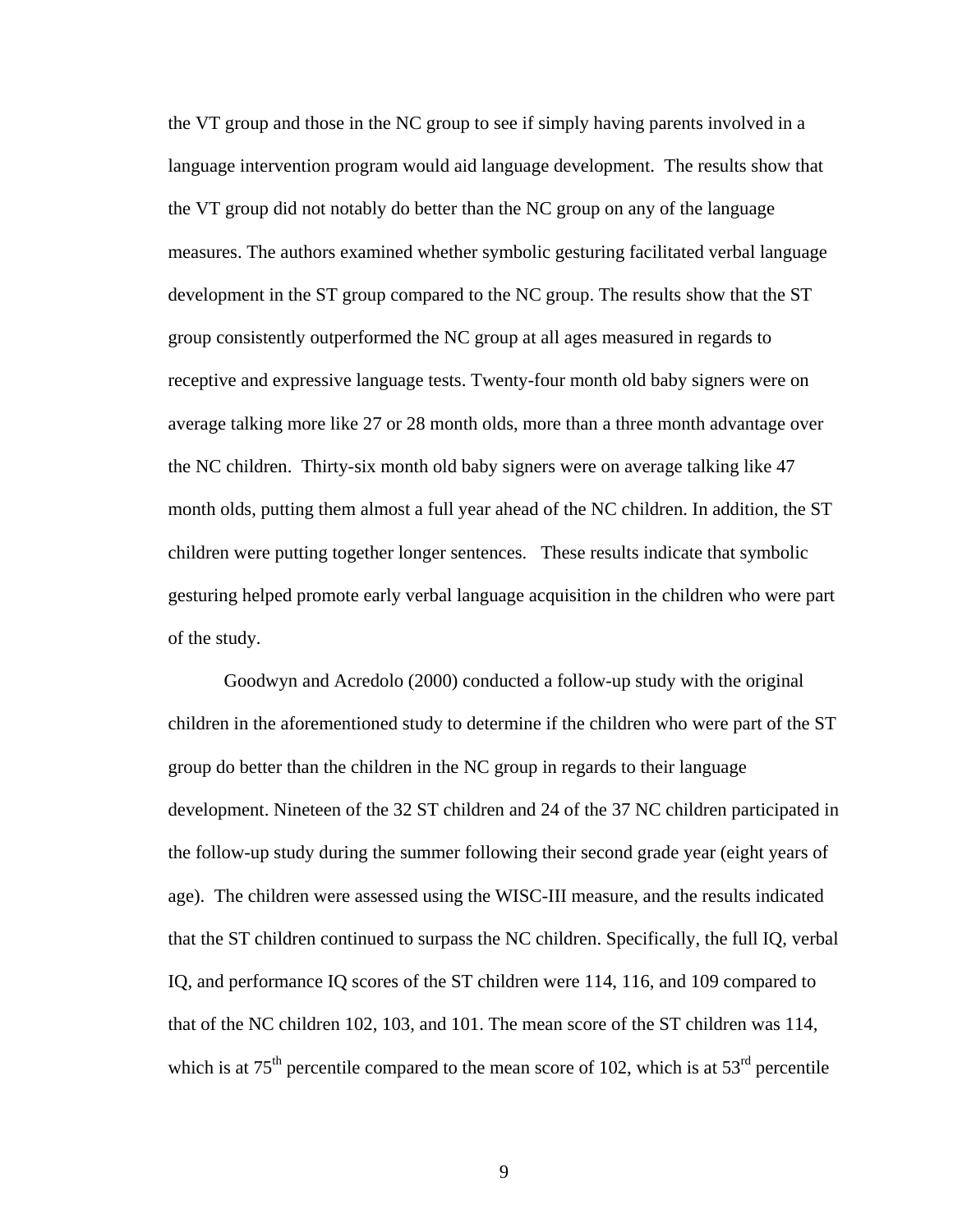of the NC children. This is an average of 12 points higher in IQ on the WISC-III. This demonstrated that children who learn to communicate through symbolic gesturing or baby signs develop language skills earlier than children who did not receive the sign training.

Holmes and Holmes (1980) analyzed the language acquisition of a non-hearing impaired child of non-hearing impaired parents. The parents, who were skilled in sign language, communicated with "Davey" through spoken English and signed language simultaneously from the time of his birth. The parents documented Davey's communicative language from 6 months until 17 months of age and compared his spoken language to that of 18 normally hearing children's acquisition of spoken language. Davey communicated his first 10 spoken words at the age of 13 months compared to that of the Nelson group, which had a mean age of 15.1 months. Davey's first 50 spoken words were acquired by 16 months of age compared to that of the Nelson group, which had a mean age of 19.6 months of age. The results of this case study indicated that teaching sign language concurrently with spoken English to a hearing child of hearing parents did increase the rate of acquisition of spoken language.

Daniels (1994) conducted a study to determine if teaching non-hearing impaired children sign language simultaneously with English increased their receptive English vocabulary. The participants included 60 African American children who attended one of four pre-K classes. According to kindergarten placement tests that were given prior to the study, there was no significant difference in the scores among the students.

Two of the four classrooms received signed instruction at the same time as spoken English at the start of the school year. The other two classes received no signed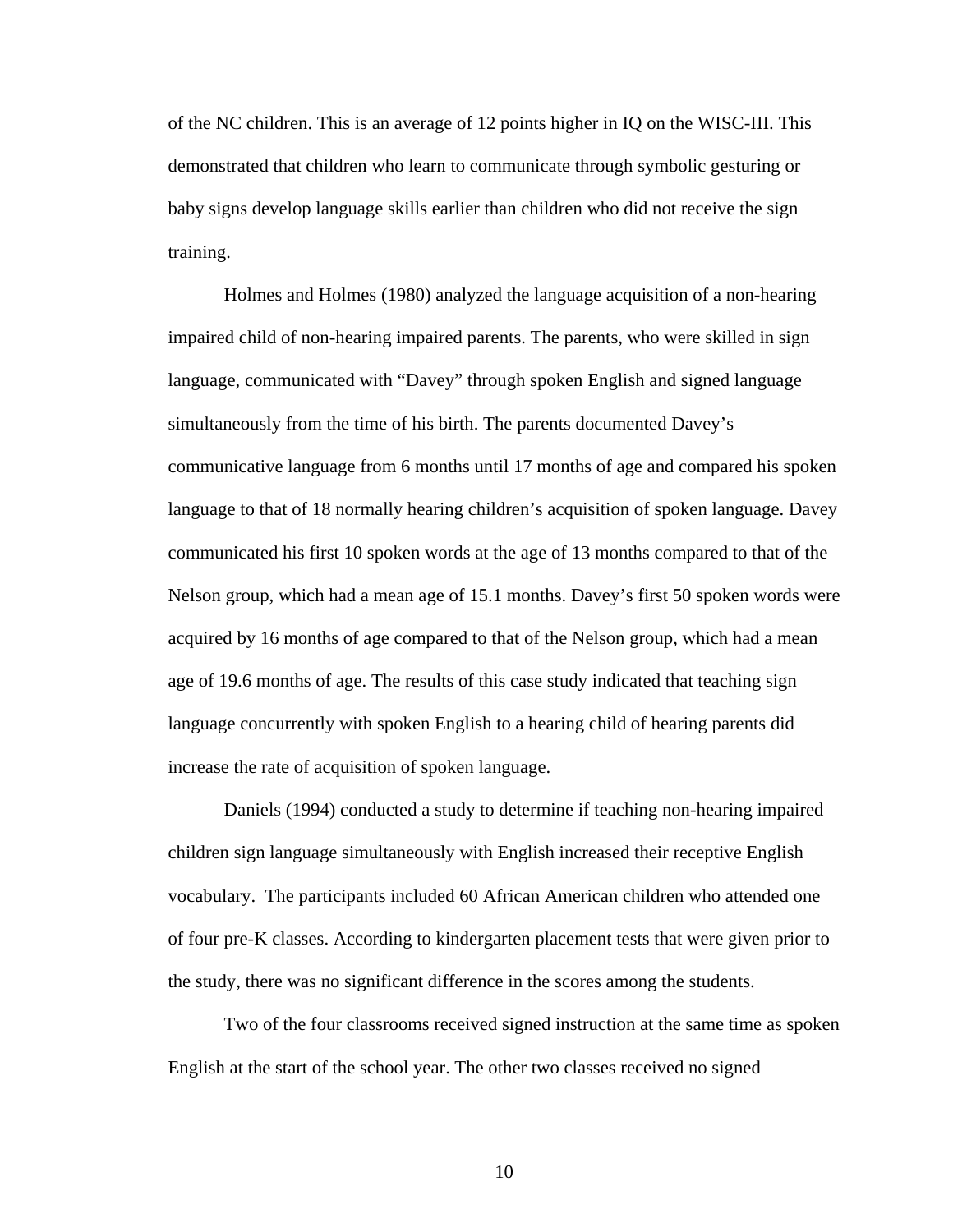instruction. The ASL instruction was given in a naturally occurring approach without particular concentration given to the signed language. The teachers utilized sign independent of spoken English to communicate about one quarter of the time, English only about one quarter of the time, and ASL and English simultaneously about half of the time. The teachers introduced signs by labeling objects and activities throughout the classroom while verbalizing the words at the same time. In addition, the children were taught the alphabet in spoken English as well as in ASL.

The Peabody Picture Vocabulary Test Revised (PPVT-R) was given to the four pre-K classrooms to conclude if signed instruction increased the children's rate of English language acquisition. Daniels (1994) showed that the children who received signed instruction, in addition to spoken English, obtained scores which were 15 points higher than those children who did not receive the ASL intervention.

One method of training sign language shown to be effective was described in the research by Thompson, McKerchar, and Dancho (2004). Three typically developing children, ranging in age from six months to thirteen months participated in a study to determine whether delayed physical prompting and reinforcement were effective in teaching sign language to infants.

Prior to the study the children did not demonstrate any consistent verbal or signed language. The children were trained to request items or activities that the infants' parents or teachers identified as preferred. For the two 13 month old females the sign for "please" was chosen as a request for a variety of favored toys. The sign "more" was chosen as a request for an additional bite of food for the six month old male participant. The sessions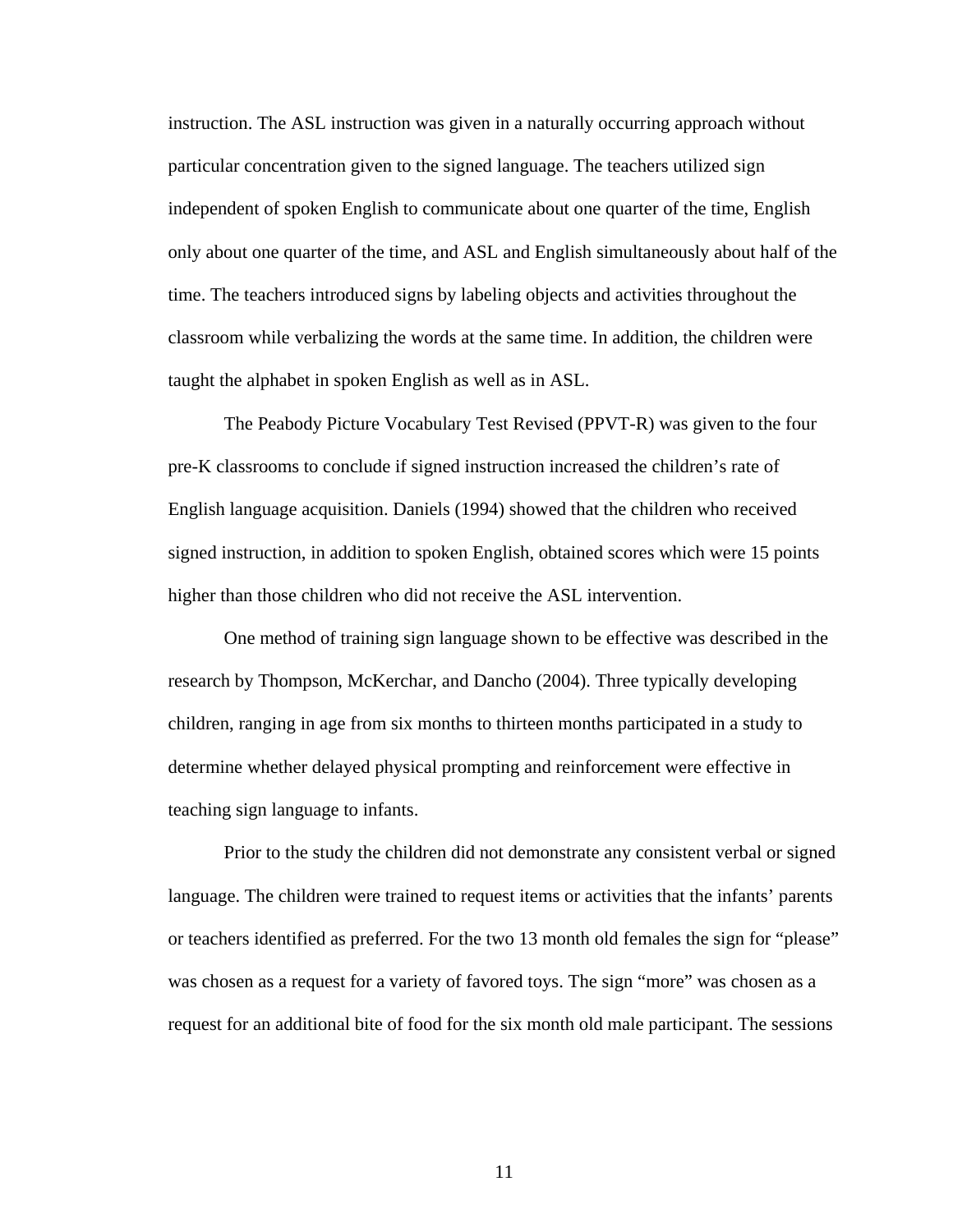were conducted in a small therapy room in the children's day care. They were five minutes in length and conducted one to three times per day, five days per week.

During the initial baseline sessions the identified reinforcer was presented to the child according to a time based schedule, independent of the child's behavior. When the sign training was initiated, the children were physically prompted to produce the target sign after a 5-second delay and the designated reinforcer was delivered following prompted signs. If the child produced an approximation to the sign the experimenter physically prompted him/her to produce the sign correctly. If the child produced the sign independently the reinforcer was provided immediately. The subsequent prompt was delivered 5 seconds after removal of the toy or consumption of food. The delays to the physical prompt were gradually increased from 5 seconds to 4 minutes or until high levels of independent signing were maintained. During the reversal to baseline condition the procedures were similar to baseline phase, except that the schedule of reinforcer delivery was based on the mean interresponse time (IRT) from the last five sessions of sign training condition.

A reversal design was utilized to compare the data from baseline and sign training conditions. The results of this study indicated that sign training with delayed physical prompting and reinforcement in three typically developing infants is effective in producing independent signing. In less than four hours of training with the six month old participant, independent signing was produced. For the 13 month old female participants, independent signing was produced after less than two hours of training. This shows that sign training may be attained with minimal effort by caregivers.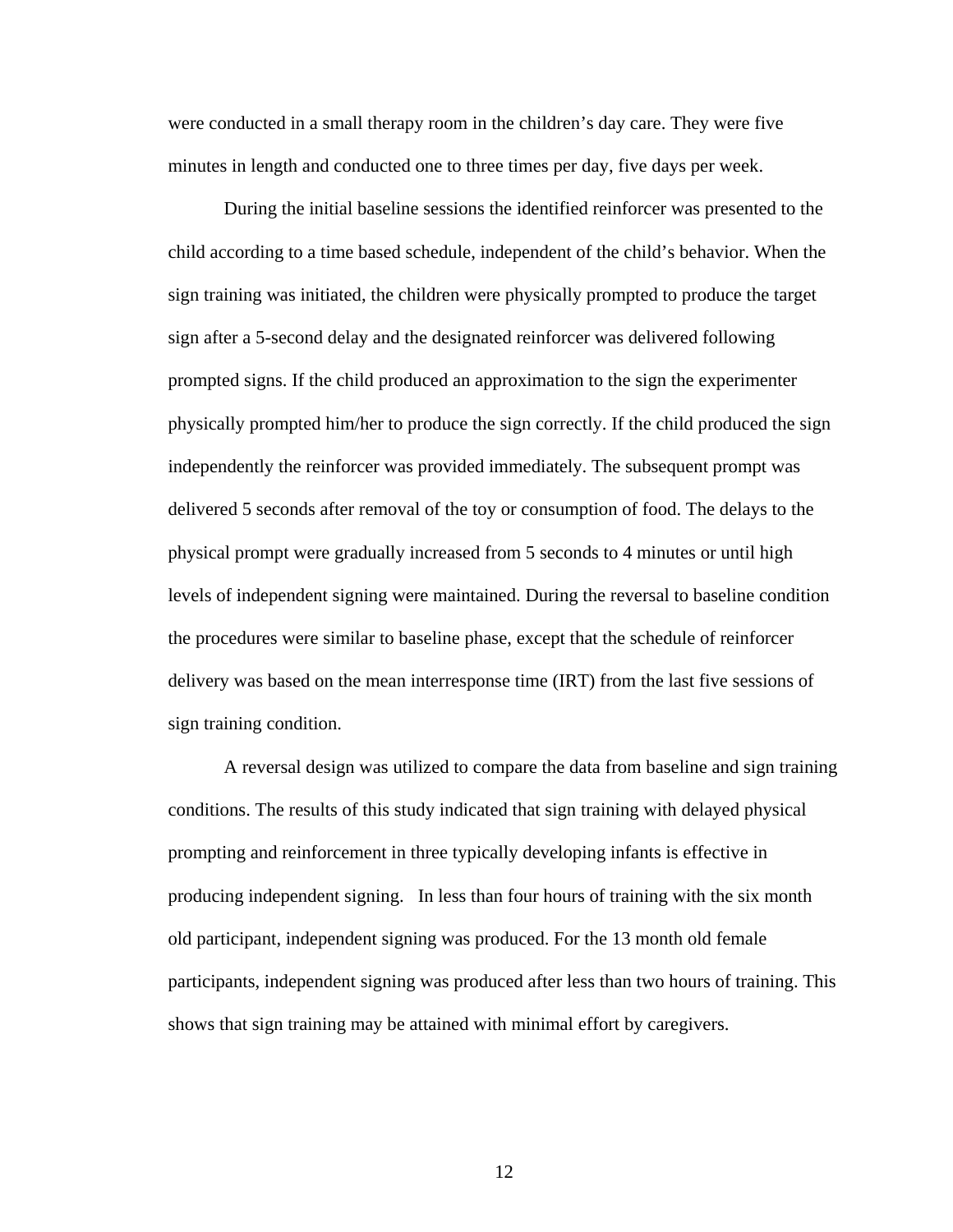#### *Summary*/*Statement of Purpose*

In summary, research shows that young children, typically developing with no developmental delays, hearing impairments, or visual impairments, can acquire signed language to communicate their wants or needs prior to their ability to communicate through spoken language. Much of the research reviewed investigated whether it was normative for young children to use signs or symbolic gestures to represent objects, make requests, or to express other wants or needs. Many of the studies examined the effect of sign language on hearing children's language development as compared to children who were not taught sign language to communicate. These studies indicated that sign language aids the development of language in typically developing children. Many of the studies reviewed lacked scientific rigor and were primarily anecdotal in that much of the data relied on parent reports of his/her child's production of signs or symbolic gestures.

The present study proposes to replicate the findings of the study previously conducted by Thompson et al. (2004) on the effectiveness of specific methods of training on young children acquiring sign language. The previous study found that delayed physical prompting and reinforcement were effective in producing signing in three young children. However, a limitation of this study was that the children were taught only one sign. This study expanded upon the procedures of Thompson et al. (2004) by teaching more complex signing repertoires using different training procedures.

The present study examined the acquisition of functional sign language by nonhearing impaired infants ranging from 10 months to 14 months of age. The research investigated whether these young children learned sign language to communicate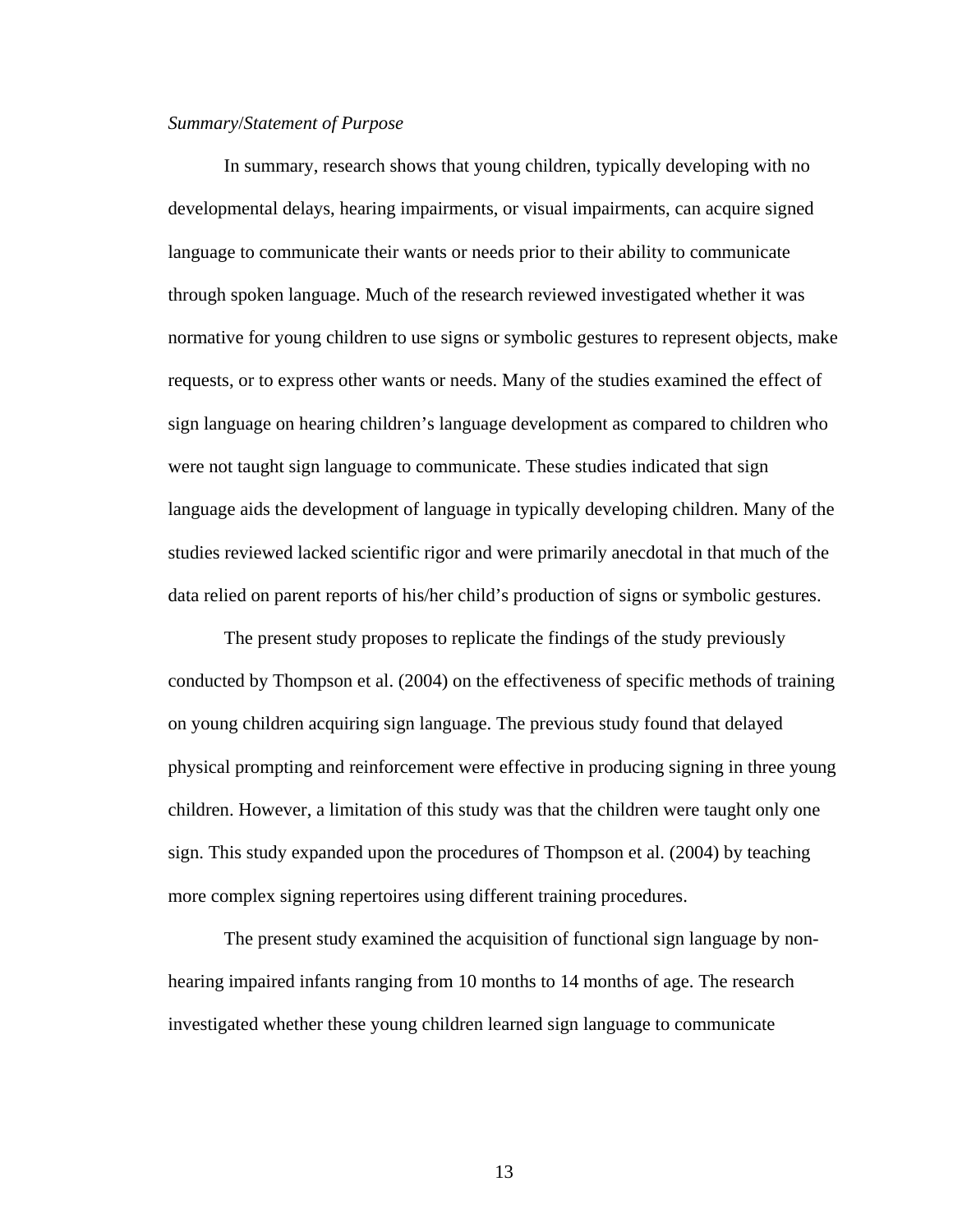important things such as whether they were hungry or thirsty or if they wanted to have a book read to them, take a bath, or needed a diaper change.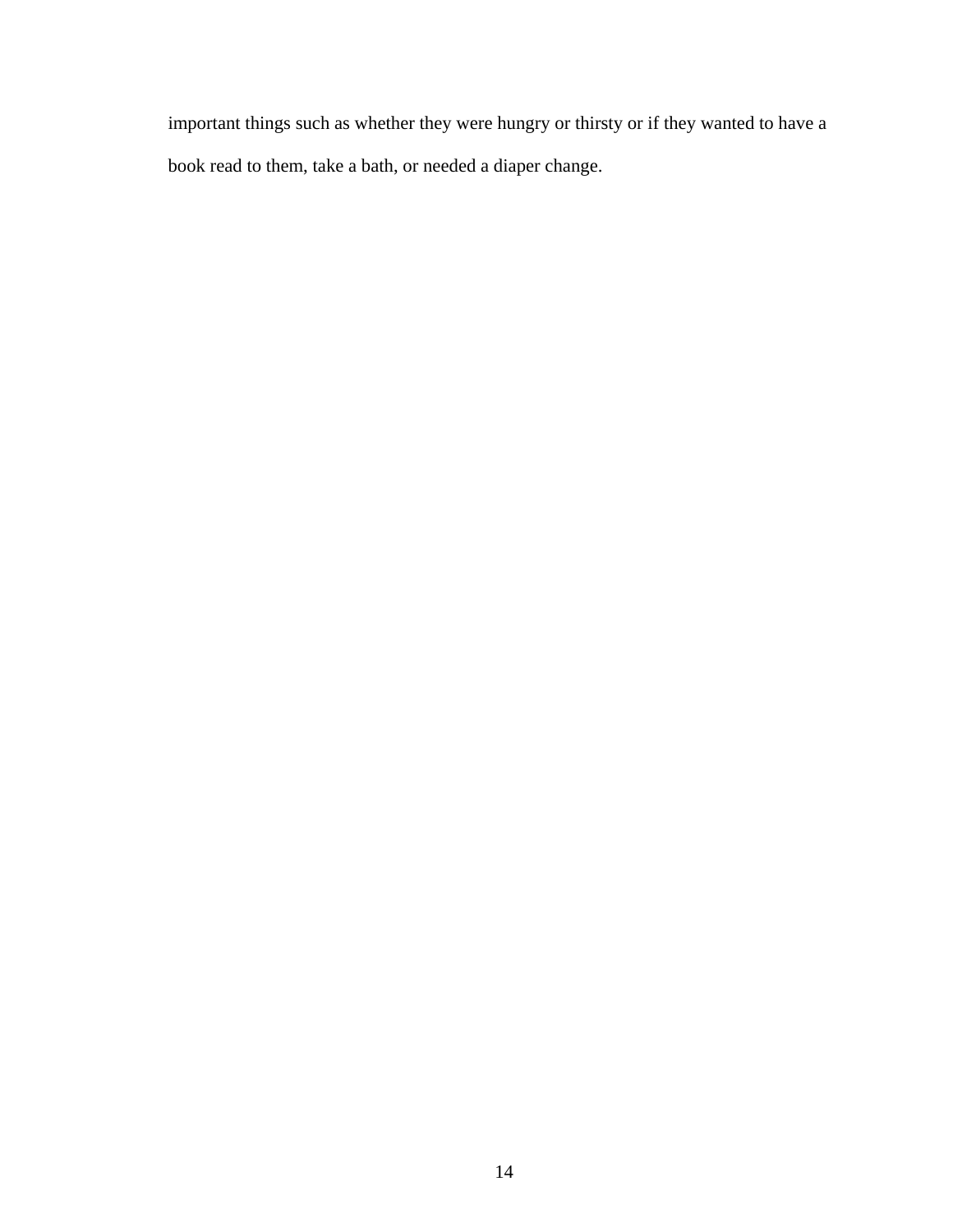#### Chapter Two

#### Method

#### *Participants*

Three children between the ages of 10 months and 14 months of age, who were registered in a Tampa Bay area play group, were identified for this study. The participants were identified through the teachers' recommendation, at a community program where parents and infant children engage in structured and unstructured social activities. The participants consisted of two males and one female. The participants were typically developing with no developmental delays, hearing impairments or visual impairments reported. At the beginning of the study, Dylan was 10 months, Derek was 12 months old, and Gracie was 14 months old. Each participant communicated primarily with one word verbalizations and through limited gestures or signed communication. Dylan had spoken two words, "dada", and "mama". Symbolic gestures or signed communication consisted of waving "bye-bye". Derek had spoken two words as well, "dog" and "mama". He also waved "bye-bye", and pointed to objects that he wanted. Gracie had spoken several words including, "hi", "hat", "mama", "dada", "pop-pop", "quack-quack" and "moo" for cow. She used several gestures to communicate including waving for "bye-bye", shaking head "no", and raising her arms to be picked up. All three participants had previously participated in a children's play group with their parents. Gracie and Derek had no prior exposure to baby signs, and Dylan had limited exposure.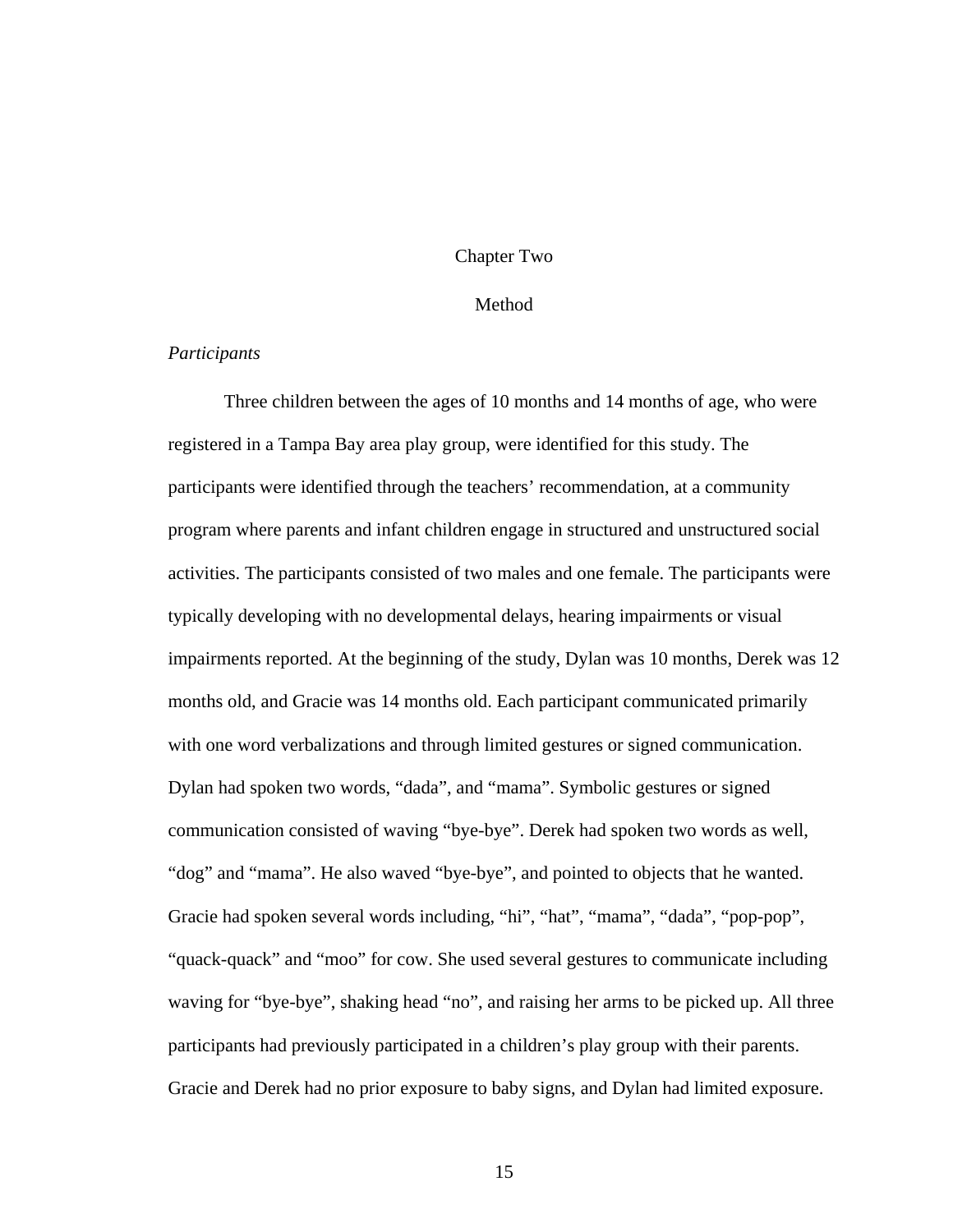After the participants were identified by the teacher, written informed consent was obtained from the parents/guardians of the participants prior to conducting this study, consistent with USF Institutional Review Board (IRB) approved procedures.

#### *Setting*

This study was conducted at Gymboree Play and Music, which is located in Clearwater, Florida. Gymboree is a children's learning program, which was created by child development professionals in 1976. The program offers numerous classes including Gymboree play, fitness fun, yoga, music, arts, and Baby Signs: Sign, Say, and Play. The Gymboree play classes are divided into seven levels according to age. The curriculum was designed to focus on the developmental age and stage that the child is working on including sensory exploration, cause and effect, imaginary play, emotional/social, physical, problem solving, early listening, and language skills. These classes use brightly colored slides, ramps, bridges, tunnels, mini-trampolines, balls, balance beams, etc., to encourage children's participation. The activities are designed to improve the child's cognitive, social, emotional, and physical development.

The sessions were located in a room which is adjacent to the main play area. The children were allowed to have access to the room prior to the beginning of the study to control for potential confounds due to a novel environment. The parents of the participating children were also present during all sessions. The parents of the participants were asked that the same parent participate in all sessions so that the conditions remained consistent across each of the sessions. The room was approximately 7.62 x 3.66 meters with five large windows on three walls. Three of the windows faced the main play area, which was adjacent to the training room. The room contained a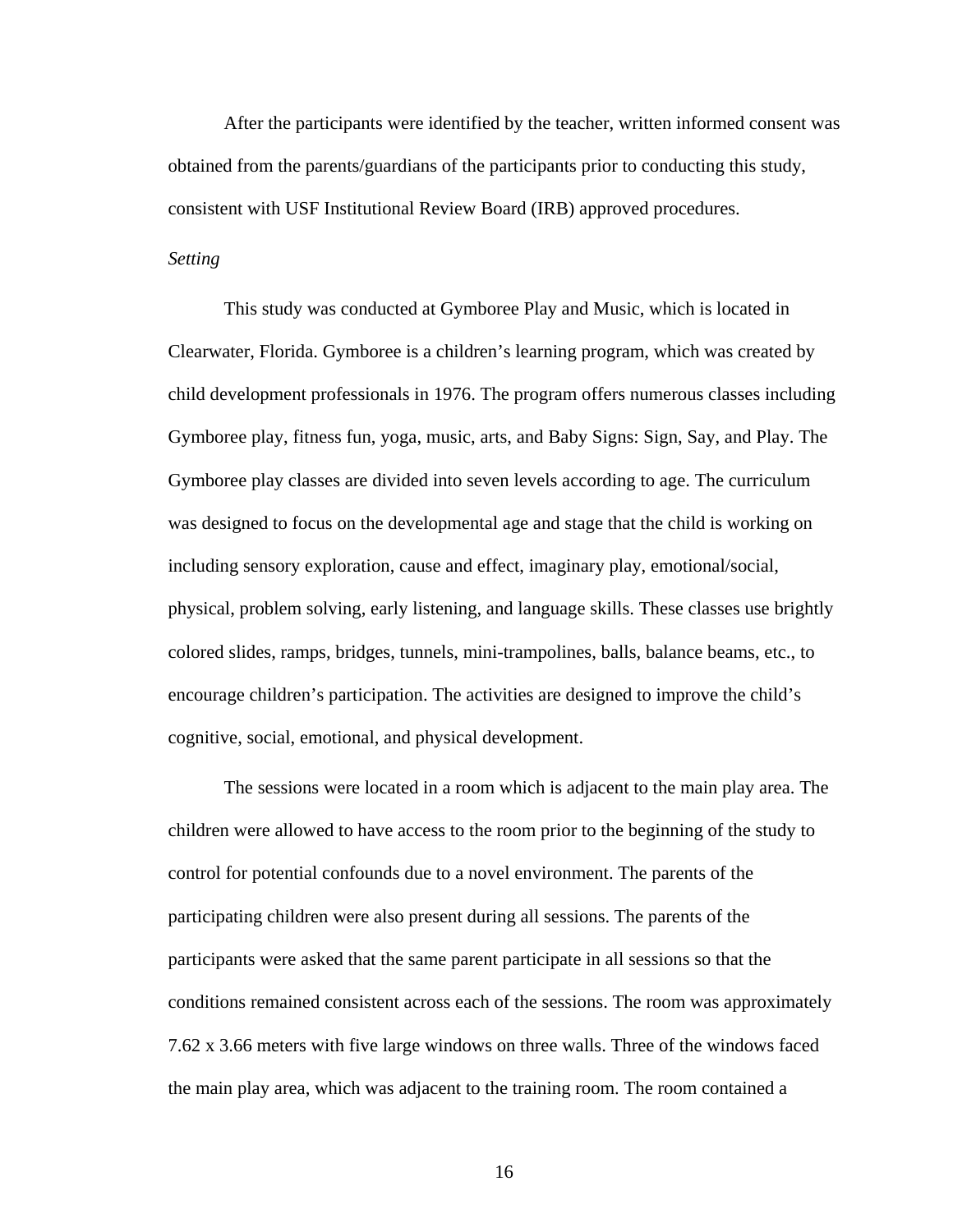countertop area with cabinet, some toys on top of the cabinet, and a tall plastic bin with drawers which held art supplies, a radio/cd player, a tall garbage can, a table and chairs, and a large mat in the center of the room where the sessions took place.

A video camera was set up on the garbage can and facing the children, their parents, and the teacher. It was turned on before the children entered the room and turned off after the children left the room. The children and their parents were seated on the floor across from the teacher with the child facing the camera. The camera had a cloth draped over it to decrease reactivity to being videotaped. Parents of the children participants were asked to complete a consent form for videotaping.

#### *Dependent Variables and Measurement*

The dependent variable in this study was the frequency of target signs produced. The definition of an acceptable sign included any approximation of the targeted sign that the child made to communicate something they wanted, needed, or requested to see. The goal was not for the child to produce an exact replication or imitation of the sign being taught. Rather it was to show that they can demonstrate a sign or gesture to communicate a request or represent an object. The specific topography for signs is noted in Appendix A.

Signs were chosen based on the curriculum Baby Signs: Sign, Say, & Play (Acredolo & Goodwyn, 2002). The Baby Signs program incorporates practical and baby friendly signs from American Sign Language (ASL) and combines them with signs that babies and parents have created themselves and have found to be functional (Acredolo  $\&$ Goodwyn, 2002). Because young infants have limited motor coordination they are not able to produce a lot of the difficult hand shapes of ASL. Baby Signs are intended to be a temporary bridge for non-hearing impaired children until they are able to verbally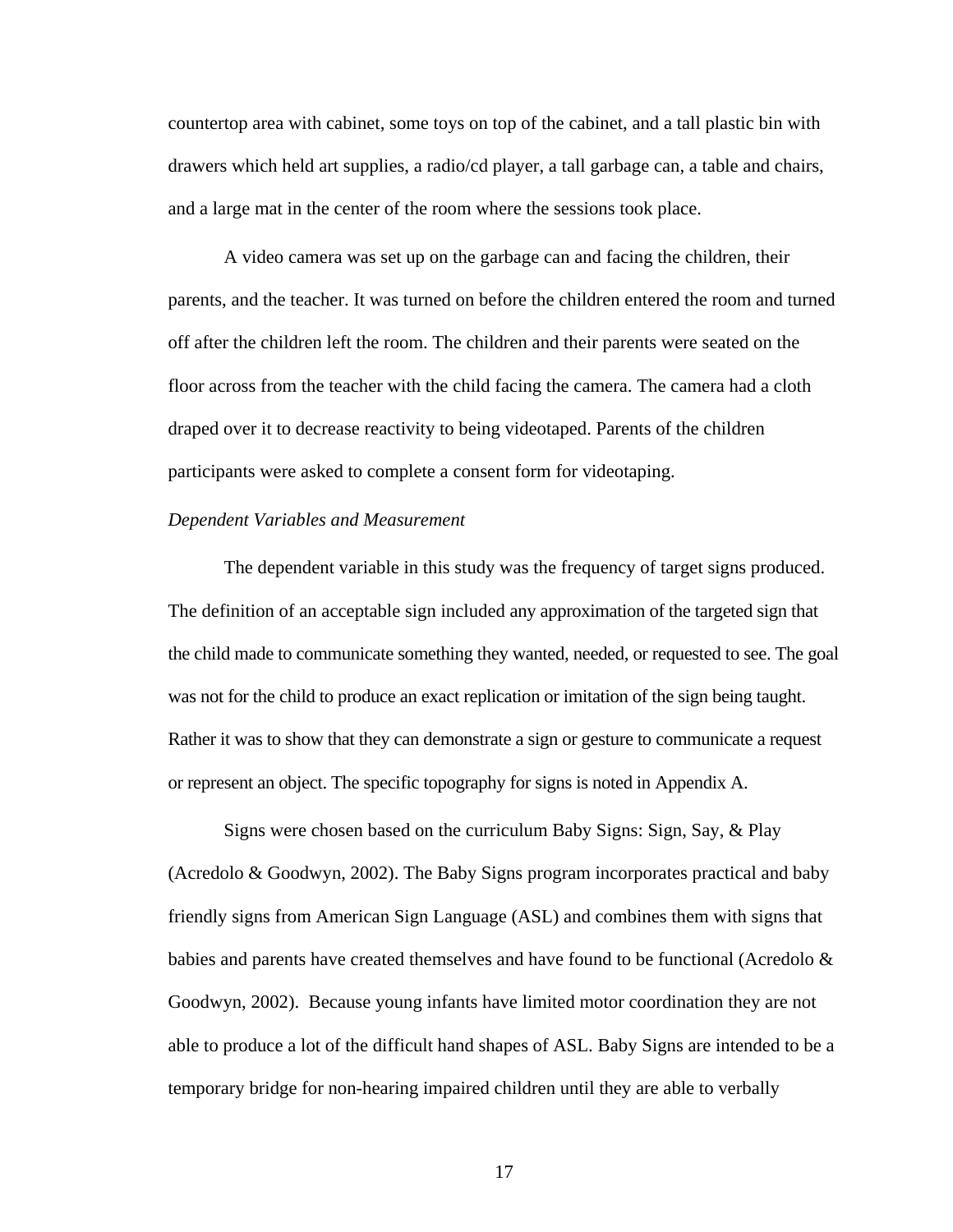communicate; the signs are designed to be simple to perform for the children as well as their parents (Acredolo & Goodwyn, 2002). The signs for this study were chosen from the Baby Signs curriculum which included signs for mealtime, bedtime, bath time, getting dressed, pets, and at the park. Mealtime signs include; eat, drink, more, milk, bib, cereal, and all done. Bedtime signs include stars, moon, book, light, love, and sleep. Bath time signs include; water, bubbles, bath, duck, frog, and toothbrush. Getting dressed signs include; shoes, socks, coat, comb, hat, pants, and diaper. Pet signs include, cat, dog, fish, bird, turtle, and bunny. The final category of signs, at the park, includes butterfly, ball, slide, flower, swing, and tree. Each week the six signs from each content area were taught to the child and his/her parent by a teacher, experienced in working with young children, during the 30-minute regularly scheduled classes. The teacher used a variety of concept items such as toys, pictures, books, and real objects to represent the signs that were introduced in each class. In addition to the 30-minute weekly group sign class, the teacher and the parents focused on two target signs from each content area to teach the children. *Data Collection and Interobserver Reliability* 

Each child participated in 30-minute sessions one day per week for six weeks. The sessions were led by the teacher during regularly scheduled classes in the training room. During all experimental sessions, event recording was used to measure the dependent variable (Appendix B). Each session was videotaped. A data sheet was designed for use in measuring the dependent variable during assessment sessions (Appendix: C). Data sheets and videotapes were kept in a locked cabinet in the office of the principal investigator. At the conclusion of the study, data sheets and videotapes were transferred to locked filing cabinets at USF, in a controlled access environment.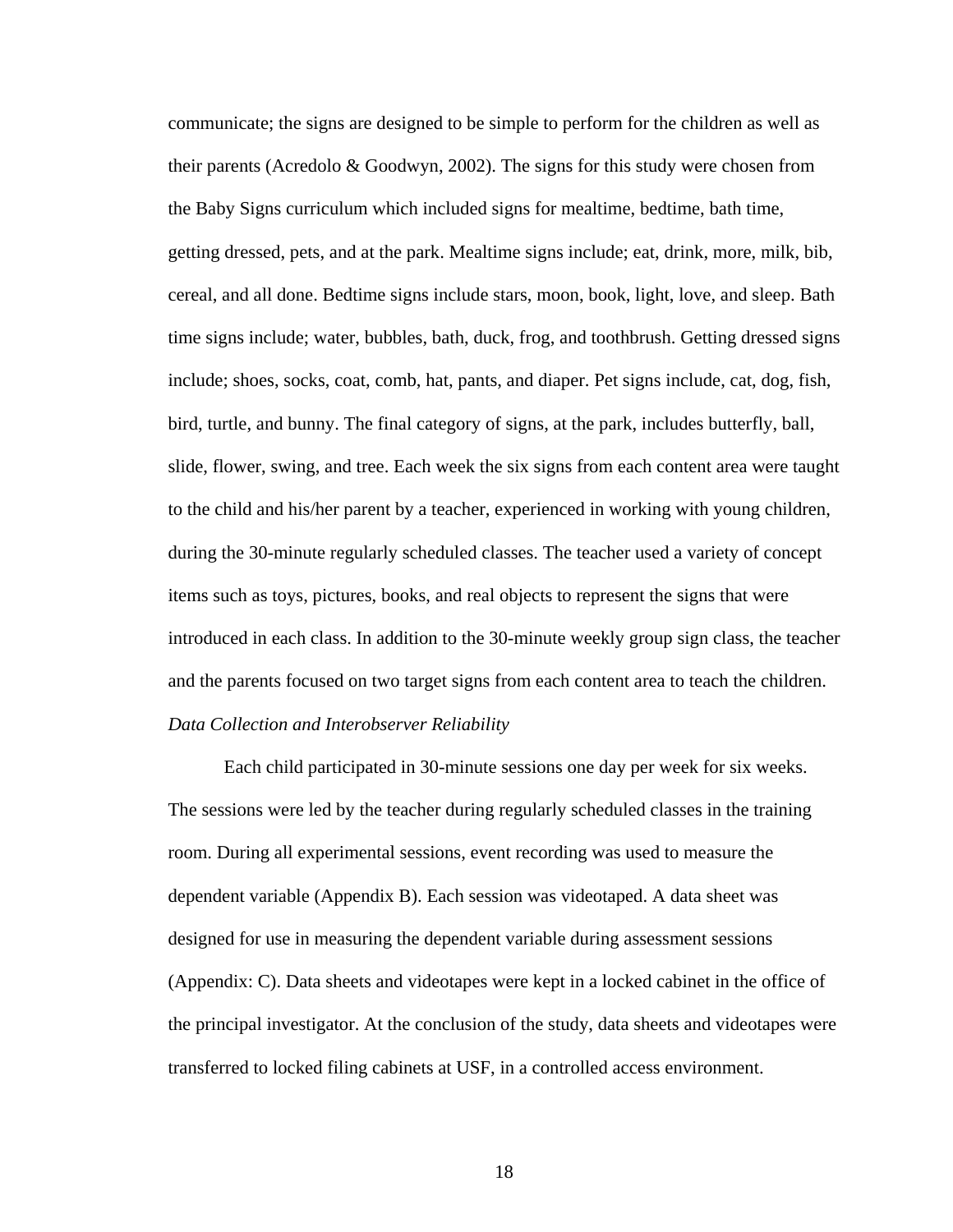Each child also participated in two 5-minute intensive or "booster" sessions, once per week, for six weeks. During these "booster" sessions, event recording was used to measure the dependent variable (Appendix D). These sessions were also conducted by the teacher in the training room and focused on two signs from the current week's content area. The target signs were chosen based upon interviews with the parents and the teacher to determine which signs were most functional and useful for the children and parents. A total of 12 target signs were taught to the participants.

Measures of dependent variable were also conducted for five-minutes following the booster session, in the training room, using the protocol for prompting signs (Appendix E). The assessment period was held in the same room as the class sessions. During these sessions, data was collected by the trained observer using a data sheet (Appendix C).

In addition, the same parent who participated in the program-based session practiced with his/her child the two target signs at home. The parent was provided with a handout of the current week's lesson to refer to as she practiced with her child at home. The parents were also provided with a data sheet to record each time the child produced a sign to communicate with them (Appendix F).

Data were recorded by direct observation by the principal investigator. Data were taken during all sessions. Data were scored as demonstrated if the child produced a sign during the sessions or not demonstrated. A tally was given in a corresponding box for each demonstration of the sign. In addition, data were taken on whether the child produced the sign as a result of a teacher prompted response (V) or if the child initiated the sign independently (I) without any prompting from the teacher. A teacher prompted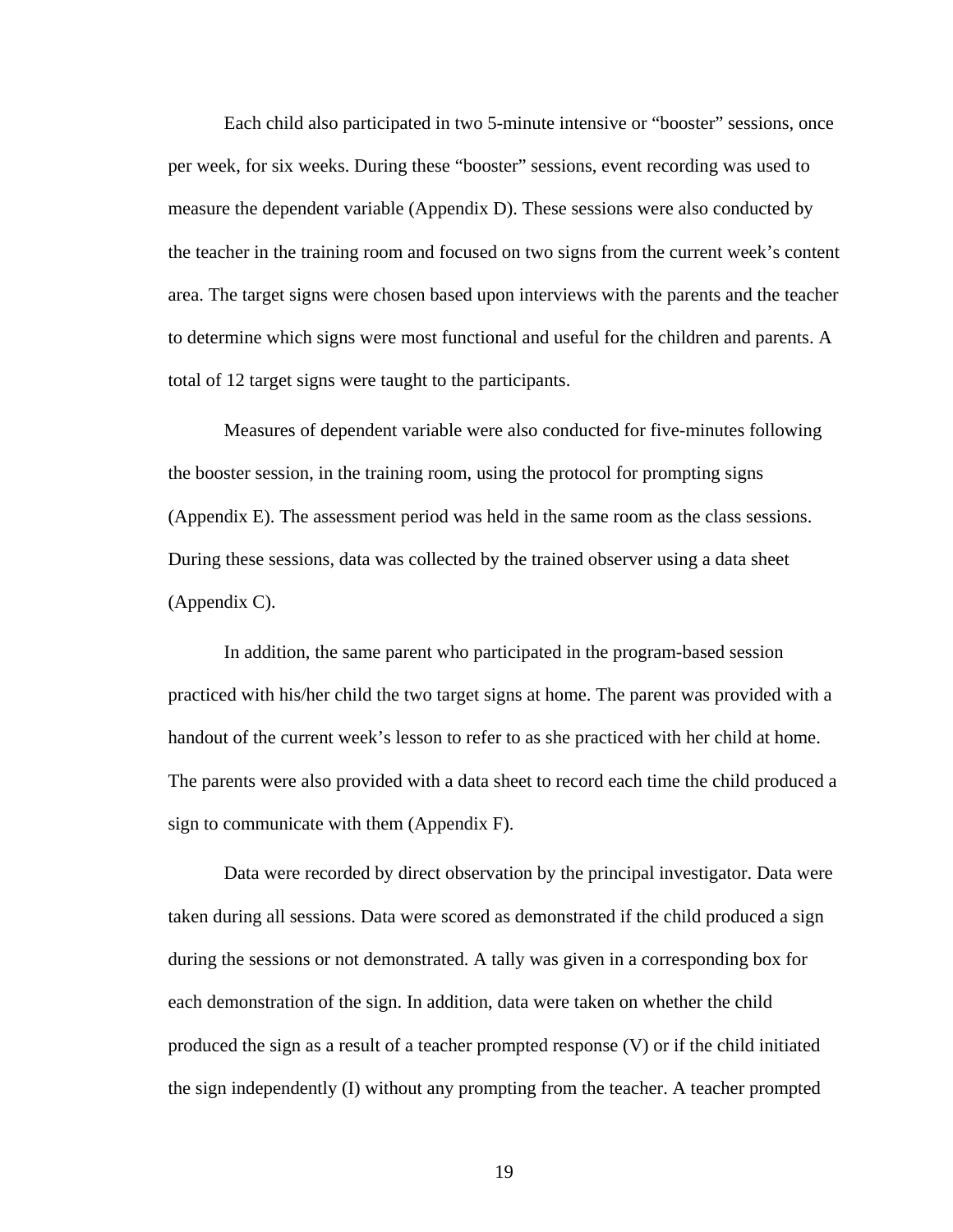response would include when the teacher stated, "What is this?" or "What do you want?" or "How do you say \_\_\_"?

The interobserver agreement was obtained by dividing the number of agreement intervals by the number of agreement intervals plus disagreement intervals and multiplying by 100 (Cooper, Heron, & Heward, 1987) in at least 30% of the sessions for each of the participants across the experimental sessions. When it was not possible for the observer to be present, the video-tapes were reviewed and subsequently scored by the observer. The interobserver reliability data collector was a Board Certified Behavior Analyst and trained researcher, blind to the experimental predictions and unaware of the hypothesis, but familiar with the signs being taught and experienced in working with children between six months and eighteen months of age. The videotapes scored were chosen based upon a random assignment determined by a table of random numbers. *Social Validity* 

Social validity was assessed using a questionnaire which was administered to the parents of the participants following the completion of the study (Appendix G). This was intended to measure the appropriateness of the procedures, the social importance of the goals, and the social importance of the effects (Wolf, 1978).

#### *Experimental Procedures*

 *Teacher training.* Prior to data collection, training was conducted to ensure the teacher conducted experimental sessions according to prescribed protocols. The principle investigator provided a training session with the teacher and session guidelines were outlined and given to the teacher to follow during each session. (Appendix H, I, J) as well as the protocol for prompting sequence for teaching signs (Appendix K). Training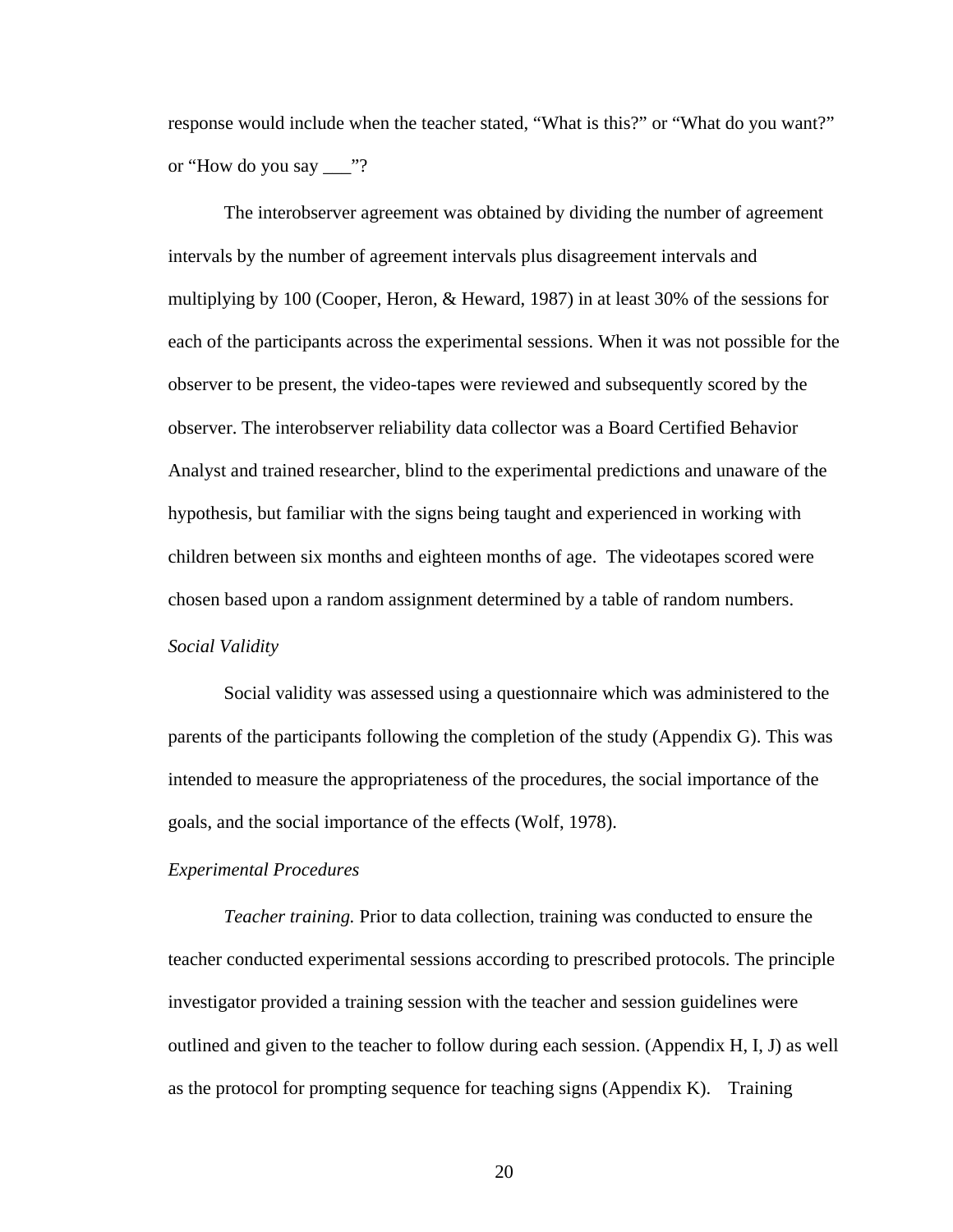consisted of direct instructions on baseline and intervention session procedures and the operational definitions of the targeted behaviors; role-plays demonstrating examples of target behaviors; and guided feedback on session procedures. A teacher who was experienced in working with young children conducted the sign language sessions. The teacher completed the IRB-approved foundation courses in Human Subjects Protection to ensure they met the IRB criteria. In addition, to ensure all participants meet the IRB approved procedures, the reliability observer also completed the IRB-approved foundation course.

*Baseline.* Baseline sessions consisted of 10-minute observations of each child in the training room. Baseline sessions were designed to establish the child's ability to communicate though signed language. The teacher used a variety of concept items such as toys, pictures, books, and real objects to represent the signs that were introduced in each class. Prior to the beginning of each session, the teacher gathered the twelve concept items or real objects which represented the twelve target signs being taught. For example, a picture of someone eating, goldfish, a pillow for sleep, a book, bubbles, a toy slide, diaper, a toy dog, a toy frog, a ball, a hat, and a toy bunny. These props were placed around the mat located in the center of the room. The video camera was turned on prior to the children and their parents entering the room. Sessions consisted of the presence of the teacher and the principal investigator in the room as well as the parent to ensure consistency across all sessions. The teacher then let the parents know they could bring the children into the training room. The parent brought the child into the room and sessions began.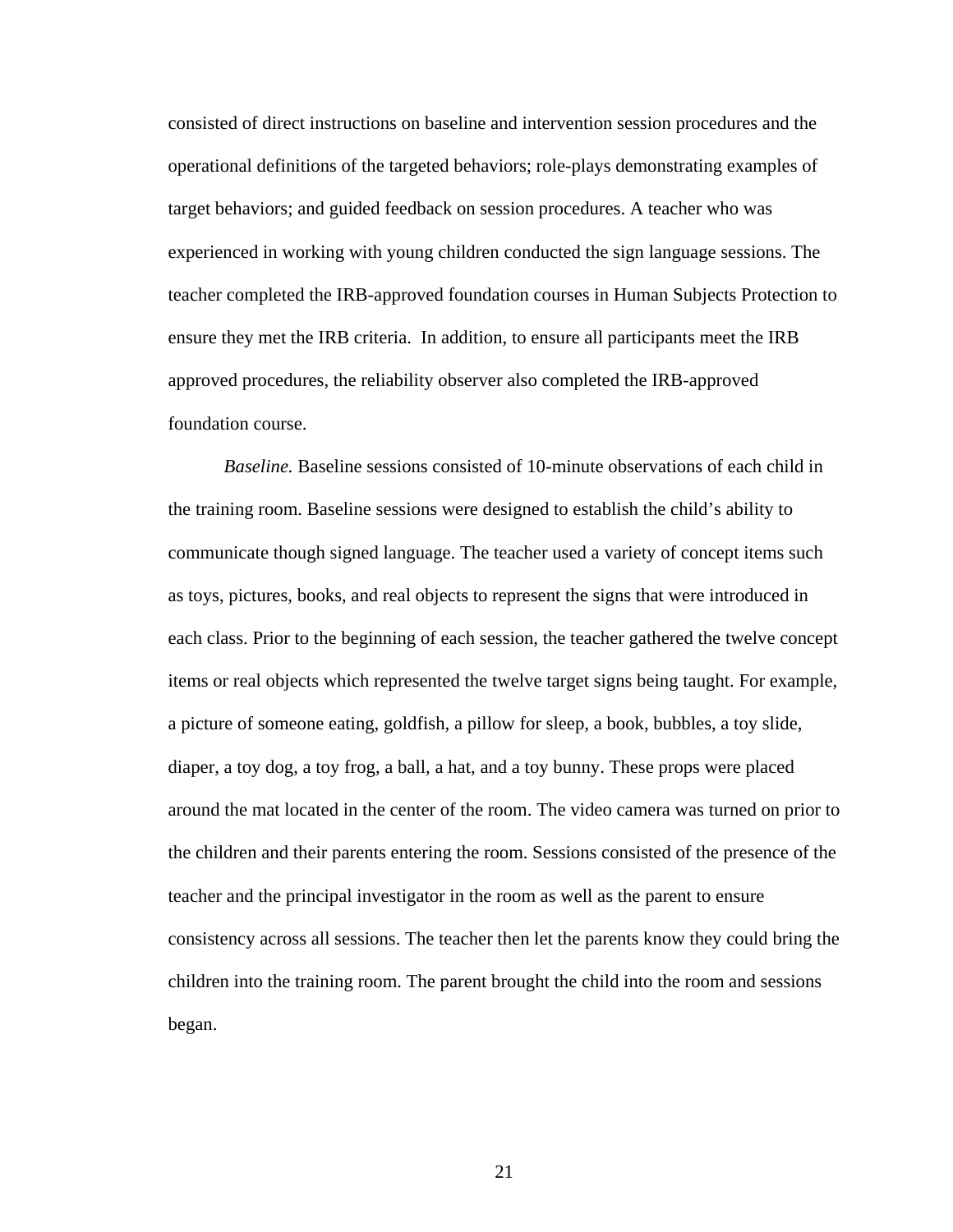Once in the room, the child was free to move about the room and play with any toys or objects he/she wanted. The teacher followed the child to where he/she was playing in or near and then followed the protocol for prompting signs (Appendix E). If no interactions with the toys were initiated by the child, the teacher brought a toy to the child and then followed the prompting sequence. If the child continued to play with a toy after it had been assessed, the teacher removed the item and presented a new toy. Prompts were presented one at a time and included the following three prompts: "What is this?", "How do you say \_\_\_\_?" and "Show me what \_\_\_looks like." The questions or prompts were given in a systematic manner and through the natural flow of the child's play until all twelve target signs were probed. The teacher waited 10 seconds for the child to respond to the first question or prompt. If there was no response after 10 seconds, then the teacher asked the next question in the prompting sequence until all prompts were given for all 12 target signs, waiting 10 seconds between each prompt. Once a target sign had been probed (for a total of three times) that sign was checked off to ensure the teacher did not probe for the same sign again during that session. During baseline no consequences were given for demonstration of a sign or gesture.

*Treatment.* Following the establishment of baseline data, the second condition was introduced. There were three components of intervention during the treatment phase. The first intervention consisted of a series of six 30-minute sessions based upon Baby Signs: Sign, Sign, & Play program (Acredelo & Goodwyn, 2002). The sessions were designed for the parent and the child to attend together during regularly scheduled classes. The sessions utilized music, books, and the Beebo Signing Bear. In addition, the teacher used a variety of concept items such as toys, pictures, books, and real objects to

<u>22</u>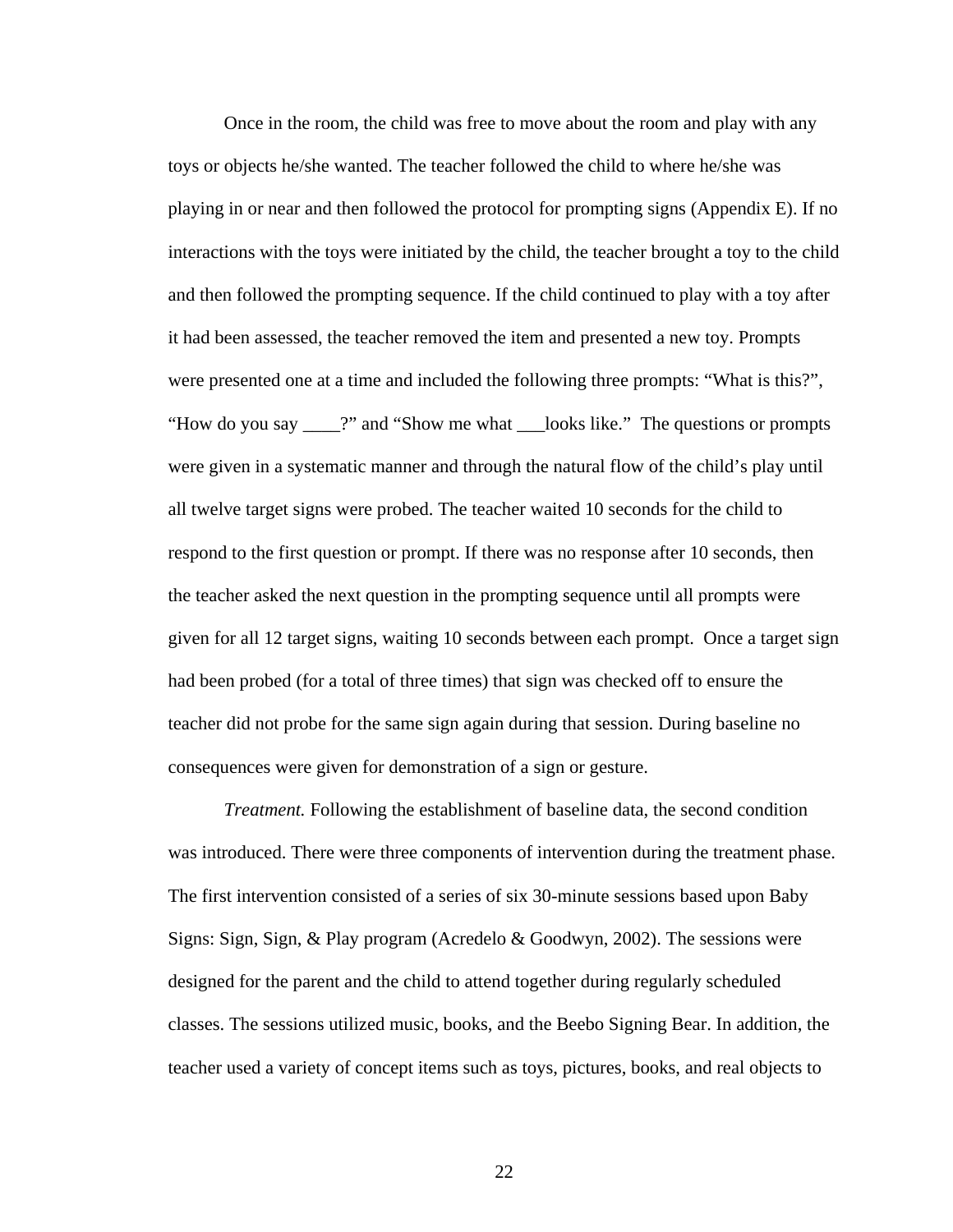represent the signs that were introduced in each class. Each week the teacher introduced a new content area. The content areas included signs for mealtime, bedtime, bath time, getting dressed, pets, and at the park. Each content area included five or six signs which were taught by the teacher to the child and his/her parent. During all training sessions, consequences for the demonstration of a sign or approximation of a sign were verbal praise (e.g., "that's right, cat", "great job", "you did it", etc.), affectionate touch (e.g., hugs, kisses, pat on the back, etc.), and giving the child the item that he/she requested or showing him/her the item labeled. The teacher followed the prompting sequence for teaching new signs during all training sessions (Appendix K).

Once the participants were in the training room, the teacher, children, and their parents gathered around a mat located in the center of the room. Each session followed the same general format. The sessions began with a song to welcome the children to the class (e.g., "Sign, Say, & Play"), for approximately three minutes in duration. Next, the teacher reviewed the signs taught in previous sessions, if applicable. The teacher then led the children in a sensory-motor activity (e.g., hitting large drum) and free play with the concept items, which represent the content area being taught, for approximately three minutes in duration. Next the children and their parents participated in circle time for approximately seven-minutes, which included the teacher using music designed for the current week's content area and the Baby Signs Beebo Sign Language Bear to introduce the signs. While the music was playing the teacher verbalized the sign being taught, modeling it at the same time for the participants and their parents. The signs were repeated numerous times throughout the activity. The BeeBo Bear was used by the teacher to model the signs while the teacher stated the word being taught. Another song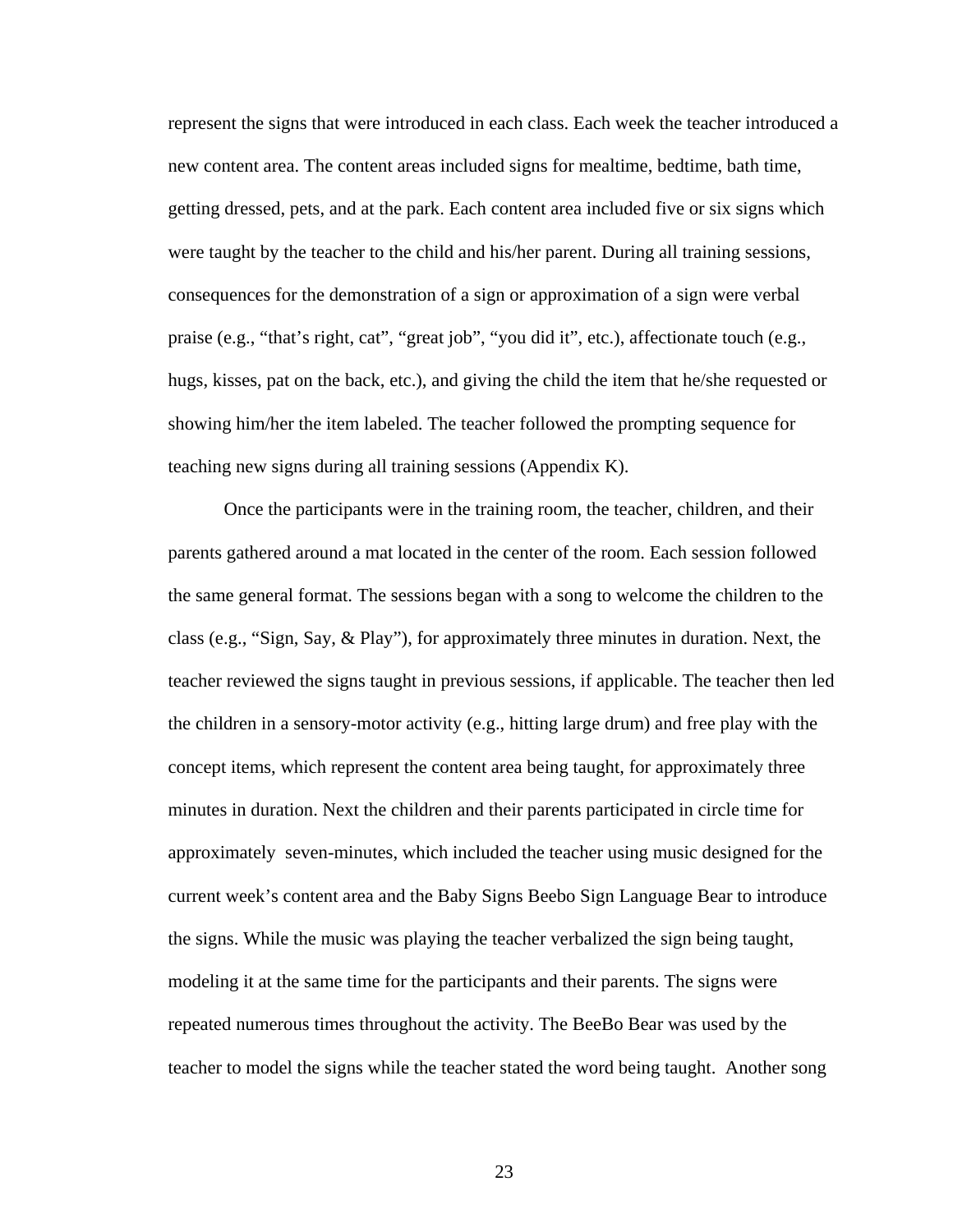(e.g., "Baby takes a bath") was played which focused on the signs being taught (e.g., bath, bubbles, water, etc.). The next activity included the teacher guiding the children to play with a variety of real objects (e.g., bucket filled with water with bubbles and duck to represent bath time concepts) while showing the children each object with the sign and pairing the sign with the verbal word equivalent. This activity was approximately sevenminutes in duration. The class then proceeded to the next activity, which was approximately five-minutes in length, in which the children and their parents gather around the mat and the teacher read a book which focused on the current content area (e.g., My Bath Time Signs). The teacher read the book and when she got to a content sign she modeled the sign and verbalized the sign. Another song was played which focused on the current content area signs. Throughout the song the teacher again modeled and verbalized the sign. The last part of the session was approximately five-minutes in duration and included a final review of the signs learned by stating the sign while modeling the sign and showing the real object associated with the sign. The class used repetition to teach and reinforce the signs being taught.

If the child chose not to participate and instead wandered to another activity, the parents continued with the class. The child was prompted at one-minute intervals to return to the mat area. If the child did not return to the mat area after three prompts the teacher or the parent would go to the child and guide him/her back to the mat area. Sessions were discontinued if the child demonstrated behaviors consistent with fatigue, hunger, or over stimulation that could not be calmed within five minutes.

In addition, each child participated in two five-minute intensive or "booster" session per week for six weeks. The sessions were conducted on the same day with a

24 and 24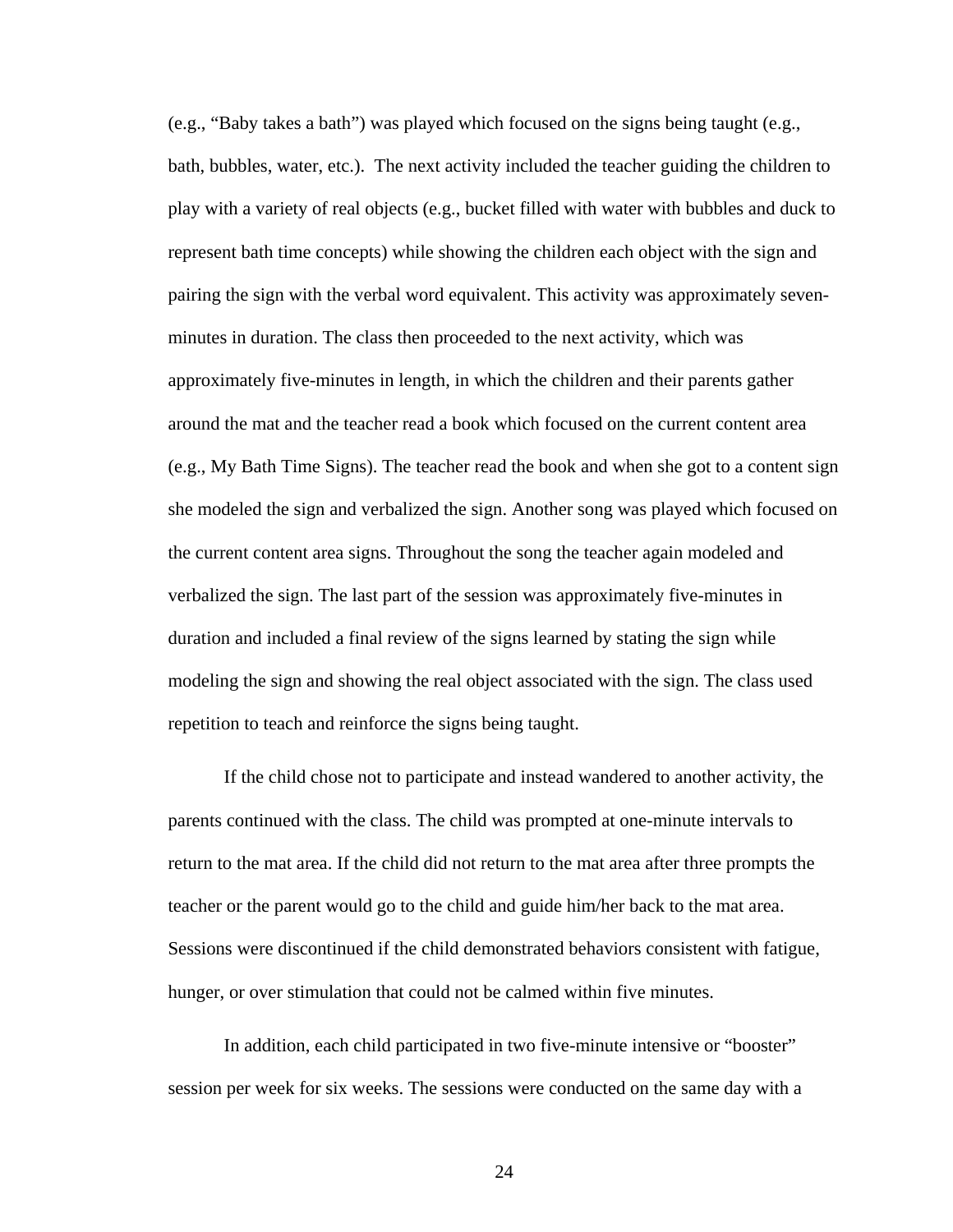five-minute break in between sessions. These sessions were conducted by the teacher to each participant and focused on two target signs. These signs were chosen from the current week's content area. These sessions occurred in the training room, on a predetermined day, prior to the next class session. The target signs were chosen based upon interviews with the parents to determine which signs were most functional for the family. The teacher used the same concept items that were utilized in the regularly scheduled classes such as toys, pictures, books, and real objects to represent the target signs being taught. The signs were taught by modeling the sign while the child was looking (if needed, state, "
section look at me/this") at the teacher. The sign and the word for the sign were always presented concurrently. In addition, the concept item, which represented the sign being taught, was shown to the child. The child was allowed 10 seconds to imitate the sign. If there was no response after 10 seconds then the teacher repeated the above procedures and then gently took the child's hands and helped the child make the sign. The teacher repeated the above procedures for half of the session (approximately two and a half minutes). The second target sign was taught in the same manner for the remainder of the session (approximately two and a half minutes).

If at anytime the child chose not to participate and instead wandered to another activity, the parents continued with the class. The child was prompted at one-minute intervals to return to the mat area, however, the child was not required to participate. At times, the teacher or the parent would go to the child and guide him/her back to the mat area.

The third component of intervention included the parent practicing with his/her child the two target signs, for the current week, at home. The parent was provided with a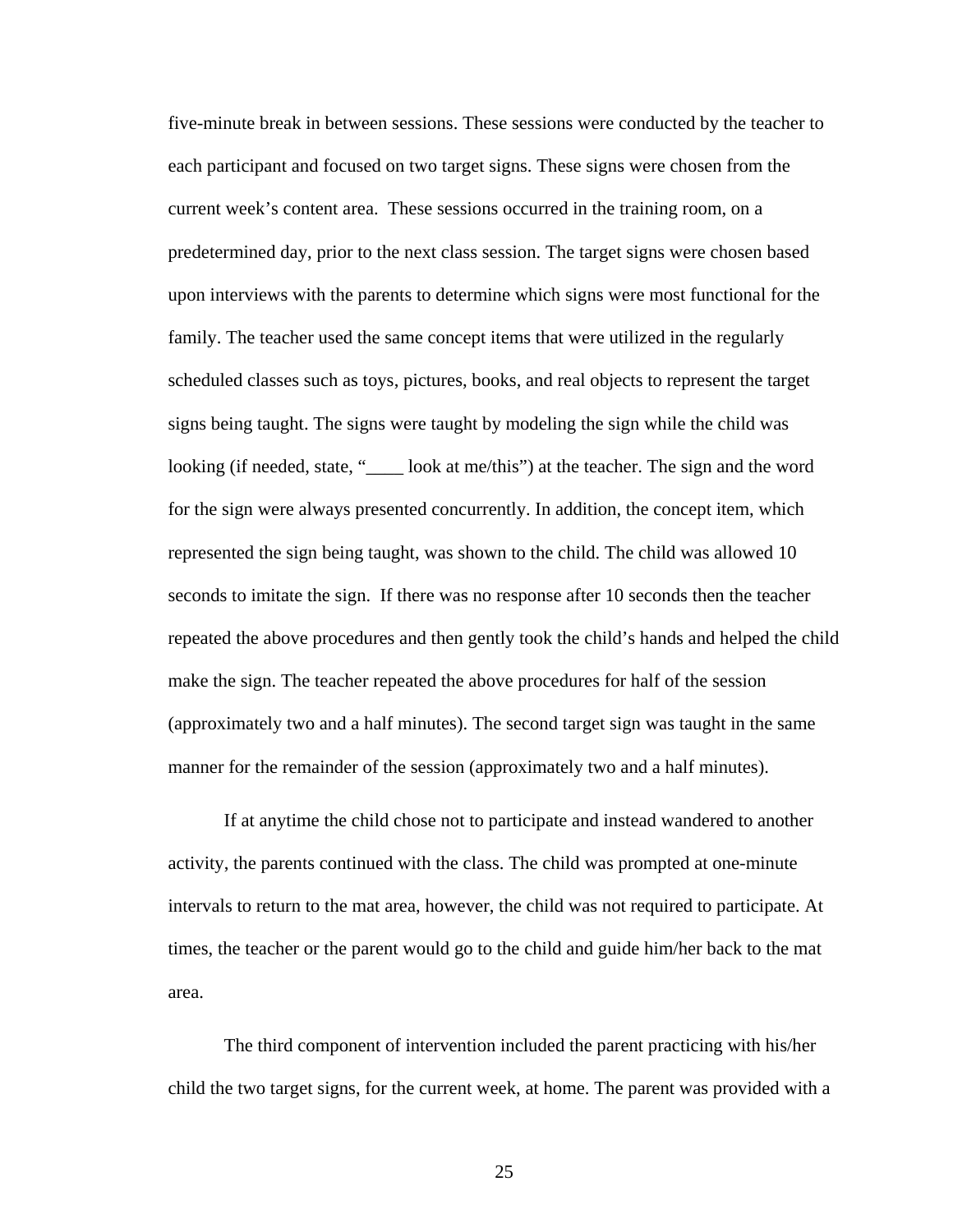handout of the current week's lesson to refer to as she practiced with the child at home. The parents were provided with a data sheet to document their practice sessions with their child and to record each time the child produces a sign to communicate with them (Appendix F). The parent was asked to practice using the two target signs at home during naturally occurring opportunities (e.g., for target signs including bath and water, the parent would use the opportunity to teach the sign during bath time) using the following procedures: modeling the signs, while the child is looking at them, while pairing the sign with the word verbally. The parents were given session guidelines to follow (Appendix L). In addition, the concept item which represented the sign being taught was shown to the child. The child was allowed 10 seconds to imitate the sign. If there was no response after 10 seconds then the parent repeated the above procedures and then gently guided the child's hands and helped the child make the sign. They repeated this sequence at least three times.

#### *Experimental Design*

A multiple baseline across pairs of behaviors was used to demonstrate that the children learned signs as measured by the dependent variable. Baseline data were obtained on separate behaviors (demonstration of target signs) on all three participants. Once stabilization of baseline data was obtained by all three participants, the treatment was applied to the first pair of behavior (training of content area one signs). Upon the stabilization of treatment of the first pair of behavior, the second pair (training of content area two signs) was applied to all three participants (Budd, 2003; Kazdin, 1982). Again, following the stabilization of the second pair of behavior treatment was applied to the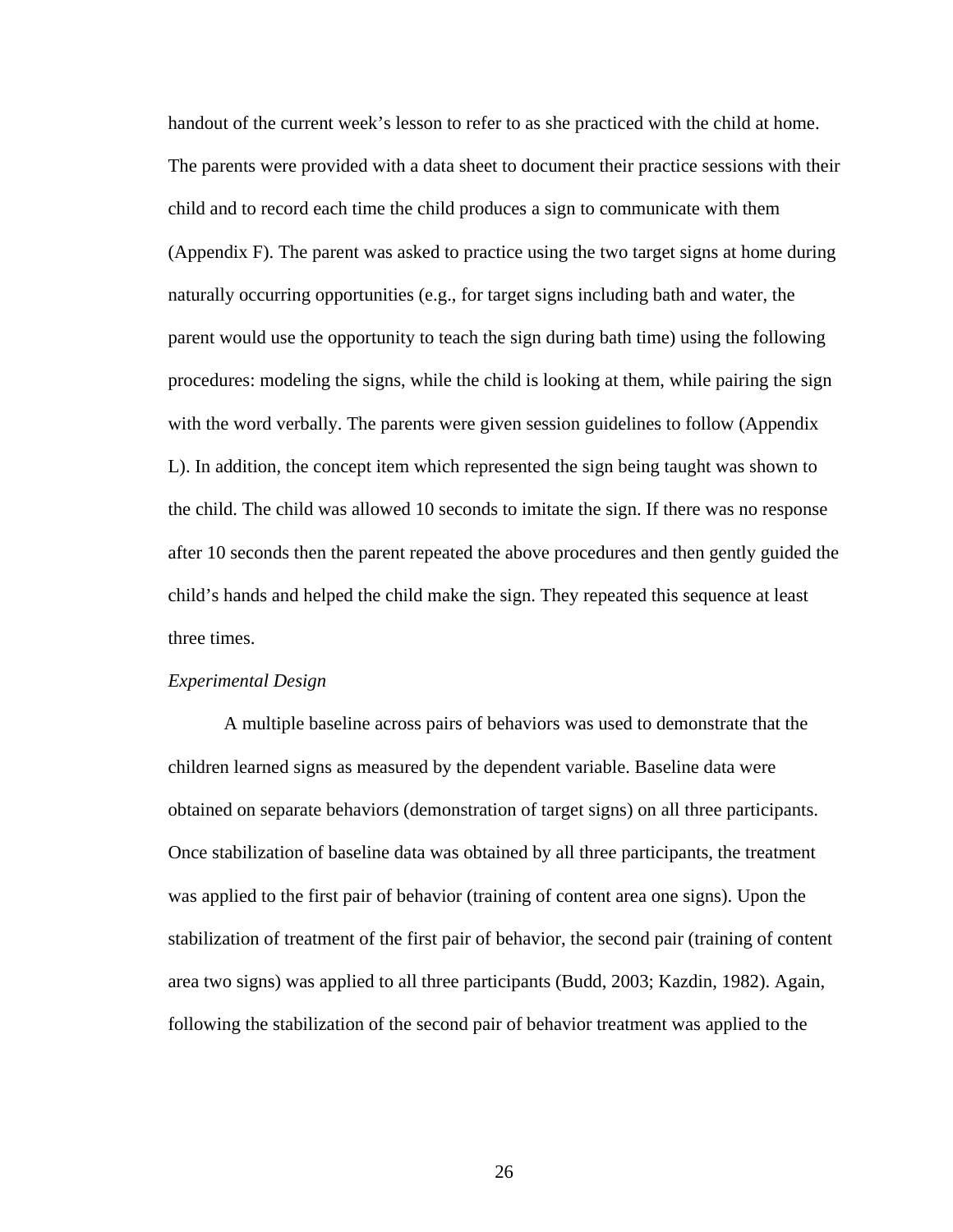third pair of behavior. This continued until the six pairs of behavior were trained for all three participants.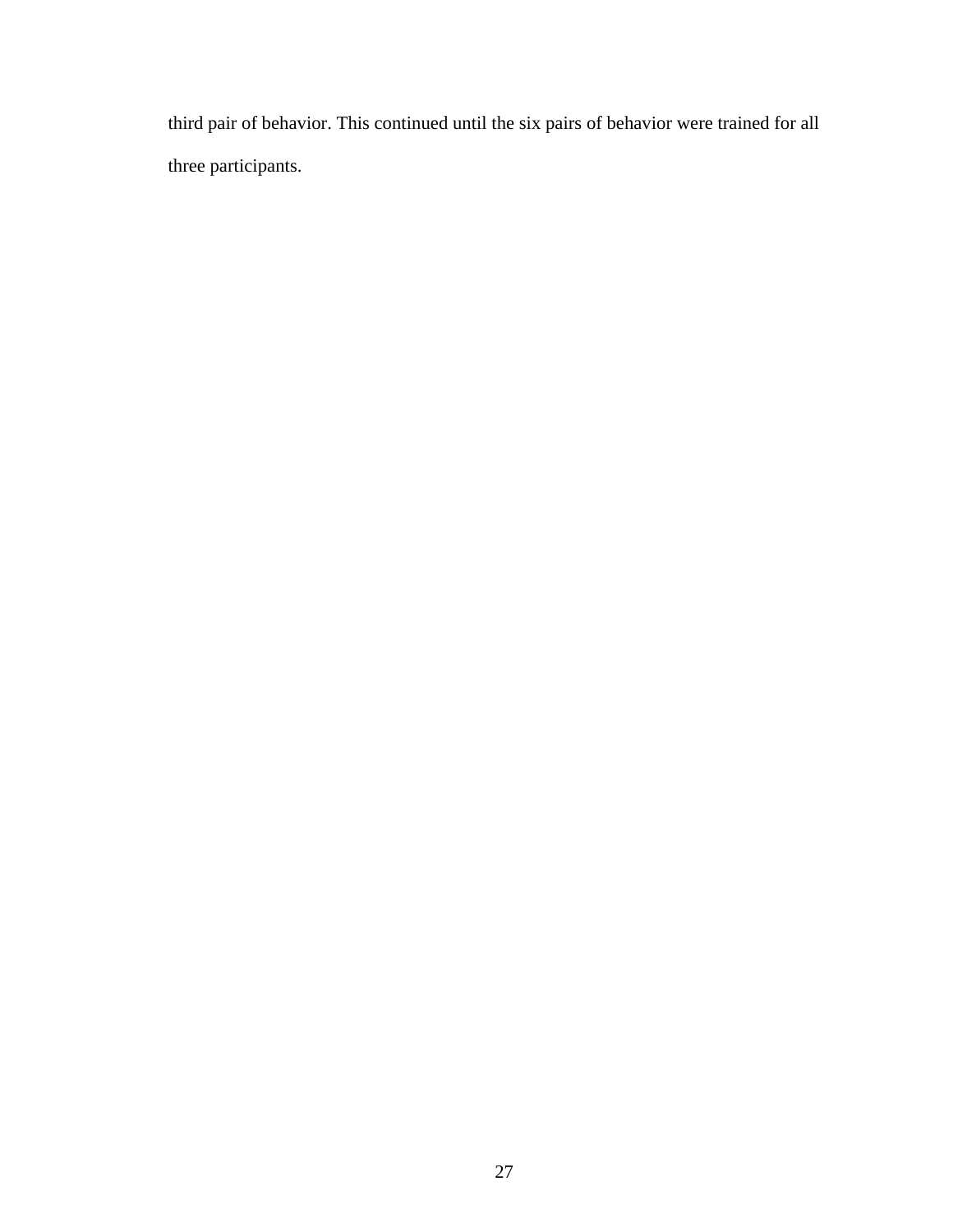#### Chapter Three

## Results

The current study evaluated whether young children can learn many functional signs to communicate through a training program which consisted of three components. Baselines lasted two sessions prior to implementation of the treatment sessions, which lasted 12 sessions. Data gathered from direct observation during the training sessions are presented.

Figure 1 presents a multiple baseline design across behaviors for participant one, Dylan, during baseline and intervention. Intervention one consisted of the Sign, Say, & Play class, which was taught in a group setting. Intervention two consisted of the "booster" sessions, which were conducted in a 1:1 format. During baseline, for all content areas, Dylan demonstrated a stable baseline condition with a zero rate of signing for each of the target signs presented. Following baseline in content area one, during intervention one, Dylan showed no change. Although he did not demonstrate the targeted signs for that content area, he demonstrated other signs taught in that content area, "all done" and "milk". This is not reflected in the data as for the purposes of this study we were concerned with only the two target signs, "eat" and "more" for each content area. During intervention two he demonstrated an increase in the target signs. When the second pair of behaviors, content area two, were introduced and trained, the data did not show an effect. It is unclear as to why there was no effect during this intervention. During intervention one, for content area three, there was an increase in signs demonstrated. During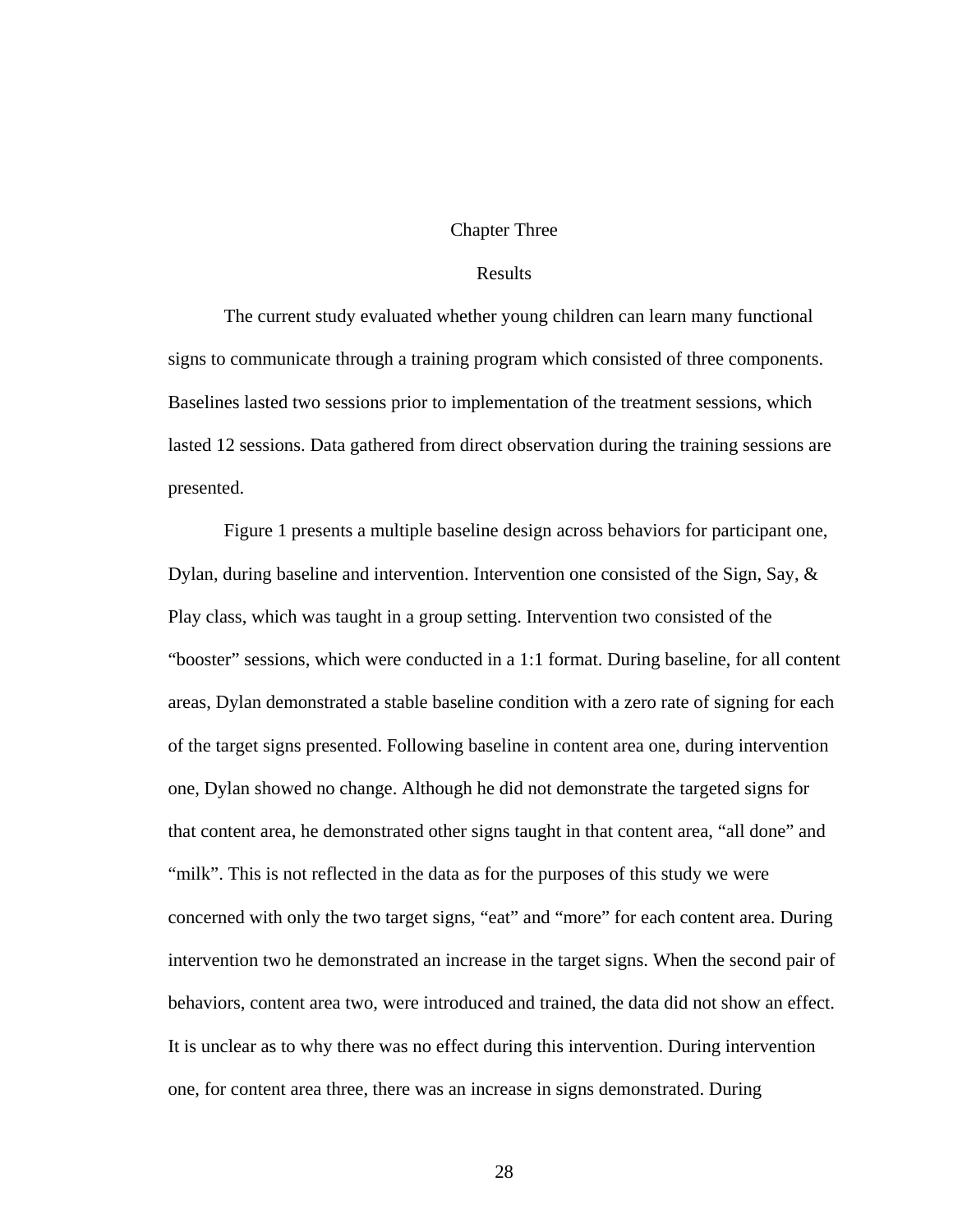intervention two, in the same content area, Dylan's target behavior showed an upward trend. Data for content areas four, five, and six were not obtained due to Dylan not participating in the training sessions due to various personal reasons.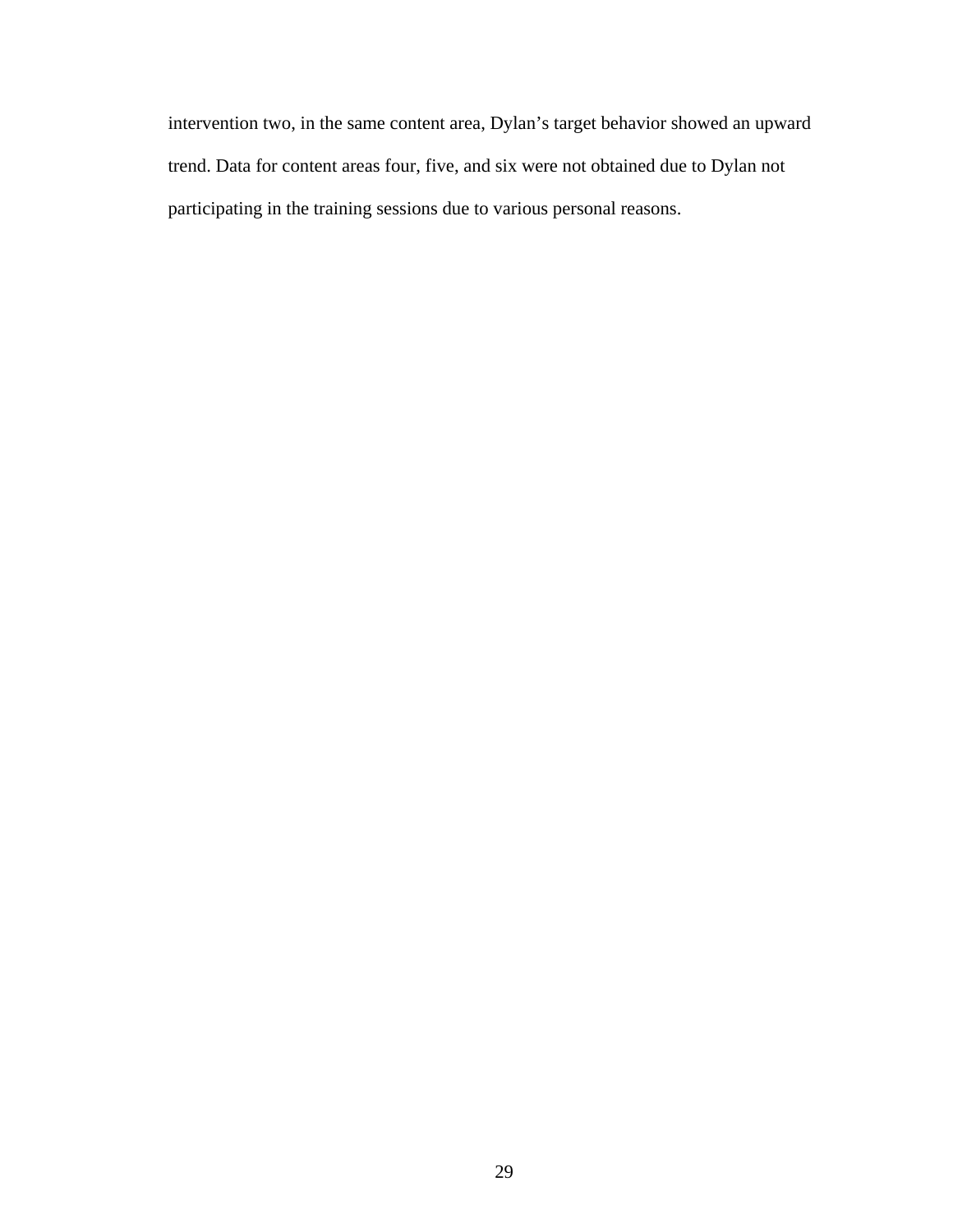

*Figure 1.* Multiple baseline across pairs of behaviors for participant one, Dylan.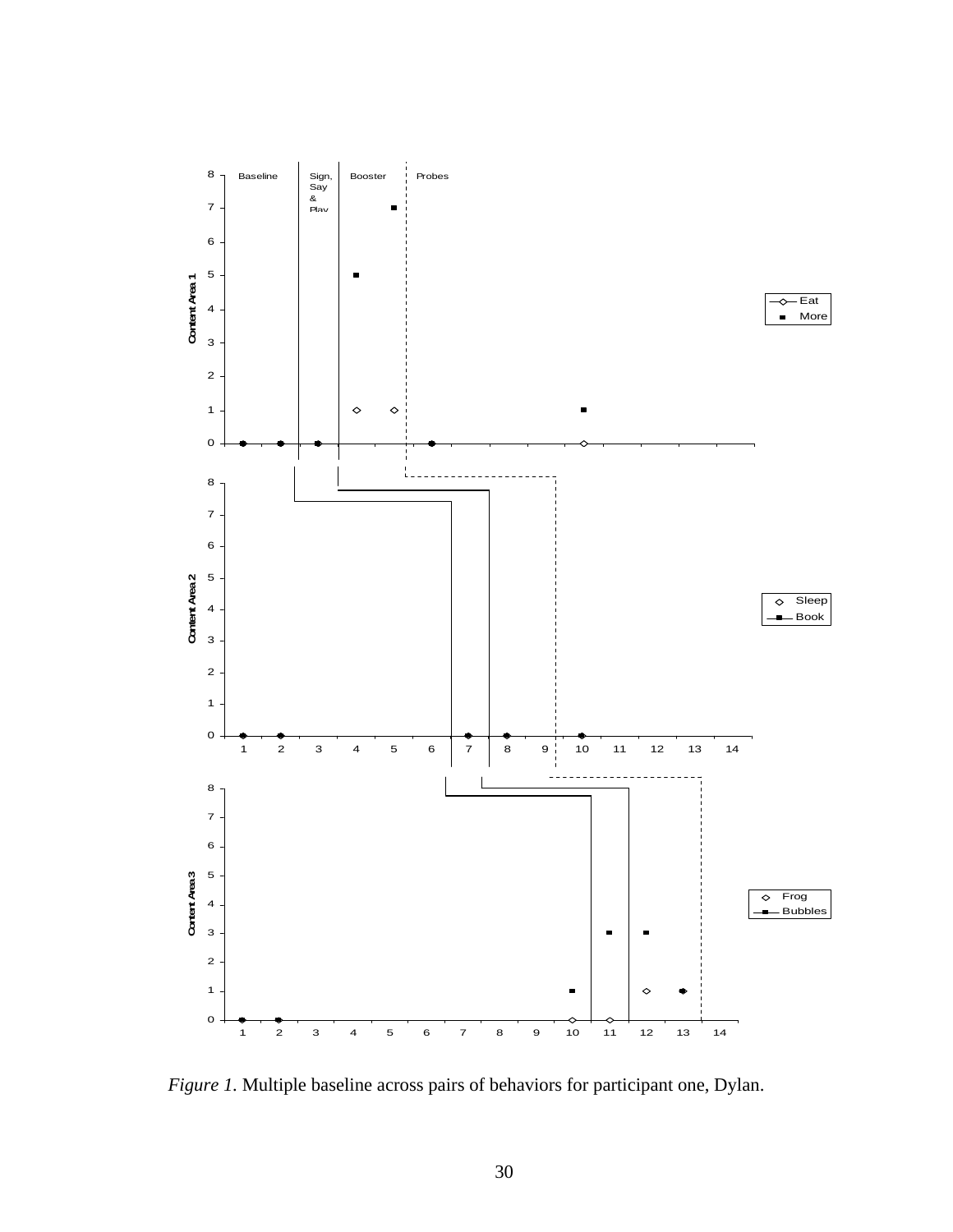Figure 2 represents a multiple baseline design across behaviors for participant two, Derek, during baseline and intervention. Intervention one consisted of the Sign, Say, & Play class, which was taught in a group setting. Intervention two consisted of the "booster" sessions, which were conducted in a 1:1 format. During baseline for all content areas Derek demonstrated zero rate of signing for each of the target signs presented. Following baseline in content area one, during intervention one, Derek showed no change. However, during intervention two he demonstrated an increase in the target signs. When the second pair of behaviors, content area two, were introduced and trained the data did not show an effect. It is unclear as to why there was no effect during this intervention. During intervention one, for content area three, Derek showed no change. During intervention two, in the same content area, Derek showed an upward trend. Due to holiday vacations there was a two week lapse between training sessions for content area three and four. When content area four signs were introduced the data did not show an effect. However, during the booster sessions, 16 and 17, there was an upward trend in the target sign for "diaper". Due to time constraints, the final two content areas were introduced consecutively in the group class, Sign, Say & Play. Derek did not receive the individual booster sessions for these content areas. Derek showed no change in the target behaviors for these content areas.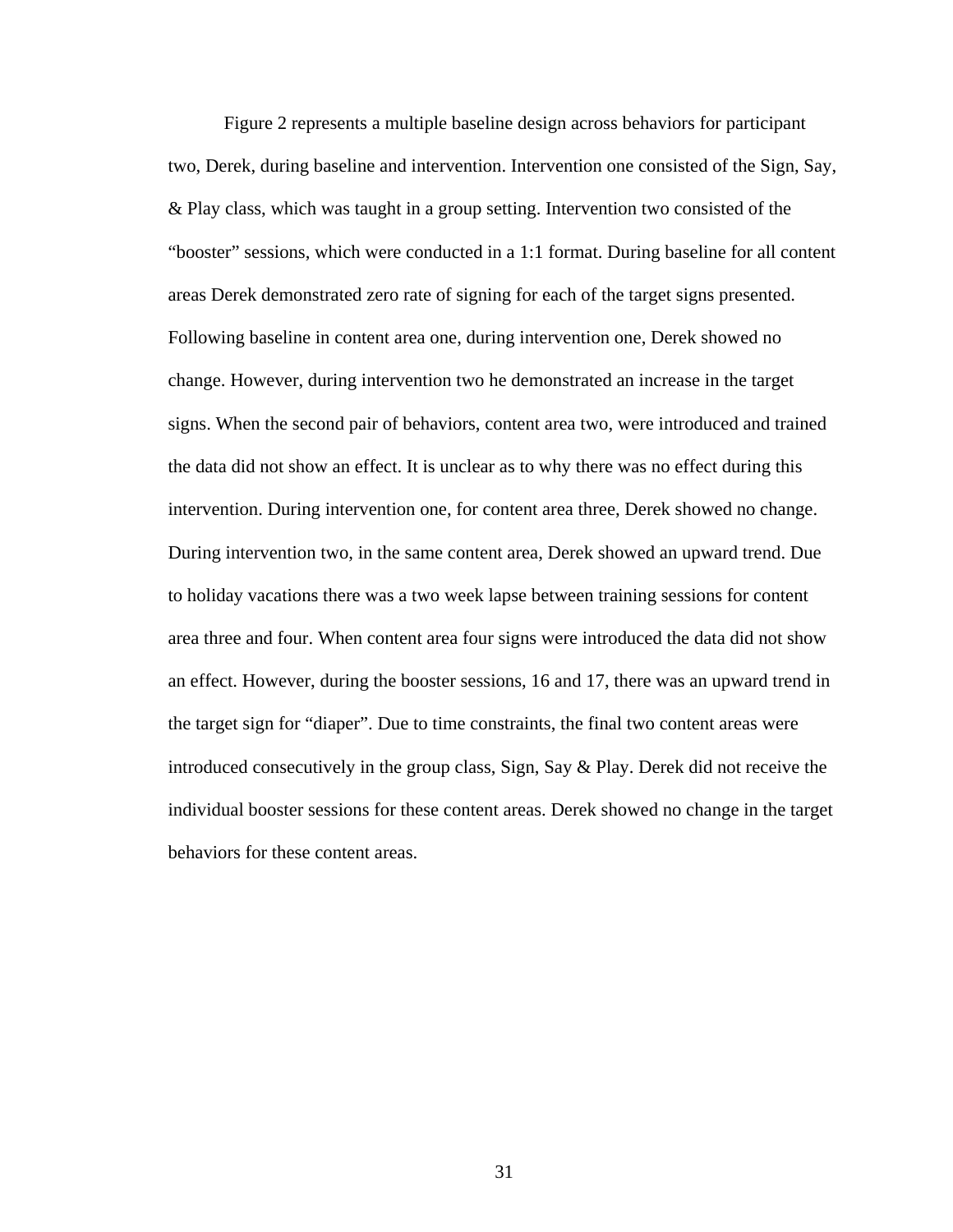

F*igure 2.* Multiple baseline across pairs of behaviors for participant two, Derek.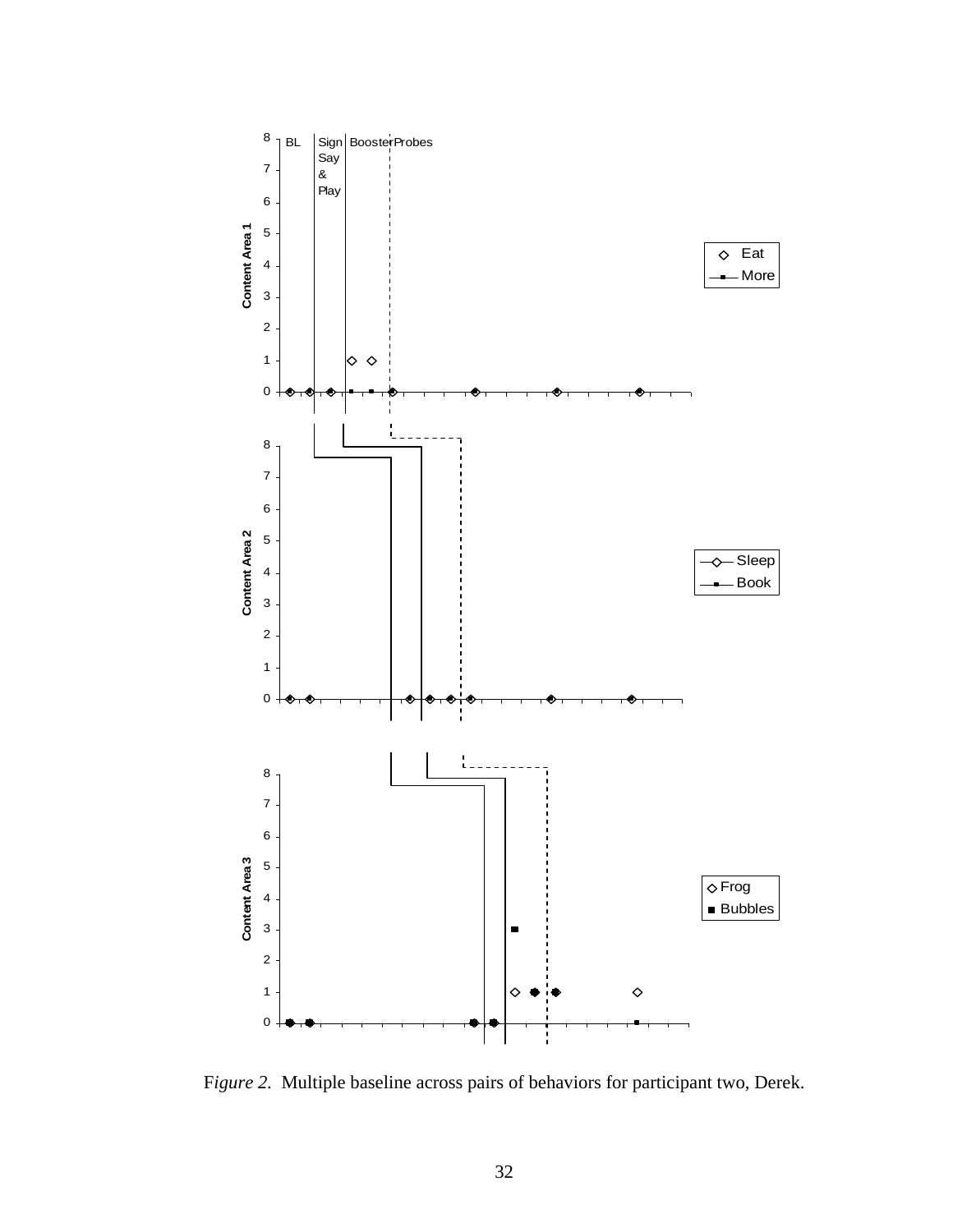

F*igure 2.* Continued.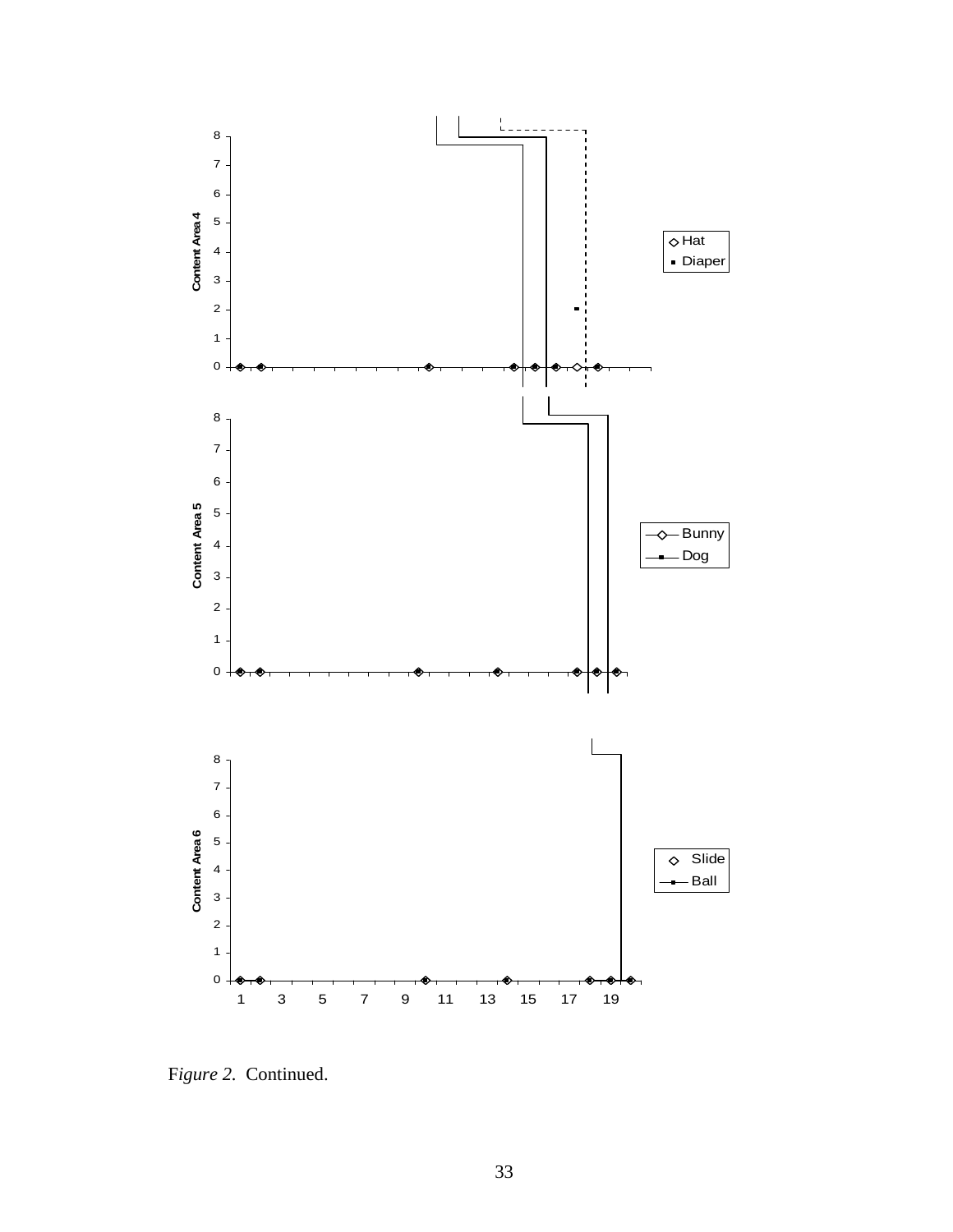Figure 3 presents a multiple baseline design across behaviors for participant three, Gracie, during baseline and intervention. Intervention one consisted of the Sign, Say,  $\&$ Play class, which was taught in a group setting. Intervention two consisted of the "booster" sessions, which were conducted in a 1:1 format. During baseline for all content areas Gracie demonstrated zero rate of signing for each of the target signs presented. Following baseline in content area one, during intervention one, Gracie showed no change. However, during intervention two she demonstrated an increase in the target signs. Gracie was not present for the Sign, Say, & Play class, session seven, when the second pair of behaviors, content area two, were introduced and trained. Although she was present for the booster sessions in the same content area, eight and nine, the data did not show an effect. This data may be a result of Gracie not participating in the Sign, Say, & Play session prior to the "booster" session. During intervention one, for content area three, Gracie showed an increase in the target signs. During intervention two in the same content area Gracie showed a slight downward trend. Due to holiday vacations there was a two week lapse between training sessions for content area three and four. When content area four signs were introduced the data did not show an effect. However, during the booster sessions, 16 and 17, there was an upward trend in the target sign for "hat" and "diaper". Due to time constraints, the final two content areas were introduced consecutively in the group class, Sign, Say & Play. Gracie did not receive the individual booster sessions for these content areas. Gracie showed an increase in the target behaviors "slide" and "ball" for these content areas.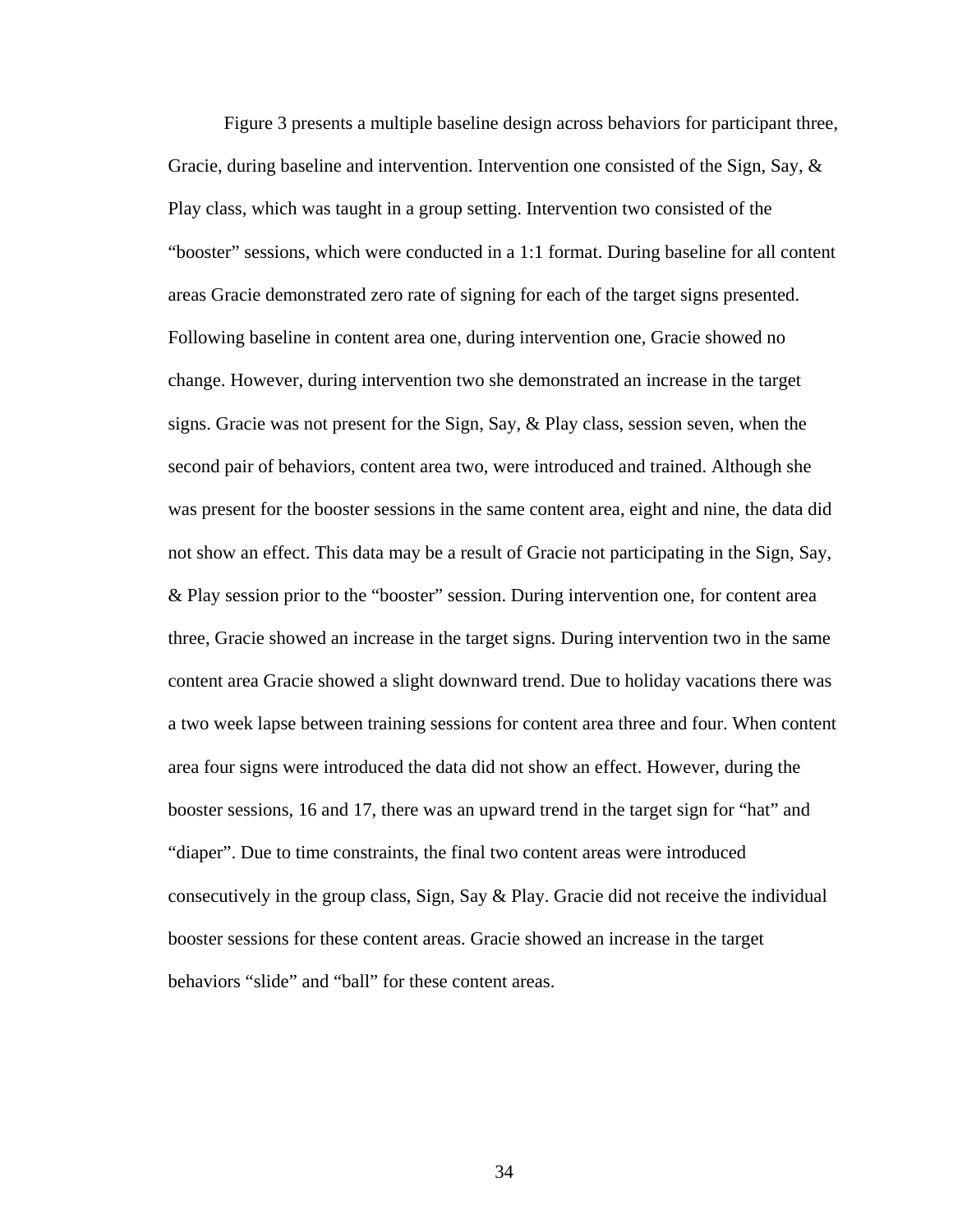

*Figure 3.* Multiple baseline across pairs of behaviors for participant three, Gracie.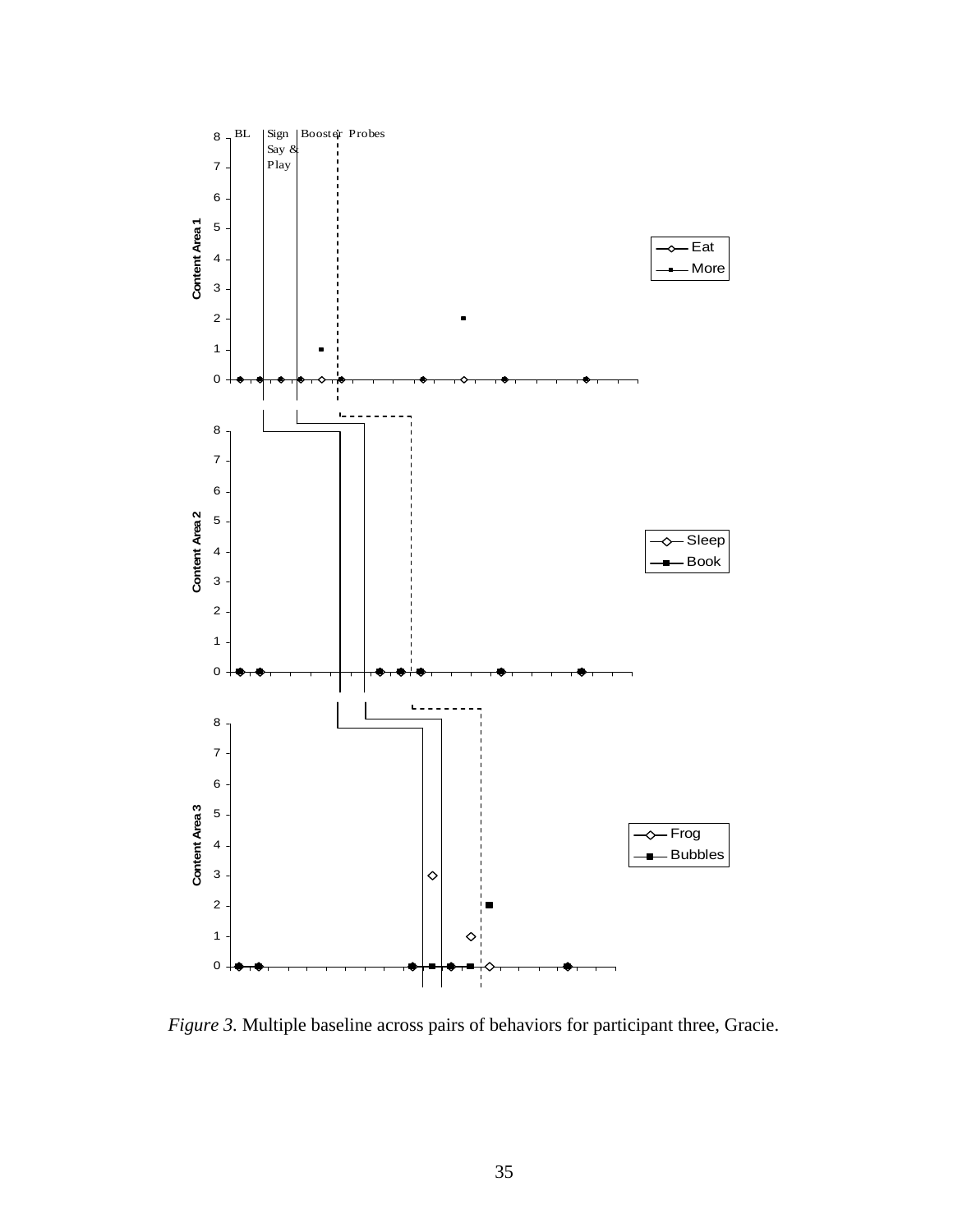

*Figure 3.*Continued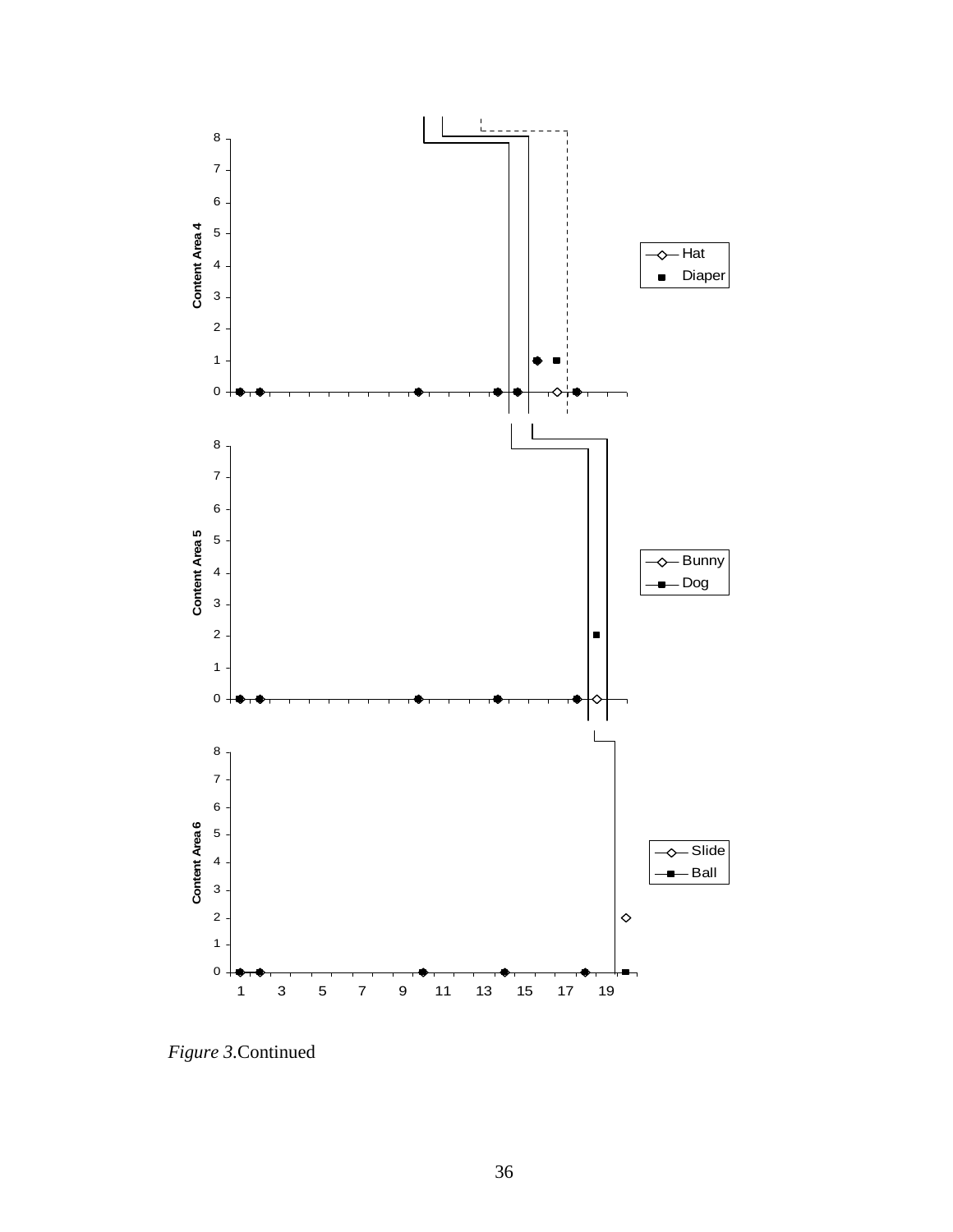#### *Interobserver Agreement*

Interobserver agreement was assessed during 30% of the sessions for all three participants. Table 1 presents the mean percent observer agreement scores by dependent variable and child.

Table 1

*Mean percentage of interobserver agreement scores for the dependent variable for each participant* 

| Dependent Variable           | Dvlan | Derek | Gracie |  |
|------------------------------|-------|-------|--------|--|
|                              |       |       |        |  |
| Number of Signs Demonstrated | 97%   | 88%   | 100%   |  |

*Social Validity Ratings* 

Table 2 displays the results for the post intervention social validity ratings. The

social validity data showed that the parents found the intervention to be appropriate, easy

to use and socially significant.

Table 2

*Post intervention social validity ratings by the parents using a Likert Scale* 

|                                                                                                                   | Parent of: |   |   | Dylan Derek Gracie |
|-------------------------------------------------------------------------------------------------------------------|------------|---|---|--------------------|
| Appropriateness of the Procedures                                                                                 |            |   |   |                    |
| This intervention was easy to use.                                                                                |            | 5 | 6 | 6                  |
| I would recommend this intervention to other parents.                                                             |            | 5 | 6 | 6                  |
| I liked the materials and procedures used in this intervention.                                                   |            | 5 | 6 | 6                  |
| Social Significance of the Goals                                                                                  |            |   |   |                    |
| It is important to increase a child's ability to communicate                                                      |            | 6 | 6 | 6                  |
| his/her wants and needs effectively.                                                                              |            |   |   |                    |
| It is useful to examine how children and parents can benefit from                                                 |            | 6 | 6 | 6                  |
| learning sign language.                                                                                           |            |   |   |                    |
| Social Importance of the Effects                                                                                  |            |   |   |                    |
| I would use this intervention again because it has improved the                                                   |            | 5 | 6 | 6                  |
| quality of my interactions with my child                                                                          |            |   |   |                    |
| Signing has improved my child's communication skills.                                                             |            | 5 | 6 | 6                  |
| Signing has decreased the overall frustration and tantrums my                                                     |            | 4 | 5 | 5                  |
| child exhibits.                                                                                                   |            |   |   |                    |
| I have been able to incorporate signs into my child's daily routine.                                              |            | 6 | 6 | 6                  |
| <i>Note</i> . 1= strongly disagree 2= disagree 3= slightly disagree 4= slightly agree 5= agree 6 = strongly agree |            |   |   |                    |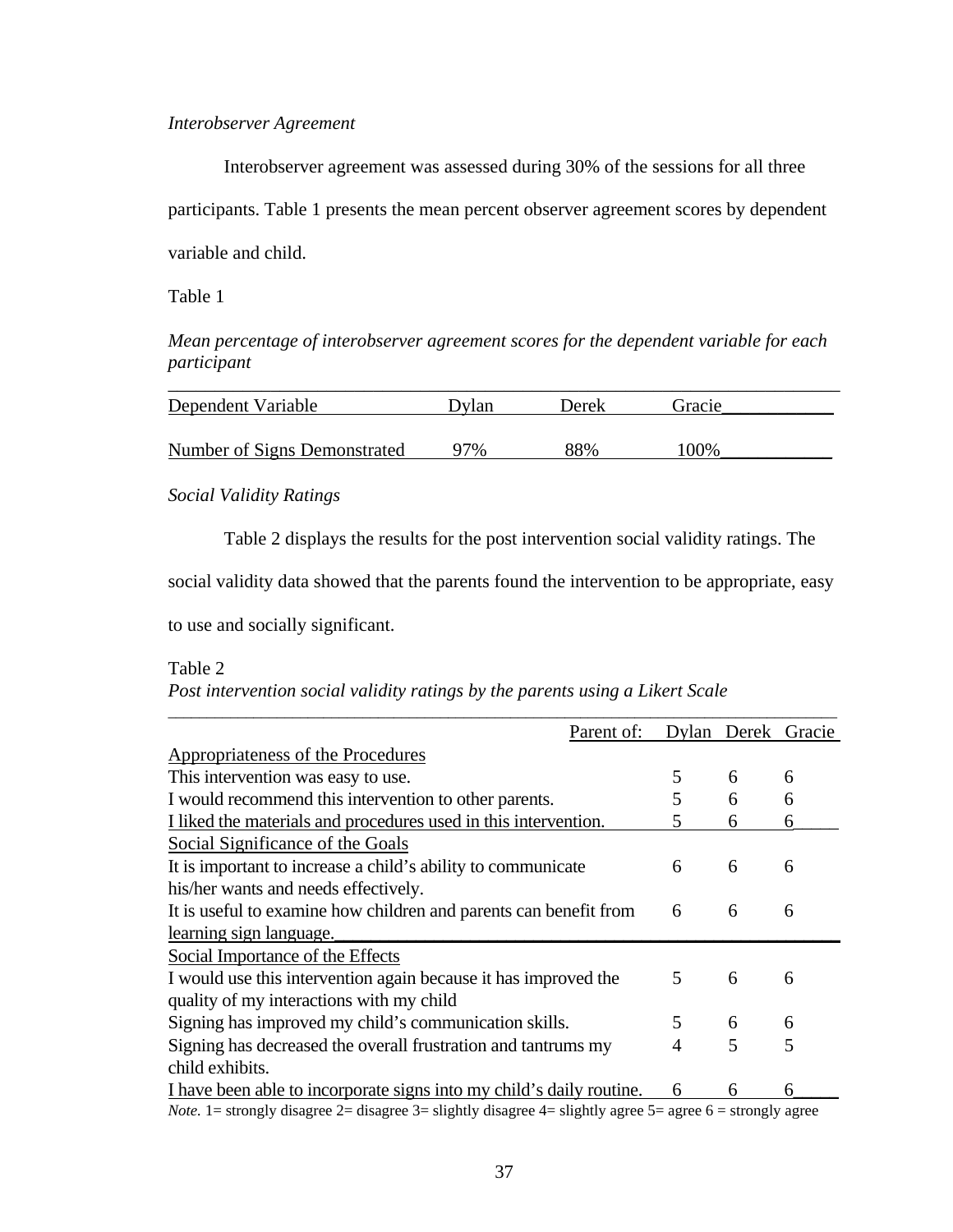#### Chapter Four

## **Discussion**

The purpose of this study was to evaluate the effectiveness of a sign language training program, which consisted of three components of intervention, for three nonhearing impaired children between the ages of 10 months and 14 months. The study showed that the intervention was effective in teaching multiple signs, which represents a more complex repertoire of signing than previously shown. In comparison to the previous literature, this study differs in design, procedures, and operational definitions of the dependent variable.

A multiple-baseline design across pairs of behaviors was used to demonstrate the effects and generalization of the treatment in an experimentally controlled manner. The controlled effects were determined by systematically introducing the intervention to different pairs of behaviors at different points of time to different participants, and showing the changes in behavior demonstrated after the intervention and not at prior times.

The results indicate that there was some experimental control with some limitations. The intervention was presented once baseline was stable for each of the participants. Overall, each participant showed an increased level of signed communication once the intervention was implemented. However, there was little change when signs were trained during intervention one, Sign, Say, & Play. Changes occurred promptly when pairs were trained in the intensive or "booster" sessions. For all three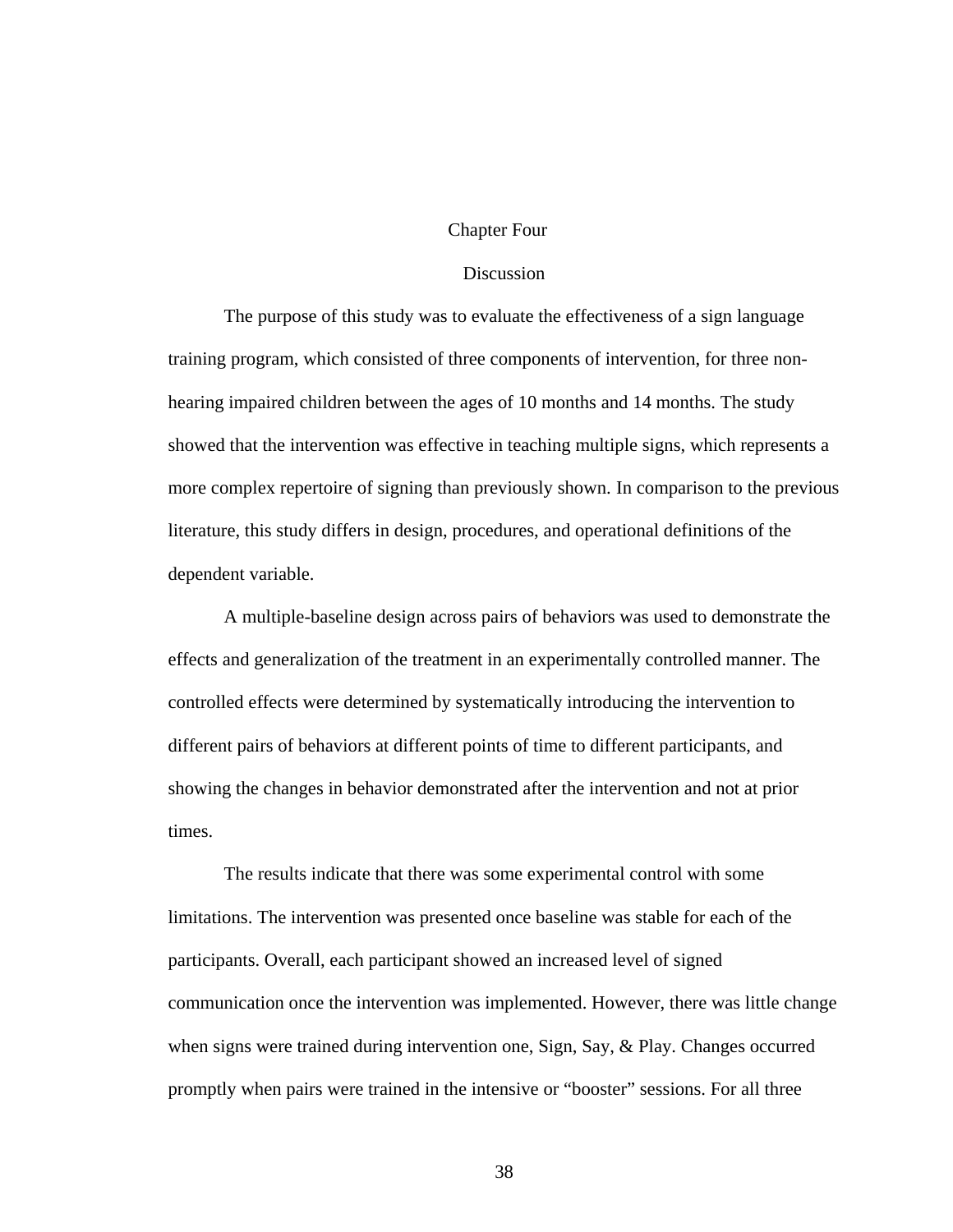participants, when content area two signs "sleep" and "book" were trained, the results showed no change in the target signs.

Three variables may have contributed to the data reflected during the training sessions for content area two signs for participant one, Dylan. His mother reported he had not napped prior to sessions seven, eight, and nine when the signs were introduced and trained. Dylan demonstrated signs of fatigue (restlessness, wandering, crying, etc.) and as a result session eight was discontinued after several minutes of training and session nine was not conducted. Another possible variable may have been that Dylan started walking with proficiency over the previous week, making it difficult to maintain his attention during sessions.

Participant three, Gracie, was not present for the Sign, Say, & Play class, session seven, when the second pair of behaviors were introduced and trained. Although she was present for the booster sessions in the same content area, eight and nine, the data did not show an effect. This data may be a result of Gracie not participating in the Sign, Say,  $\&$ Play session prior to the "booster" session.

Three variables may have contributed to the data reflected during training for content area two signs for participant two, Derek. His mother reported that he currently was going through a phase in which he did not like going to bed to "sleep". This may have impacted his desire to demonstrate the sign for "sleep" as he may have associated the sign with going to sleep, making it less reinforcing for him to use. In addition, his mother reported he had not napped prior to sessions eight and nine and as a result he demonstrated signs of fatigue (restlessness, wandering, etc.). Third, his grandmother was present during these sessions, which may have affected his level of attentiveness.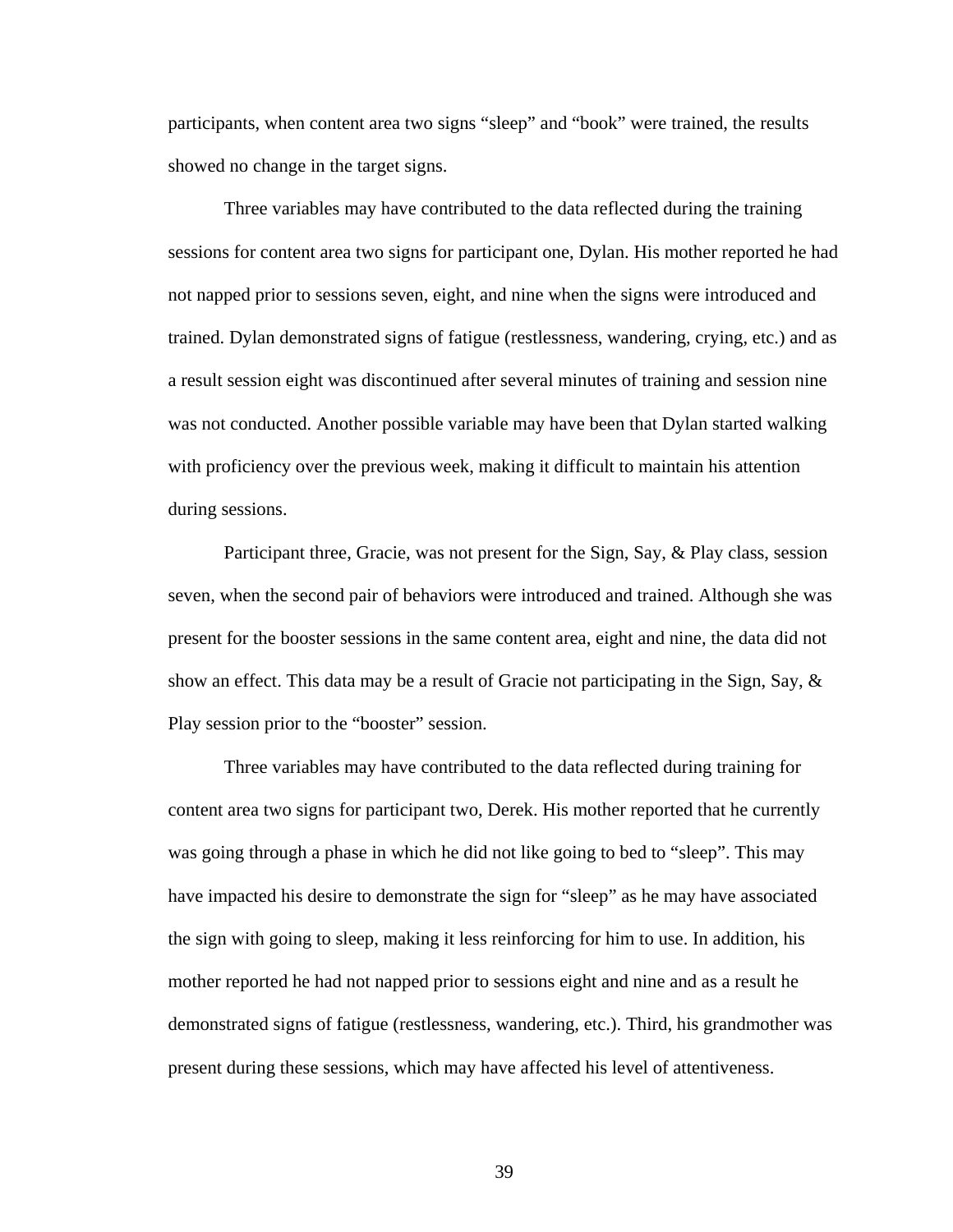#### *Limitations and Recommendations for Future Research and Practice*

A number of limitations became evident over the course of this study. Some limitations were a function of the number of sessions that occurred each week as well as the duration of the sessions. Session's only occurred twice per week. Having more frequent sessions would allow the participants to have more training sessions, thus may have had a larger effect on the targeted behaviors of interest. Future research should focus on increasing the number of treatment session per week as well as program for sessions over a longer period of time as this study was conducted with limited time constraints.

 In addition, sessions may have been too long as indicated by loss of attention, signs of fatigue (rubbing eyes, crying, laying head down, wandering, etc.) from the participants. This may have been better controlled for by placing the children in a high chair or booster seat to increase their attention on the signs being taught. At the beginning of the study the older children (Gracie and Derek) were mobile, making it difficult to maintain their attention during sessions. By session 11 Dylan was beginning to walk, thus making it difficult to sustain his attention during sessions. In addition, anecdotally, a mother reported that although 5 minutes does not seem like a long time, however, it is when you are concentrating 5 minutes on one sign.

Another limitation was that there were many signs being taught concurrently to the children. Each week 5-6 signs from each content area was introduced and taught to the participants and his/her mother. Although, during intervention two, only two signs were targeted, there was a limited number of sessions and time to teach the signs (a total of three sessions before the next week's content area was introduced). This could be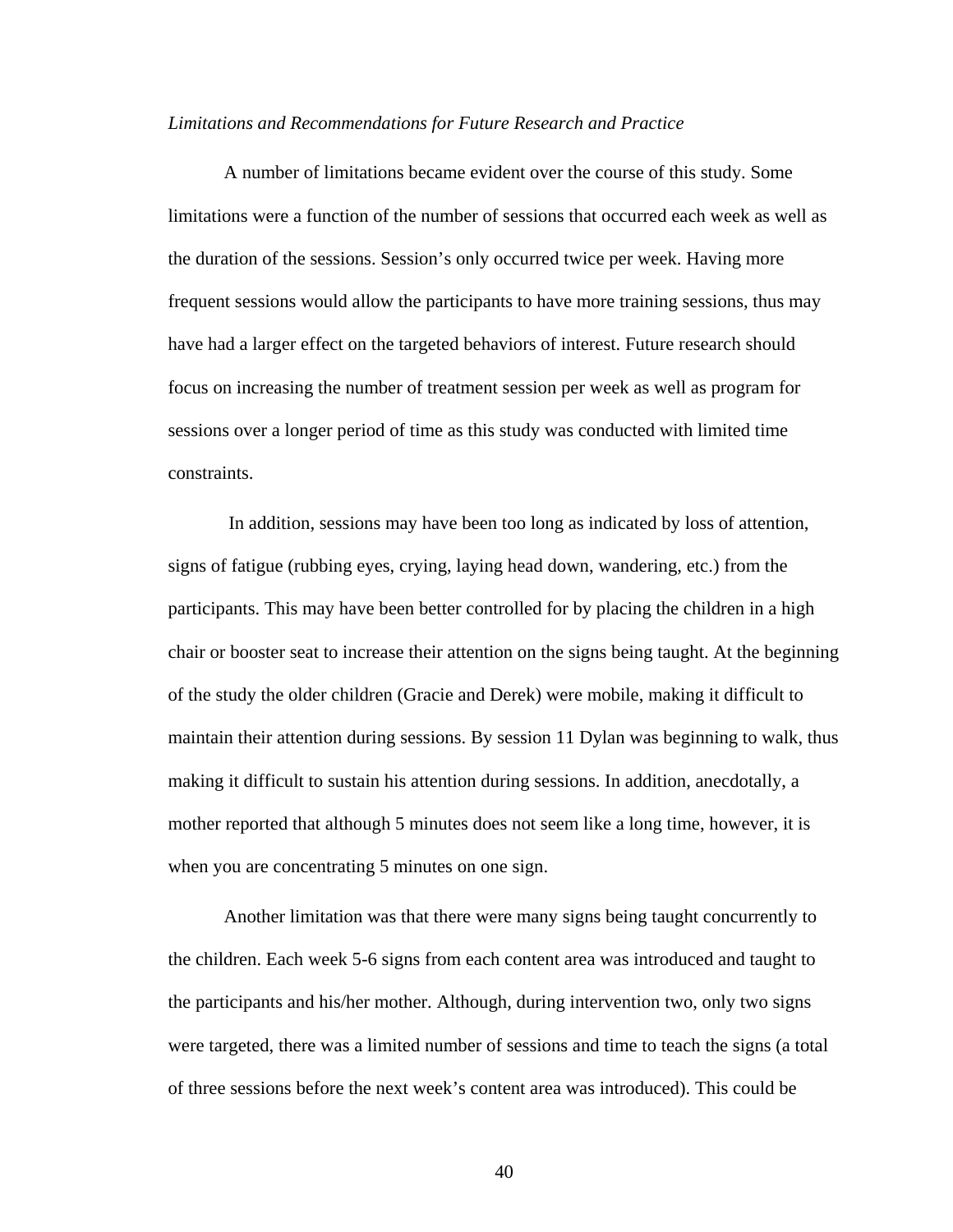another area in which future research could focus. Signs could be introduced and trained one at a time until each is demonstrated with proficiency before moving on to a second sign.

The parent's sessions at home are an integral part of the success of the children learning the targeted signs. This brings forth another limitation. It was difficult to ensure treatment control when sessions were conducted in the home environment. Several parents did not complete data or did not conduct treatment sessions consistently or frequently. It was reported by each of the parents that vacations, company over, and illness sometimes made it difficult to remember to do the sign training sessions. Subsequently, there is little data on the third agent of intervention to analyze. Future researchers may want to focus on parent compliance with treatment aspect of the current design.

In addition, when working with young children, such as the ones in this study, it becomes difficult to ensure work is occurring under optimal conditions. In addition, it is necessary to work around schedule variations. During several of the training sessions at least one of the participants showed signs of fatigue, hunger, or irritability and for one of the participants three of his sessions were either shortened or not conducted for these reasons. Another area of future research may include conducting training sessions in the participant's home so extraneous variables, such as hunger and fatigue can be better controlled. Anecdotally, participant three's mother reported that Gracie was much more receptive to the sign language sessions in the morning with no distractions.

Another limitation of this study was that the toys or props which represented the target signs being taught may not have been suitable. For example; the children were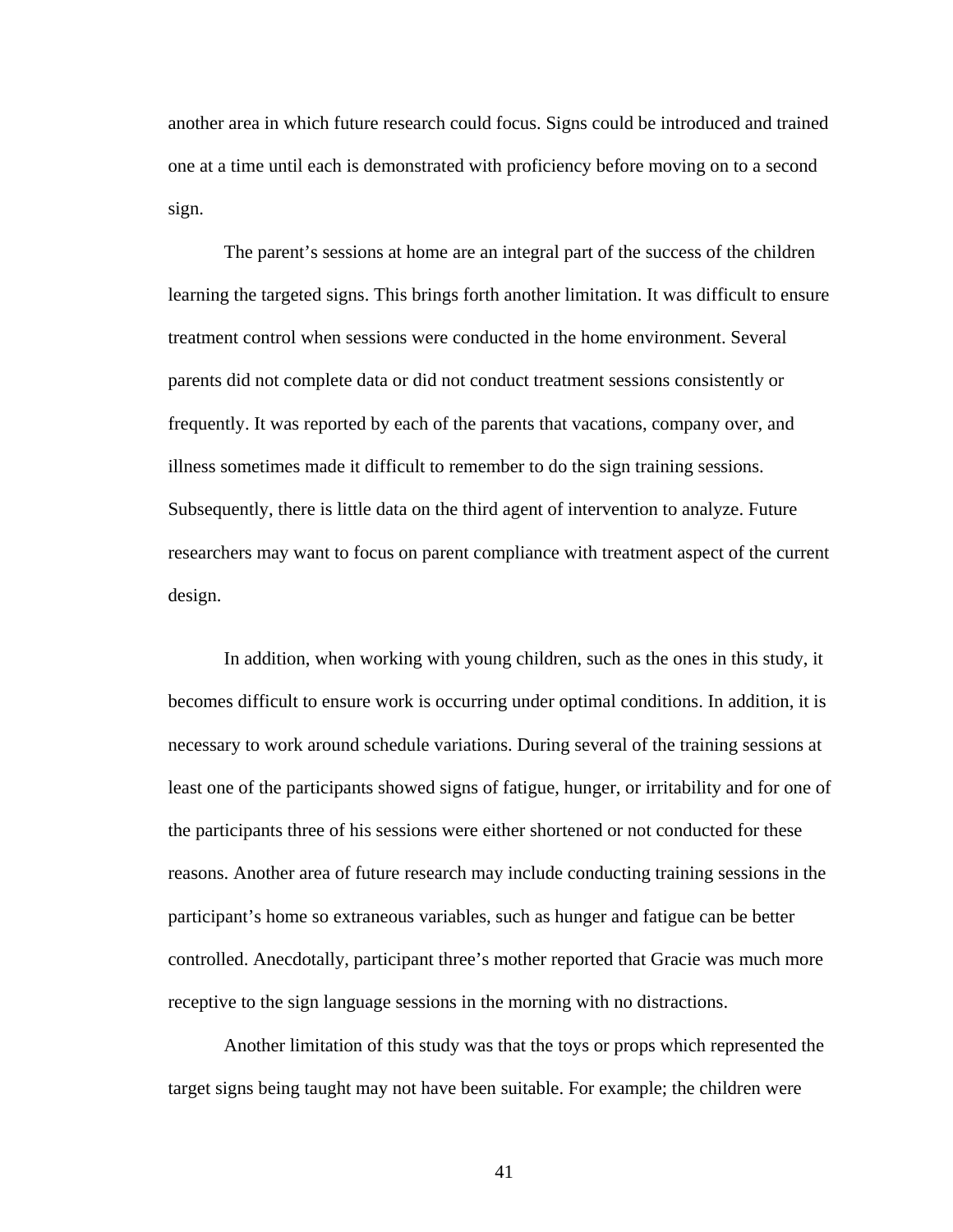given goldfish crackers when being taught "eat" and "more". The intervals were spaced 10 seconds apart and the children did not have sufficient time to finish the first goldfish before being given the second goldfish. In addition, some of the toys or props did not appear to interest the children. A more extensive assessment to determine the most appropriate reinforcer for each participant may have helped in maintaining their attention to the signs being taught.

The requirement of videotaped sessions for reliability issues resulted in an additional limitation. Every effort was made to ensure the videotape recorder was concealed properly, however, in order to record the sessions the video recorder had to be placed in a low level location (garbage can), which was also in arms reach of the mobile participants. During several of the sessions the participant's wandered over and touched the videotape recorder. This may or may not have affected the data. In addition, the videotapes showed only a limited range and when the children moved off the mat area they were often out of view. This may have affected the reliability data if a child produced a sign, but was not in video range, and the reliability observer was not able to observe and record the behavior of interest.

Additional studies should focus on expanding on the procedures of the present study to determine if there is generalizability. This may include increasing the number of participants, increasing the number of sessions, massing sessions, teaching multiple signs to criterion, using different therapists, and conducting sessions at home. In addition, another area to be investigated is whether children can use the signs appropriately when the opportunity is presented.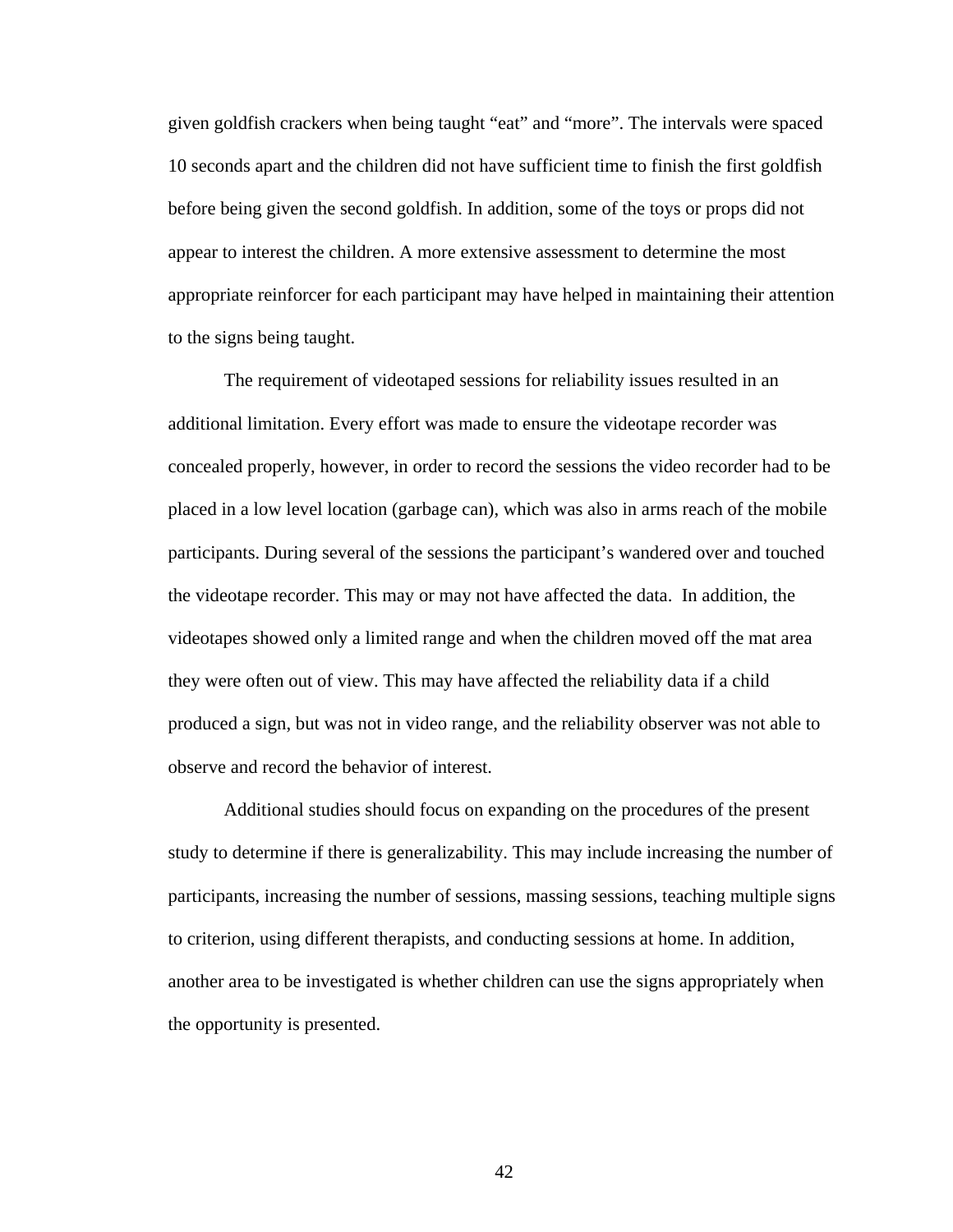## *Conclusion*

There are a limited number of studies that investigated methods of training procedures to teach sign language in a systematic and controlled manner. The present study supports previous literature that young children, typically developing with no developmental delays, hearing impairments or visual impairments can learn multiple signs in a sequence they were taught and in a controlled experimental design. This suggests children may be able to communicate their requests or needs at an earlier age when taught sign language.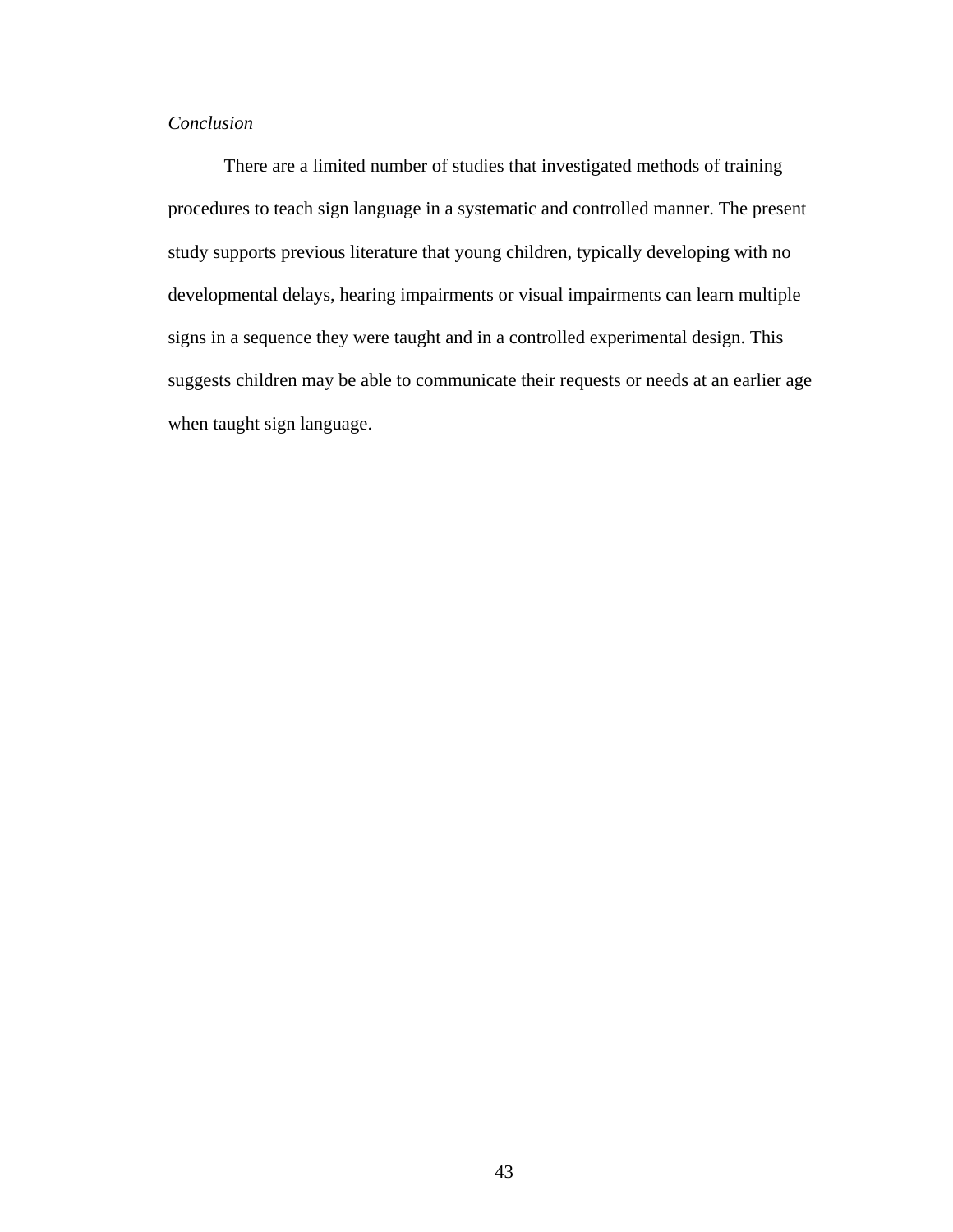#### References

- Acredolo, L. & Goodwyn, S. (1988). Symbolic gesturing in normal infants. *Child Development,* 59, 450-466.
- Acredolo, L. & Goodwyn, S. (2000). Impact of symbolic gesturing on early language development. *Journal of Nonverbal Behavior*, 24, 81-103.
- Acredolo, L. & Goodwyn, S. (July, 2000). *The long-term impact of symbolic gesturing during infancy on IQ at age 8.* Paper presented at the meetings of the International Society for Infant Studies, Brighton, United Kingdom.
- Acredolo, L. & Goodwyn, S. (2002). *Baby Signs. How to talk with your baby before your baby can talk.* New York: McGraw-Hill, Inc.
- Bonvillian, J.D., Orlansky, M.D., & Novack, L.L. (1983). Developmental milestones: Sign language acquisition and motor development. *Child Development,* 54, 1435- 1445.
- Bonvillian, J.D. & Siedlecki, T. (2000). Young children's acquisition of the formational aspect of American Sign Language signs; parental report. *Sign Language Studies*, 1 (1), 45-64.
- Budd, K.S. (2003). In K.S. Budd and T. Stokes. (Eds.). *A small matter of proof: The legacy of Donald M. Baer* (pp.35-51). Reno, Nevada: Context Press.
- Cooper, J., Heron, T., & Heward, W. *Applied behavior analysis*. New Jersey: Prentice-Hall, Inc.
- Daniels, M. (1994). The effect of sign language on hearing children's language development. *Communication Education,* 43, 291-298.
- Daniels, M. (1996). Seeing Language: The effect over time of sign language on vocabulary in early childhood development. *Child Study Journal,* 26, 193-208.
- Garcia, J. (1999). *Sign with your baby: How to communicate with infants before they can speak.* Belingham, WA: Stratton Kehl Publications.
- Holmes, K.M., & Holmes, D.W. (1980). Signed and spoken language development in a hearing child of hearing parents. *Sign Language Studies,* 28, 239-254.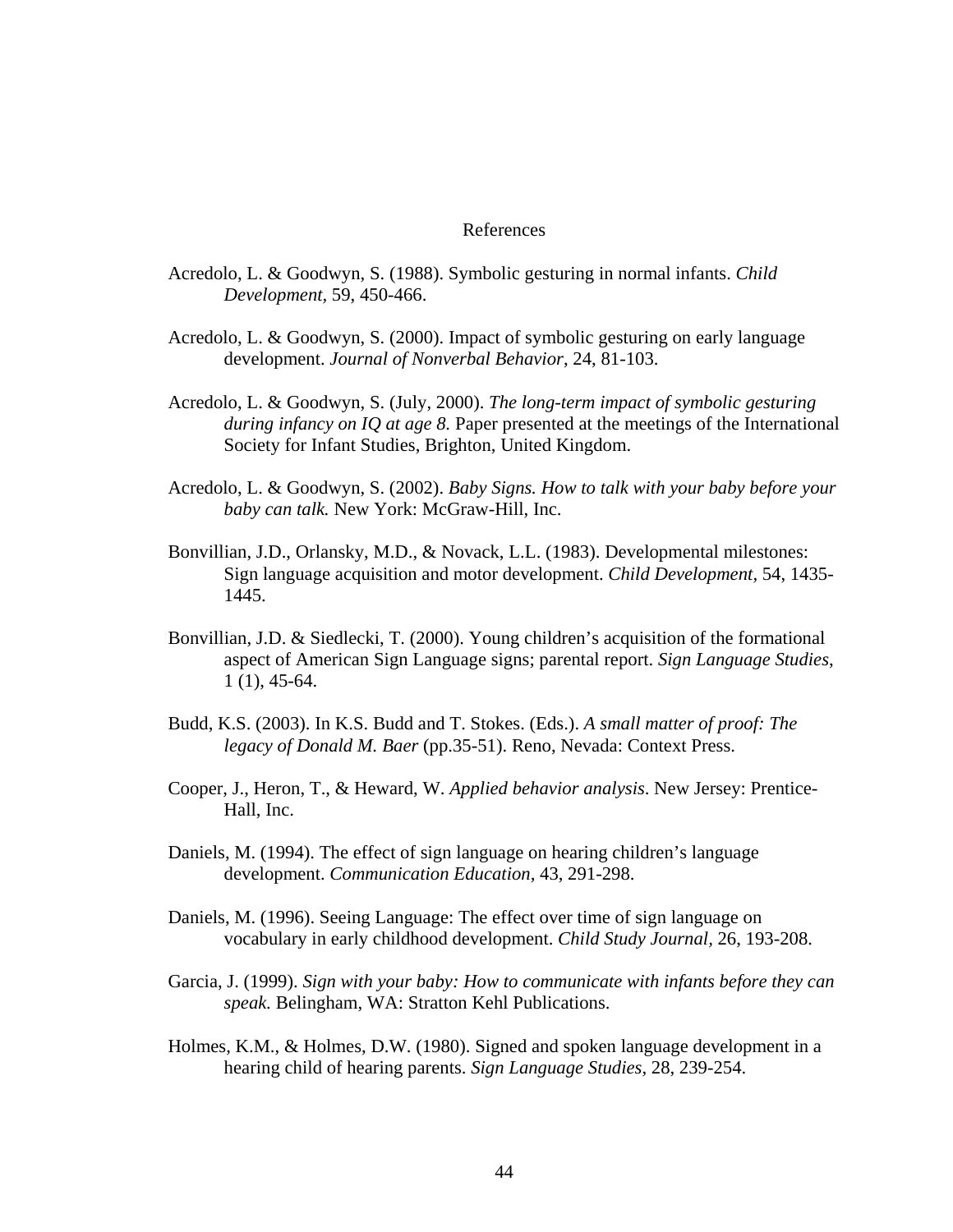Kazdin, A.E. (1982). *Single-case research designs.* New York: Oxford University Press.

- Namy, L. & Waxman, S., (1998). Words and gestures: Infants' interpretations of different forms of symbolic reference. *Child Development,* 69 (2), 295-308.
- Namy, L., Acredolo, L., & Goodwyn, S. (2000). Verbal labels and gestural routines in parental communication with young children. *Journal of Nonverbal Behavior,* 25, 63-79.
- Papalia, D. & Olds, S., (1995). *Human development.* New York: McGraw-Hill, Inc.
- Parsonson, B.S. (2003). Visual analysis of graphs: seeing *is* believing. In K.S.Budd and T. Stokes (Eds.). *A small matter of proof: The legacy of Donald M. Baer* (pp.35- 51). Reno, Nevada: Context Press.
- Prinz, P. & Prinz, E. (1979). Simultaneous acquisition of ASL and spoken language (In a hearing child of a deaf mother and hearing father). *Sign Language Studies,* 25, 283-296.
- Thompson, R.H., McKerchair, P.M., & Dancho, K.A. (2004). The effects of delayed physical prompts and reinforcement on infant sign language acquisition. *Journal of Applied Behavior Analysis,* 37, 379-383.
- Wolf, M.M. (1978). Social Validity: the case for subjective measurement or how applied behavior analysis is finding its heart. *Journal of Applied Behavior Analysis,* 11, 203-214.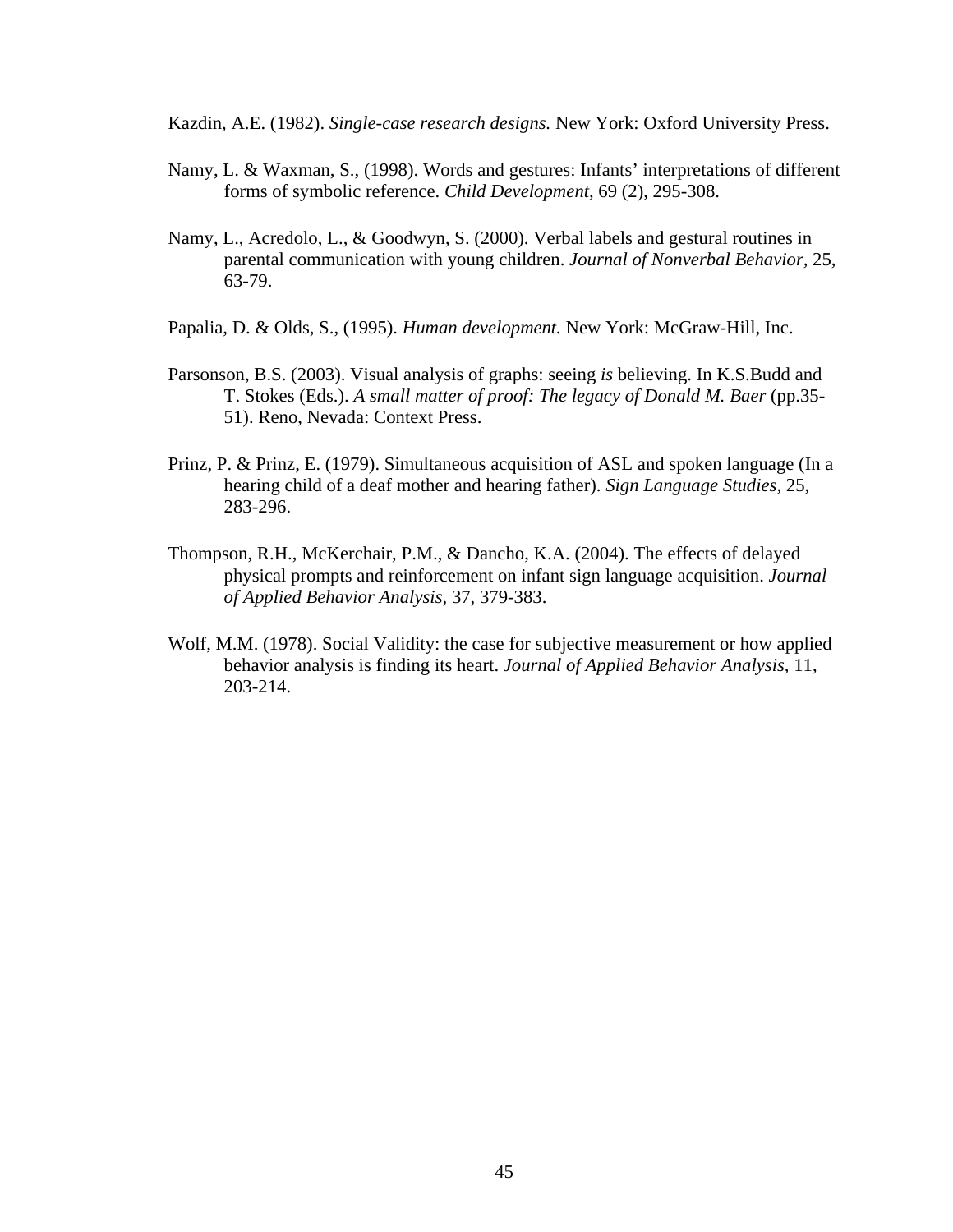Appendixes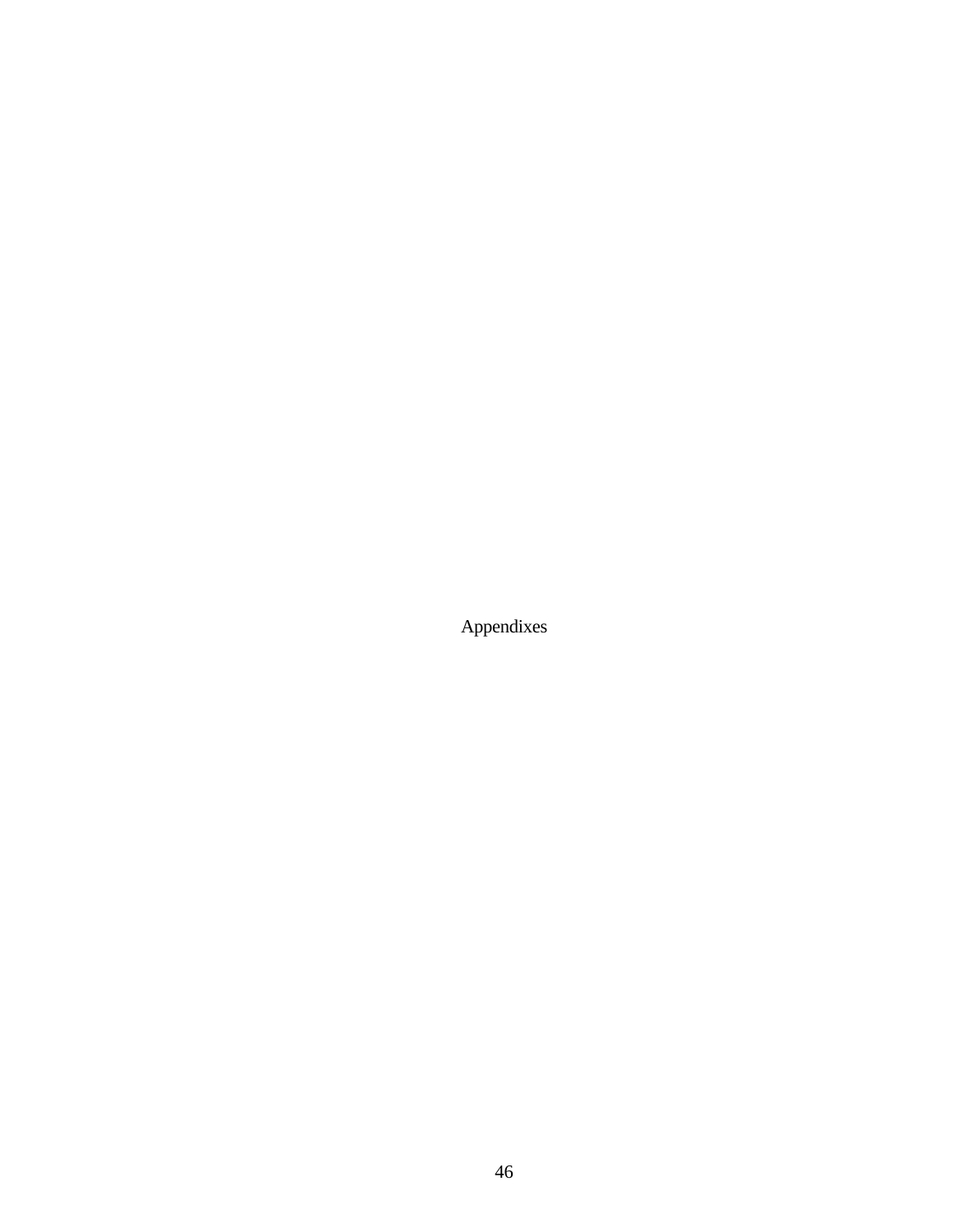## Appendix A: Definitions of Target Signs

## Content Area 1: Mealtime

*\*Eat*: Bring fingers and thumb, held together as if holding a small piece of food, tap the mouth several times; variation may be fingers or fingertips are brought to mouth *Drink*: Bring thumb to lips, as if tipping an imaginary cup to the lips, as if drinking *Cereal*: Form "O" with thumb and index finger

*All done*: Place palm(s) down, and move back and forth

*\*More*: The thumbs and fingertips of each hand are held together, and the fingertips or both hands tap together several times; variation may be fingertips of one hand tapping the other open hand, or placing open palms facing each other and clapping several times, or tapping closed fists or knuckles together

*Milk:* The sideways-held fist is opened and closed several times

Content Area 2: Bedtime

*Stars*: Wiggles fingers up high, with one hand or both *Moon*: Raise palm high, make circles *Light:* Open and close fists *Love*: cross both hands across the chest, with palms facing in, or crossing arms across chest as if hugging self *\*Book*: Open and close palms together *\*Sleep*: Rest head on hand(s)

#### Content Area 3: Bath time

*Water*: The index, middle, and ring fingers are extended to form a "W" hand. The "W" taps the chin twice.

*Duck:* Place fingers to thumb, open and close, this may be held near the mouth facing out or near the face.

*\*Frog*: Move tongue in and out of mouth

*Toothbrush:* Move index finger across teeth

*\*Bubbles:* Fingers are brought to the thumb as if "catching" a bubble *Bath:* Rub belly and chest with both hands, in an up and down motion

Content Area 4: Getting dressed

*Socks:* Slide index fingers back and forth

*Shoes:* Knock fists together, knuckles up

*Coat:* move the hands downward from either side if the neck to the chest

*\*Hat:* Pat head with one hand

*Comb*: Spread fingers, move through hair

*\*Diaper:* Pat hip area with hand

Content Area 5: Pets

*Fish*: Swim hand(s) away from body

*Bird:* Place finger to thumb by mouth and close like a beak

*Turtle:* With palm over dist, move fist in and out of "shell," thumb first

*\*Bunny*: Wiggle two fingers on head like ears, may use one or both hands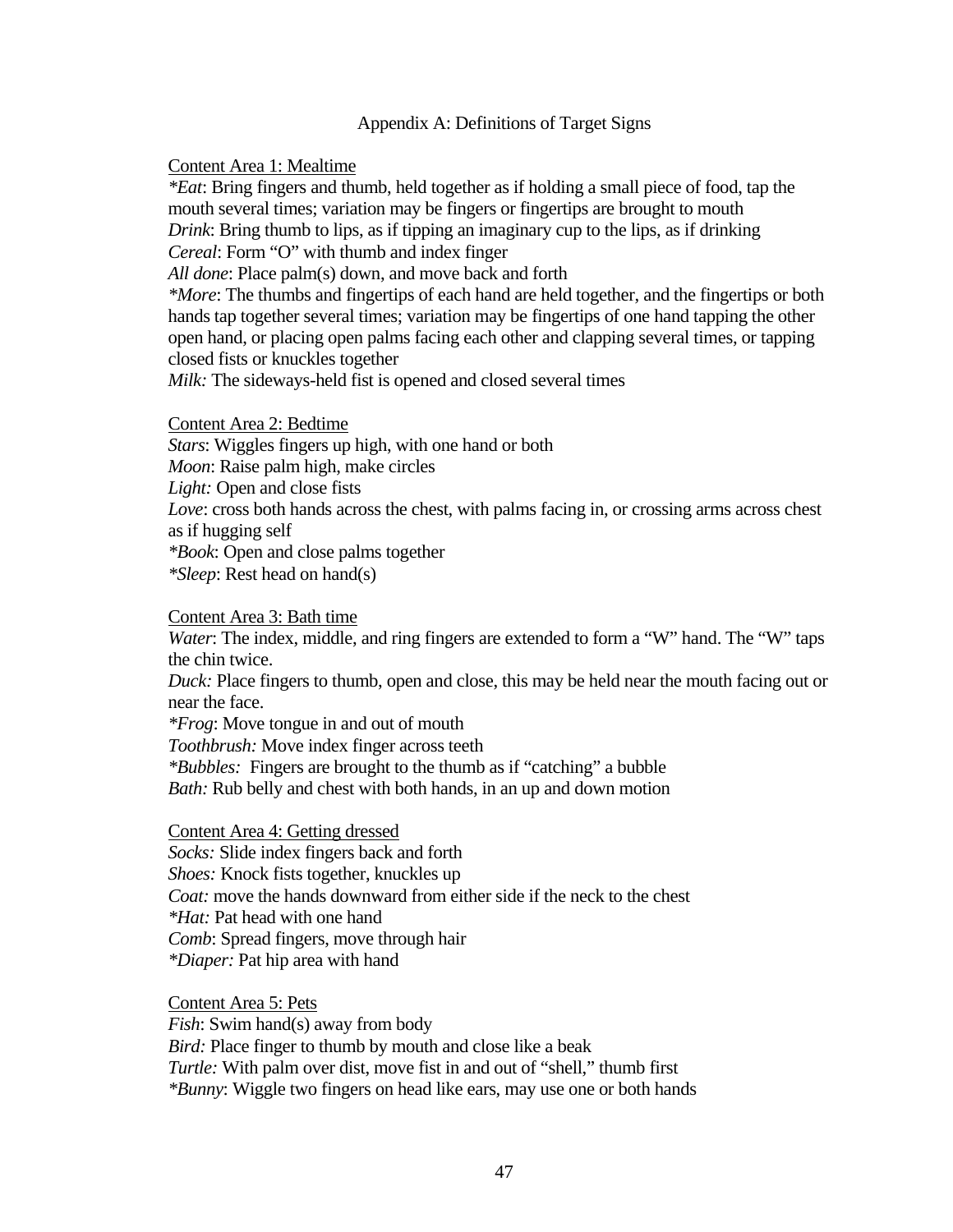*\*Dog:* Pat your thigh area as if calling a dog

*Cat:* The thumb and index finger come together at the upper lip and move outward and away from the face as if tracing whiskers on your cheek, may use one or both hands; variation may be stroking your cheek with one or all fingers across cheek

Content Area 6: At the Park *Butterfly*: Link thumbs and wiggle fingers *Swing:* Hold "ropes" and rock torso *Flower:* "Sniff-sniff" as if smelling a flower *Tree:* With elbow resting in palm, wave arm *\*Slide*: Move hand in a swooping motion across the chest *\*Ball:* Trace ball shape with hands or make throwing motion???

Signs with an asterisk next to it indicate target signs being taught in the booster sessions. Definition of an acceptable sign includes any approximation of the targeted sign that the child makes, independently to communicate something they want, see, need, et cetera. The goal is not for the child to produce an exact replication or imitation of the sign being taught. Rather it is to show that they can demonstrate a sign or gesture to communicate a request or represent an object.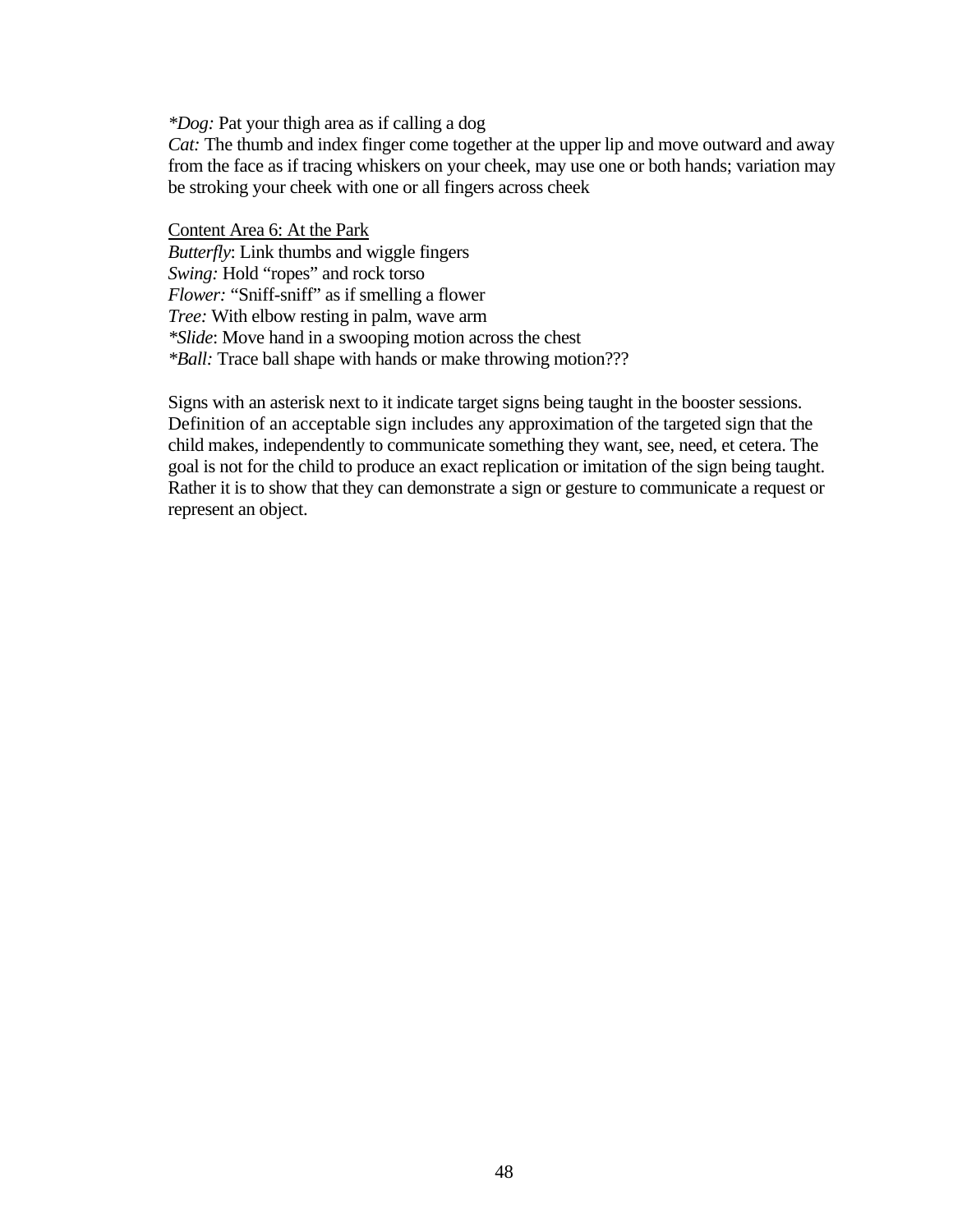# Appendix B: Session Data Collection of Signs Demonstrated

Participant: \_\_\_\_\_\_\_\_\_\_\_\_\_\_\_\_\_\_ Rater: \_\_\_\_\_\_\_\_\_\_\_\_\_\_\_\_\_\_

## **Content Signs**

Content Area: Mealtime Date/Session: \_\_\_\_\_\_\_\_\_

|              | Name of Sign   Number of Prompts | <b>Type of Prompts</b>        | <b>Frequency</b> |
|--------------|----------------------------------|-------------------------------|------------------|
| *Eat         | Demonstrated Not demonstrated    | $\mathbf{I} \quad \mathbf{V}$ |                  |
| <b>Drink</b> | Demonstrated Not demonstrated    | $I \quad V$                   |                  |
| *More        | Demonstrated Not demonstrated    | $I$ V                         |                  |
| Cereal       | Demonstrated Not demonstrated    | $I \quad V$                   |                  |
| All done     | Demonstrated Not demonstrated    | $I \ V$                       |                  |
| Milk         | Demonstrated Not demonstrated    | $\mathbf{I} \quad \mathbf{V}$ |                  |

Content Area: BedtimeDate/Session: \_\_\_\_\_\_\_\_\_

|              | Name of Sign   Number of Prompts | <b>Type of Prompts</b>        | <b>Frequency</b> |
|--------------|----------------------------------|-------------------------------|------------------|
| <b>Stars</b> | Demonstrated Not demonstrated    |                               |                  |
| Moon         | Demonstrated Not demonstrated    |                               |                  |
| Light        | Demonstrated Not demonstrated    |                               |                  |
| Love         | Demonstrated Not demonstrated    | $\mathbf{I} \quad \mathbf{V}$ |                  |
| *Sleep       | Demonstrated Not demonstrated    |                               |                  |
| $*Book$      | Demonstrated Not demonstrated    |                               |                  |

Content Area: Bath time Date/Session: \_\_\_\_\_\_\_\_\_\_

| <b>Name of Sign</b> | <b>Number of Prompts</b>      | <b>Type of Prompts</b>        | <b>Frequency</b> |
|---------------------|-------------------------------|-------------------------------|------------------|
| Water               | Demonstrated Not demonstrated |                               |                  |
| Duck                | Demonstrated Not demonstrated | I V                           |                  |
| $*Frog$             | Demonstrated Not demonstrated | - V                           |                  |
| Toothbrush          | Demonstrated Not demonstrated | $\mathbf{I} \quad \mathbf{V}$ |                  |
| <b>Bath</b>         | Demonstrated Not demonstrated | $\mathbf{I} \quad \mathbf{V}$ |                  |
| *Bubbles            | Demonstrated Not demonstrated |                               |                  |

Content Area: Getting dressed Date/Session:

| <b>Name of Sign</b> | <b>Number of Prompts</b>      | <b>Type of Prompts</b>        | <b>Frequency</b> |
|---------------------|-------------------------------|-------------------------------|------------------|
| <b>Socks</b>        | Demonstrated Not demonstrated | $\mathbf{I} \quad \mathbf{V}$ |                  |
| Coat                | Demonstrated Not demonstrated | $\mathbf{I} \quad \mathbf{V}$ |                  |
| *Hat                | Demonstrated Not demonstrated | $\mathbf{I} \quad \mathbf{V}$ |                  |
| Comb                | Demonstrated Not demonstrated | I V                           |                  |
| <b>Shoes</b>        | Demonstrated Not demonstrated | I V                           |                  |
| *Diaper             | Demonstrated Not demonstrated | X7                            |                  |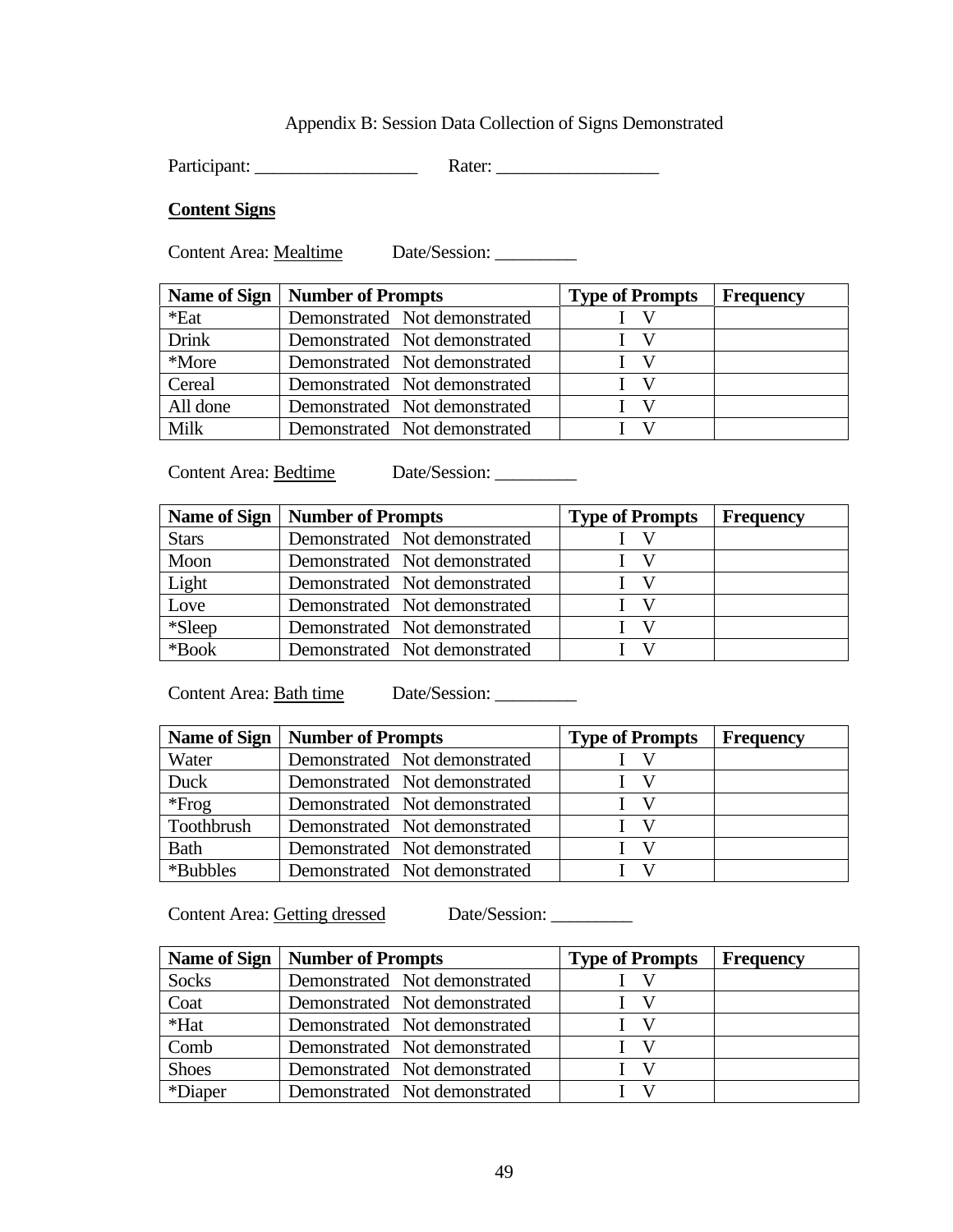Content Area: Pets Date/Session: \_\_\_\_\_\_\_\_\_

|             | Name of Sign   Number of Prompts | <b>Type of Prompts</b> | <b>Frequency</b> |
|-------------|----------------------------------|------------------------|------------------|
| Fish        | Demonstrated Not demonstrated    |                        |                  |
| <b>Bird</b> | Demonstrated Not demonstrated    |                        |                  |
| Turtle      | Demonstrated Not demonstrated    | $\mathbf{V}$           |                  |
| *Bunny      | Demonstrated Not demonstrated    | V                      |                  |
| Cat         | Demonstrated Not demonstrated    | V                      |                  |
| $*$ Dog     | Demonstrated Not demonstrated    |                        |                  |

Content Area: <u>At the Park</u> Date/Session: \_\_\_\_\_\_\_\_\_\_

|                  | Name of Sign   Number of Prompts | <b>Type of Prompts</b>        | <b>Frequency</b> |
|------------------|----------------------------------|-------------------------------|------------------|
| <b>Butterfly</b> | Demonstrated Not demonstrated    |                               |                  |
| Swing            | Demonstrated Not demonstrated    | -V                            |                  |
| Flower           | Demonstrated Not demonstrated    | $\mathbf{V}$                  |                  |
| Tree             | Demonstrated Not demonstrated    | $\mathbf{I} \quad \mathbf{V}$ |                  |
| *Slide           | Demonstrated Not demonstrated    |                               |                  |
| *Ball            | Demonstrated Not demonstrated    |                               |                  |

Teacher prompted response is defined as a prompt the child receives from the teacher to perform the targeted sign. Verbal (V) prompt would be counted when the teacher states, "what is this? Or "what do you want?" and the child responds by producing the sign.

Child initiated response (I) is defined as any approximation of the targeted sign the child makes independently. Signs with an asterisk next to it indicate target signs being taught in the individual booster sessions.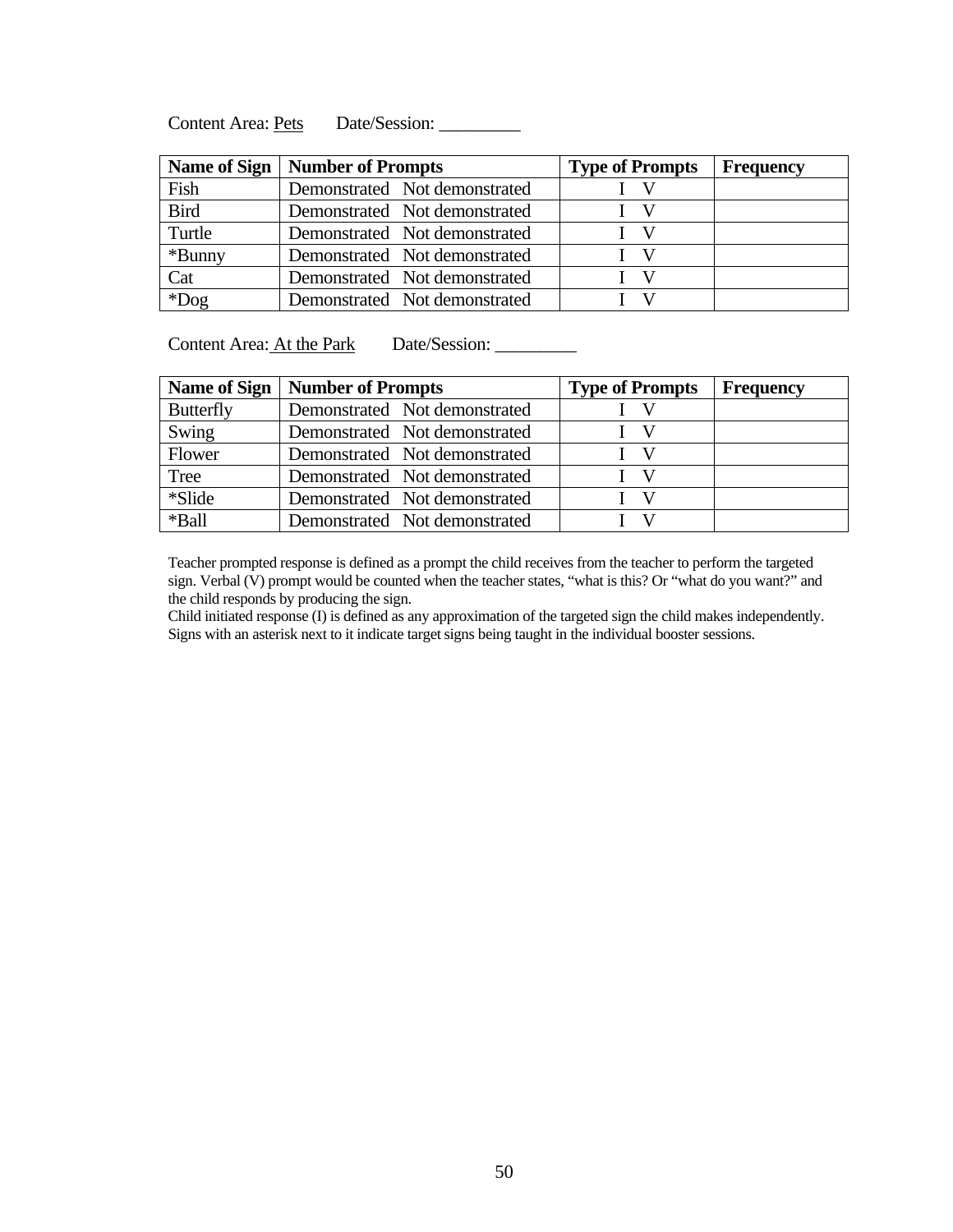| <b>Target Sign</b> | <b>Prompt 1: What is</b><br>this? | <b>Prompt 2: How do</b><br>you say | <b>Prompt 3: Show me</b><br>looks like.<br>what |
|--------------------|-----------------------------------|------------------------------------|-------------------------------------------------|
| More               | $+$ / -                           | $+$ / -                            | $+$ / -                                         |
| Eat                | $+$ / -                           | $+$ / -                            | $+$ / -                                         |
| <b>Book</b>        | $+$ / -                           | $+$ / -                            | $+$ / -                                         |
| Sleep              | $+$ / -                           | $+$ / -                            | $+$ / -                                         |
| Frog               | $+$ / -                           | $+$ / -                            | $+$ / -                                         |
| <b>Bubbles</b>     | $+$ / -                           | $+$ / -                            | $+$ / -                                         |
| Diaper             | $+$ / -                           | $+$ / -                            | $+$ / -                                         |
| Hat                | $+$ / -                           | $+$ / -                            | $+$ / -                                         |
| <b>Bunny</b>       | $+$ / -                           | $+$ / -                            | $+$ / -                                         |
| Dog                | $+$ / -                           | $+$ / -                            | $+$ / -                                         |
| Ball               | $+$ / -                           | $+$ / -                            | $+$ / -                                         |
| Slide              | $+$ / -                           | $+$ / $-$                          | $+$ / -                                         |

Appendix C: Assessment of Target Signs from Content Areas

**Participant**: \_\_\_\_\_\_\_\_\_\_\_\_**Date/Session:** \_\_/\_\_\_/06 **Teacher/ Rater:** \_\_\_\_\_\_\_\_\_\_\_

Percentage of Signs Produced:  $/36 =$  %

- Present one prompt at a time, then allow the child an opportunity (10 seconds) to imitate the sign between prompts
	- o Prompt 1: What is this?
	- o Prompt 2: How do you say\_\_\_\_\_?
	- o Prompt 3: Show me what \_\_\_\_\_\_ looks like.
- If child produces any approximation of the target sign, provide verbal praise and affection for 2-3 seconds
	- o Document in the corresponding box **(+)** for correct responses
	- o Document in the corresponding box **(-)** for incorrect or no responses
- If there was no response after 10 seconds then ask the next prompt question for the same sign, until the sign has been probed for a total of three times, waiting 10 seconds between each prompt, and then move on to the next target sign.
- Once the target sign has been probed (for a total of three times) that sign will be checked off to ensure the teacher does not probe for the same sign again during that session.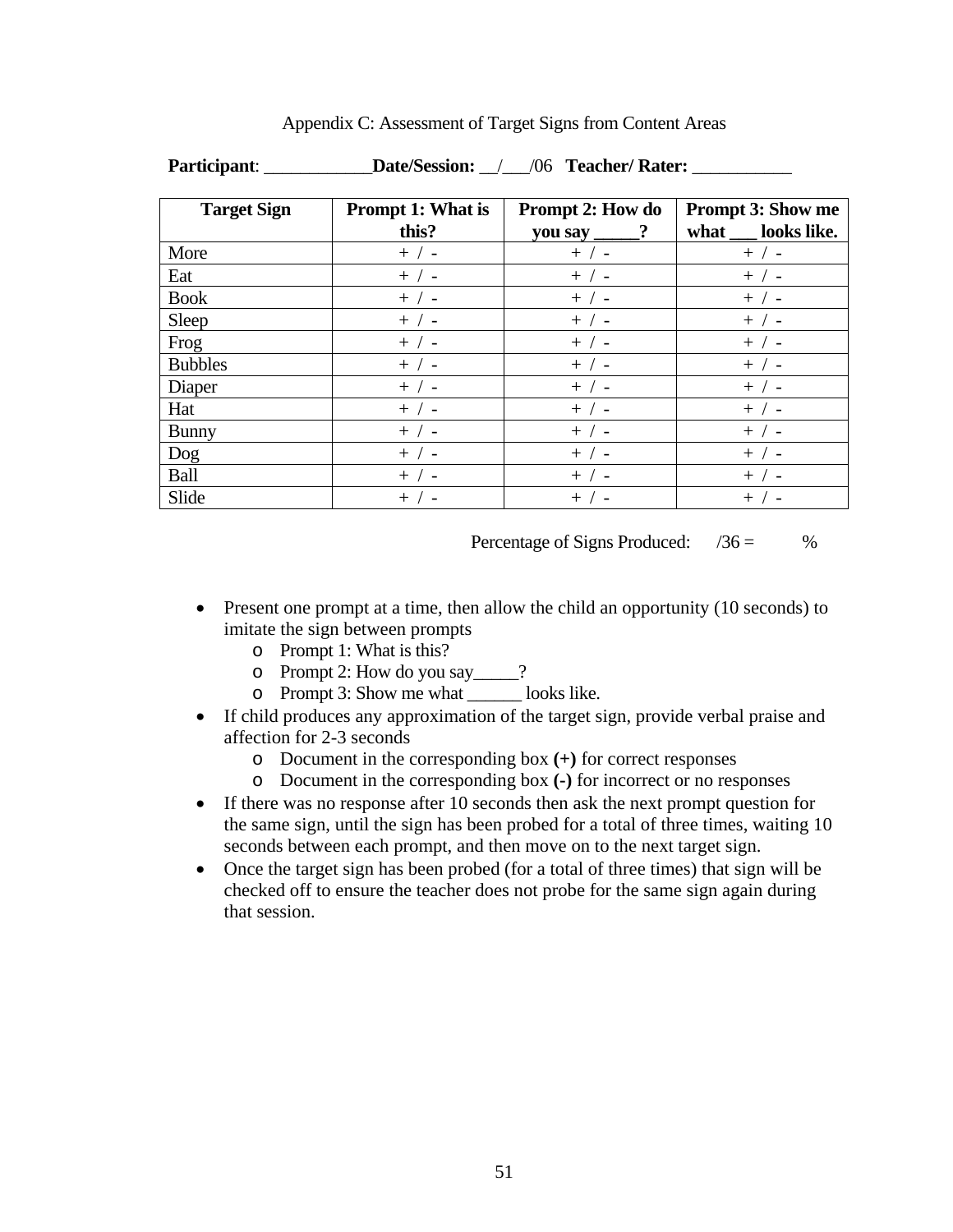## Appendix D: Session Data Collection from Booster Sessions

Participant:\_\_\_\_\_\_\_\_\_\_\_\_\_\_\_ Rater: \_\_\_\_\_\_\_\_\_\_\_\_\_\_\_\_\_\_

Content Area: Mealtime Date/Session: 1

| <b>Name of Sign</b> |              |                  | <b>Type of</b><br><b>Prompts</b> | Frequency |
|---------------------|--------------|------------------|----------------------------------|-----------|
| *Eat                | Demonstrated | Not Demonstrated |                                  |           |
| *More               | Demonstrated | Not Demonstrated |                                  |           |

Date/Session: \_\_\_\_\_\_\_\_

| <b>Name of Sign</b> |              |                  | <b>Type of</b><br><b>Prompts</b> | <b>Frequency</b> |
|---------------------|--------------|------------------|----------------------------------|------------------|
| *Eat                | Demonstrated | Not Demonstrated |                                  |                  |
| *More               | Demonstrated | Not Demonstrated |                                  |                  |

Content Area: <u>Bedtime</u> Date/Session: \_\_\_\_\_\_\_\_\_

| <b>Name of Sign</b> |              |                  | <b>Type of</b><br><b>Prompts</b> | <b>Frequency</b> |
|---------------------|--------------|------------------|----------------------------------|------------------|
| *Sleep              | Demonstrated | Not Demonstrated |                                  |                  |
| $*$ Book            | Demonstrated | Not Demonstrated |                                  |                  |

Date/Session: \_\_\_\_\_\_\_\_\_

| <b>Name of Sign</b> |              |                  | <b>Type of</b><br><b>Prompts</b> | <b>Frequency</b> |
|---------------------|--------------|------------------|----------------------------------|------------------|
| $*Sleep$            | Demonstrated | Not Demonstrated |                                  |                  |
| *Book               | Demonstrated | Not Demonstrated |                                  |                  |

Content Area: Bath time Date/Session: \_\_\_\_\_\_\_\_\_\_

| <b>Name of Sign</b> |              |                  | <b>Type of</b><br><b>Prompts</b> | <b>Frequency</b> |
|---------------------|--------------|------------------|----------------------------------|------------------|
| $*Frog$             | Demonstrated | Not Demonstrated |                                  |                  |
| *Bubbles            | Demonstrated | Not Demonstrated |                                  |                  |

Date/Session:

| <b>Name of Sign</b> |              |                  | <b>Type of</b> | <b>Frequency</b> |
|---------------------|--------------|------------------|----------------|------------------|
|                     |              |                  | <b>Prompts</b> |                  |
| $*Frog$             | Demonstrated | Not Demonstrated |                |                  |
| *Bubbles            | Demonstrated | Not Demonstrated |                |                  |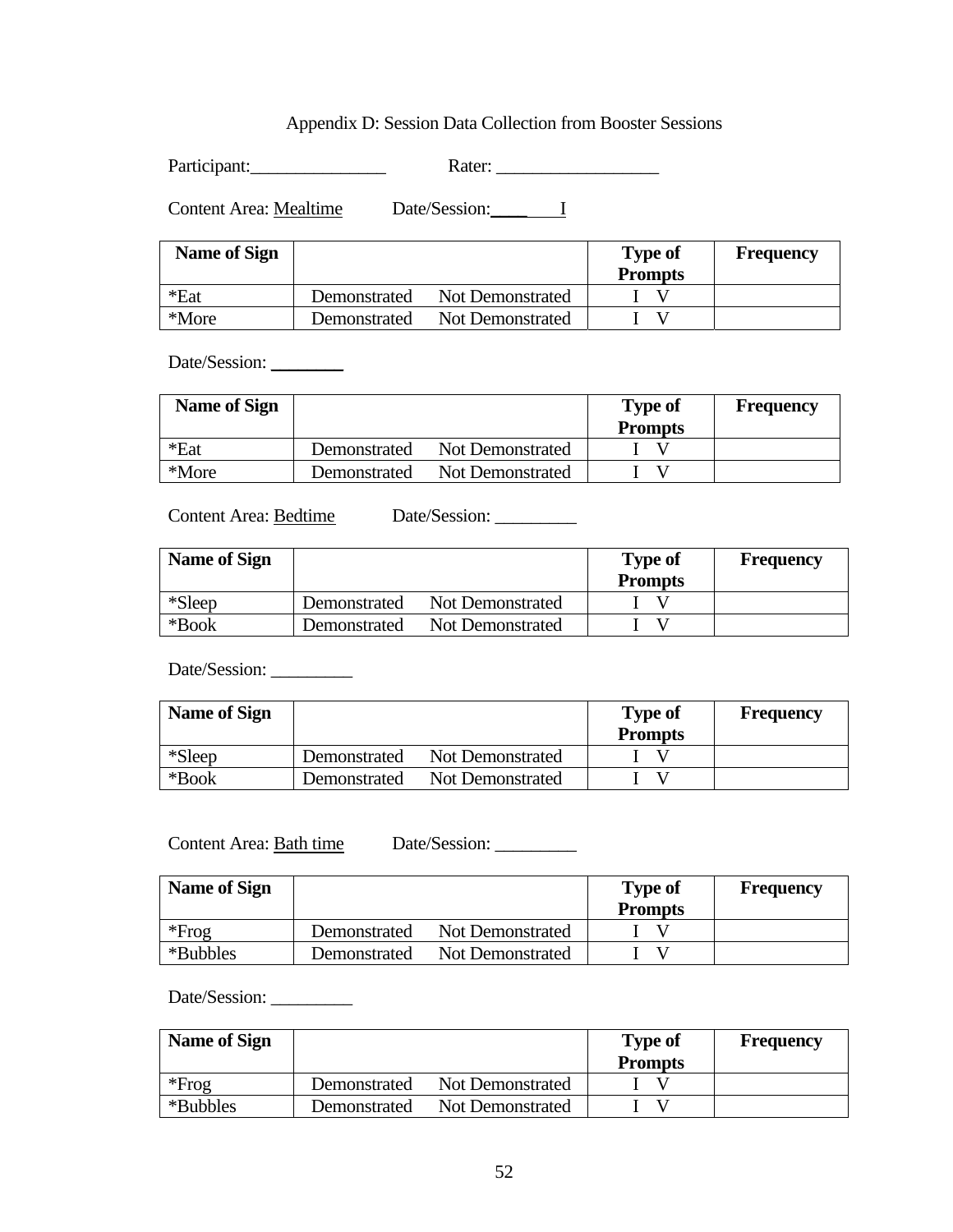Content Area: Getting dressed Date/Session: \_\_\_\_\_\_\_\_\_

| <b>Name of Sign</b> |              |                  | <b>Type of</b><br><b>Prompts</b> | Frequency |
|---------------------|--------------|------------------|----------------------------------|-----------|
| *Hat                | Demonstrated | Not Demonstrated |                                  |           |
| *Diaper             | Demonstrated | Not Demonstrated |                                  |           |

Date/Session:

| <b>Name of Sign</b> |              |                  | <b>Type of</b><br><b>Prompts</b> | <b>Frequency</b> |
|---------------------|--------------|------------------|----------------------------------|------------------|
| *Hat                | Demonstrated | Not Demonstrated |                                  |                  |
| *Diaper             | Demonstrated | Not Demonstrated |                                  |                  |

Content Area: <u>Pets</u> Date/Session: \_\_\_\_\_\_\_\_\_

| <b>Name of Sign</b> |              |                         | <b>Type of</b><br><b>Prompts</b> | <b>Frequency</b> |
|---------------------|--------------|-------------------------|----------------------------------|------------------|
| *Bunny              | Demonstrated | Not Demonstrated        |                                  |                  |
| $*$ Dog             | Demonstrated | <b>Not Demonstrated</b> |                                  |                  |

Date/Session: \_\_\_\_\_\_\_\_\_

| <b>Name of Sign</b> |              |                  | <b>Type of</b><br><b>Prompts</b> | <b>Frequency</b> |
|---------------------|--------------|------------------|----------------------------------|------------------|
| *Bunny              | Demonstrated | Not Demonstrated |                                  |                  |
| $*$ Dog             | Demonstrated | Not Demonstrated |                                  |                  |

Content Area: <u>At the Park</u> Date/Session: \_\_\_\_\_\_\_\_\_\_\_

| <b>Name of Sign</b> |              |                  | <b>Type of</b><br><b>Prompts</b> | <b>Frequency</b> |
|---------------------|--------------|------------------|----------------------------------|------------------|
| *Slide              | Demonstrated | Not Demonstrated |                                  |                  |
| *Ball               | Demonstrated | Not Demonstrated |                                  |                  |

Date/Session: \_\_\_\_\_\_\_\_\_

| <b>Name of Sign</b> |              |                  | <b>Type of</b><br><b>Prompts</b> | <b>Frequency</b> |
|---------------------|--------------|------------------|----------------------------------|------------------|
| *Slide              | Demonstrated | Not Demonstrated |                                  |                  |
| *Ball               | Demonstrated | Not Demonstrated |                                  |                  |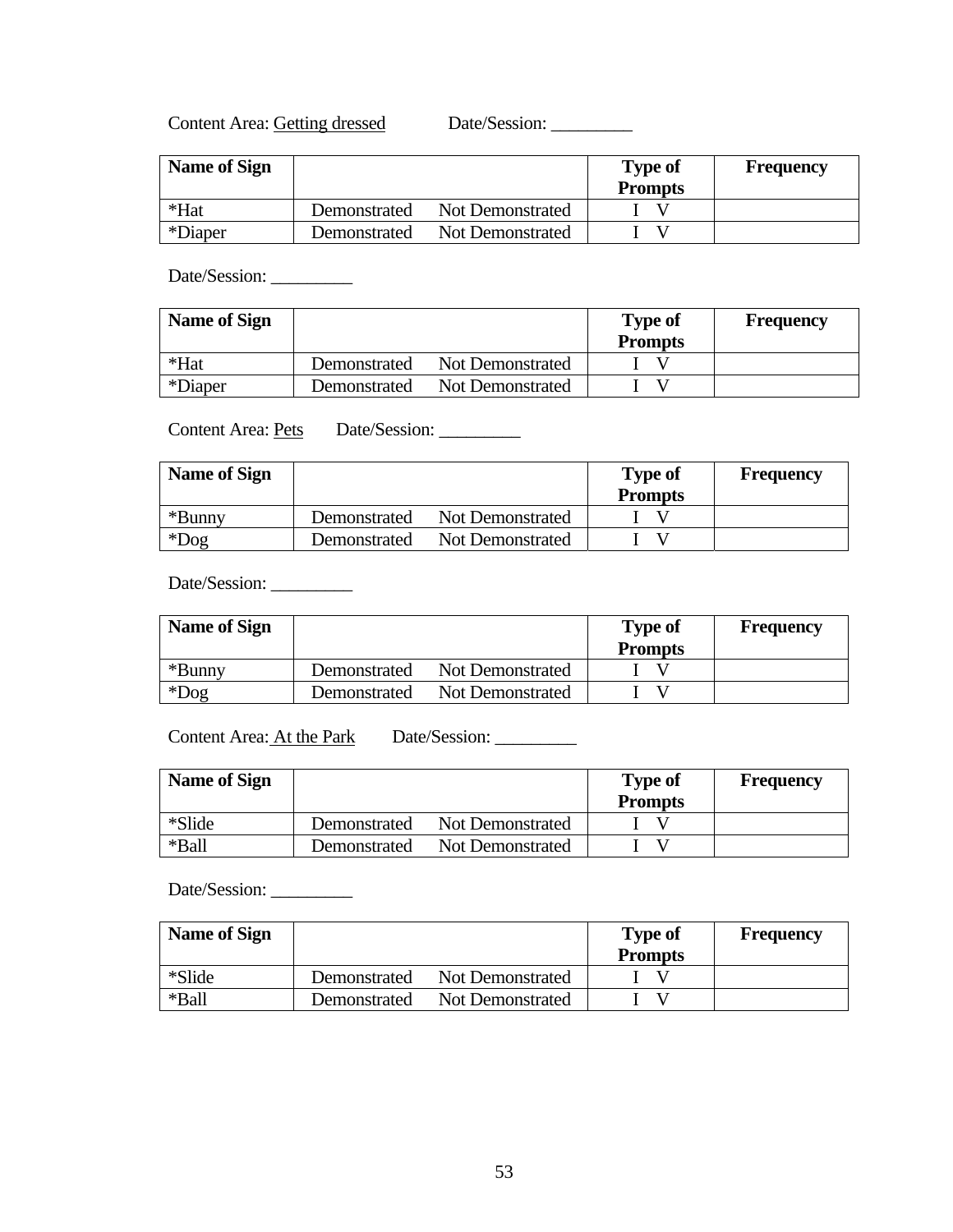## Appendix E: Protocol for Prompting Signs

Assessment of Signs Produced/Acquired

- Present one prompt at a time, then allow the child an opportunity (10 seconds) to imitate the sign between prompts
	- o Prompt 1: What is this?
	- o Prompt 2: How do you say\_\_\_\_\_?
	- o Prompt 3: Show me what \_\_\_\_\_\_ looks like.
- If child produces any approximation of the target sign, provide verbal praise and affection for 2-3 seconds
- If there was no response after 10 seconds then ask the next prompt question for the same sign, until the sign has been probed for a total of three times, waiting 10 seconds between each prompt, and then move on to the next target sign.
- Once the target sign has been probed (for a total of three times) that sign will be checked off to ensure the teacher or principal investigator does not probe for the same sign again during that session.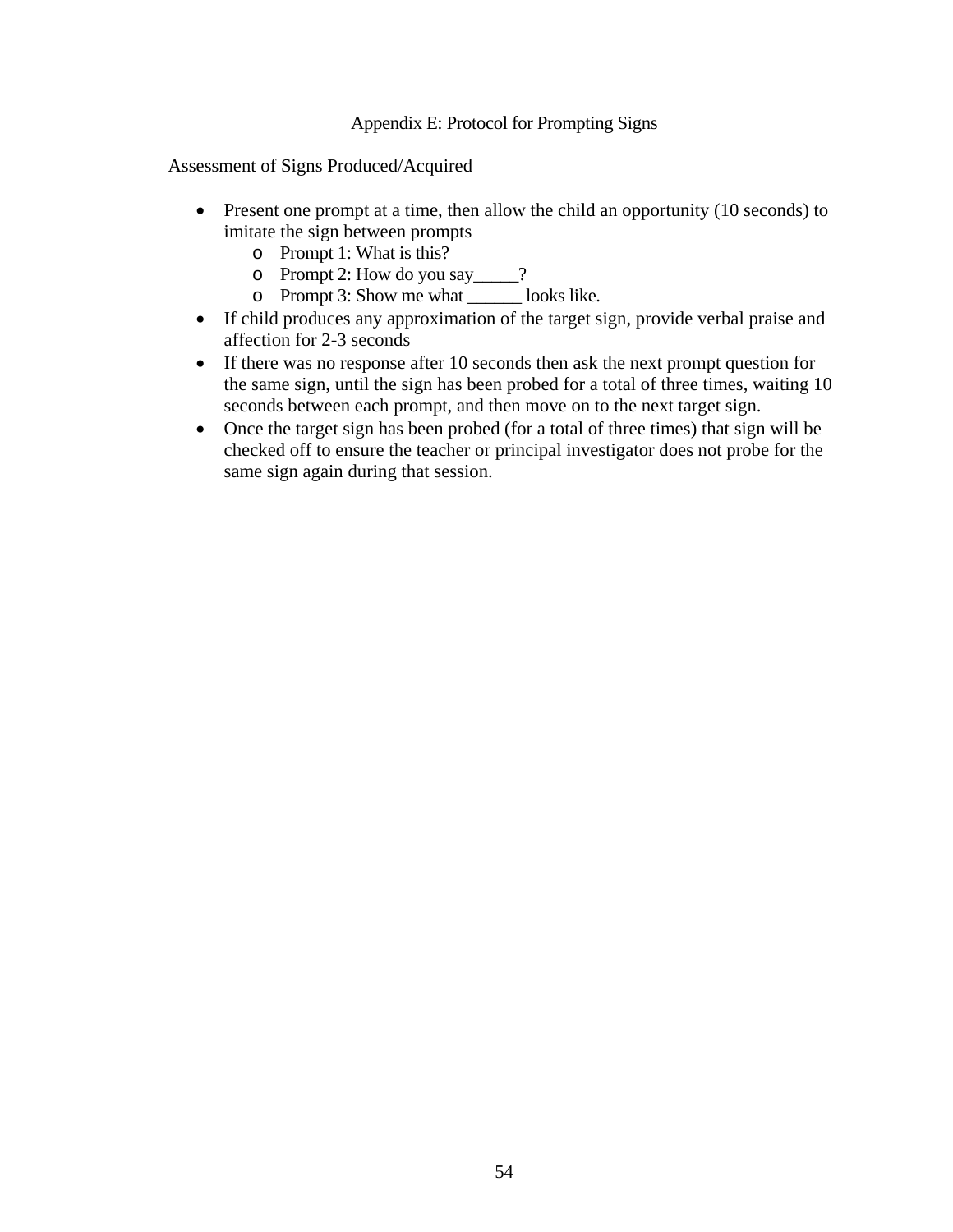Appendix F: Parent Data Sheet

Target Sign One: \_\_\_\_\_\_\_\_\_\_

Summary of Training Sessions (include where sessions held i.e., home/kitchen; length of sessions, i.e., 12-12:15pm, etc.)

Frequency of Sign Produced (tally each time you observe your child make the sign)

Target Sign Two:

Summary of Training Sessions (include where sessions held i.e., home/kitchen; length of sessions, i.e., 12-12:15pm, etc.)

Frequency of Sign Produced (tally each time you observe your child make the sign)

**Other Signs Produced:** 

Other Comments/Observations: (any new words your child is saying? any new milestones your child has reached?)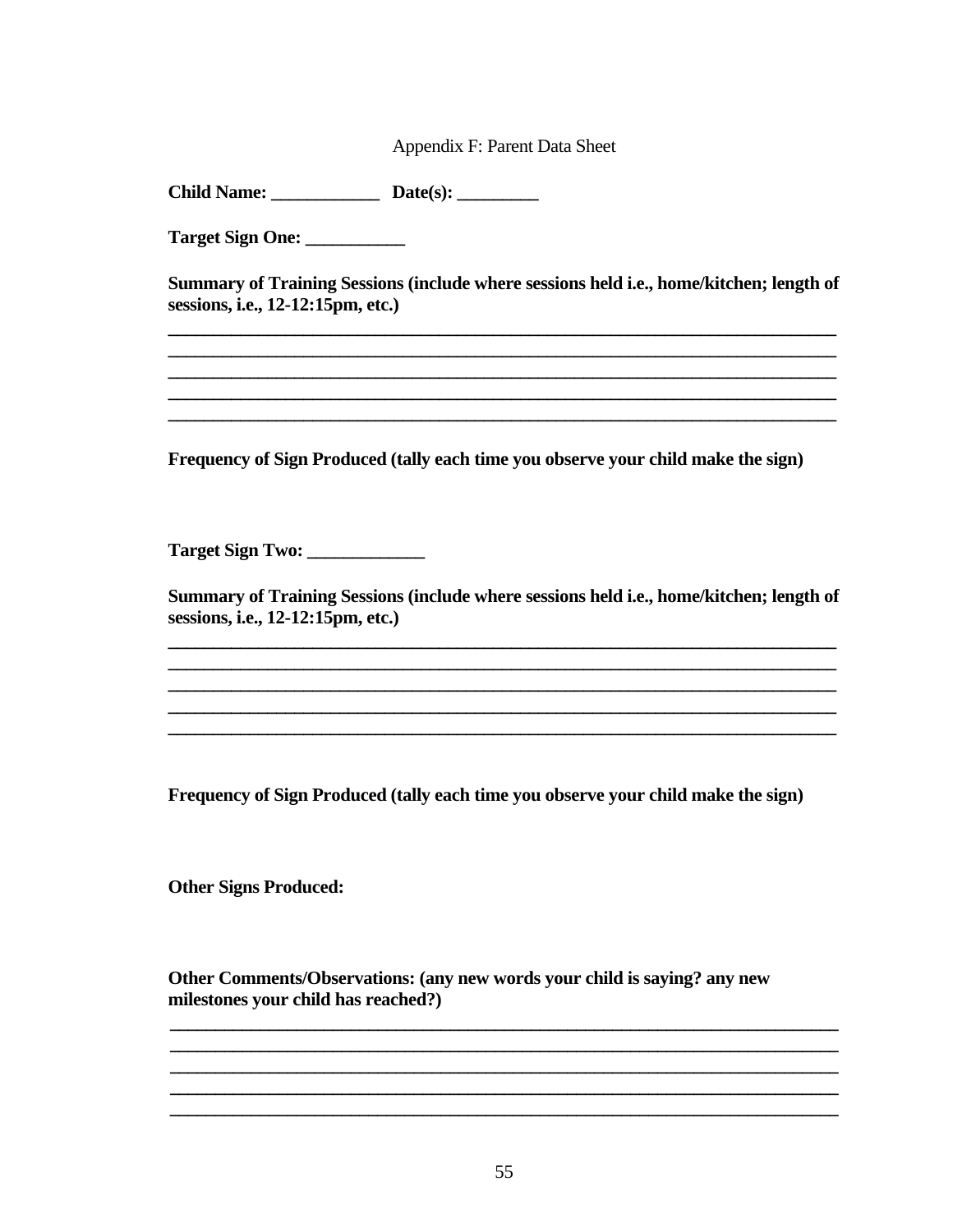### Appendix G: Social Validity Questionnaire

Name:  $\Box$ 

1=strongly disagree 2=disagree 3= slightly disagree 4=slightly agree 5= agree 6=strongly agree

### **Appropriateness of Procedures**

- 1. This intervention was easy to use. 1 2 3 4 5 6
- 2. I would recommend this intervention to other parents. 1 2 3 4 5 6
- 3. I liked the materials and procedures used in this intervention. 1 2 3 4 5 6

#### **Social Significance of the Goals**

- 1. It is important to increase a child's ability to communicate his/her wants and needs effectively. 1 2 3 4 5 6
- 2. It is useful to examine how children and parents can benefit from learning sign language. 1 2 3 4 5 6

## **Social Importance of the Effects**

- 1. I would use this intervention again because it has improved the quality of my interactions with my child. 1 2 3 4 5 6
- 2. Signing has improved my child's communication skills. 1 2 3 4 5 6
- 3. Signing has decreased the overall frustration and tantrums my child exhibits. 1 2 3 4 5 6
- 4. I have been able to incorporate signs into my child's daily routine. 1 2 3 4 5 6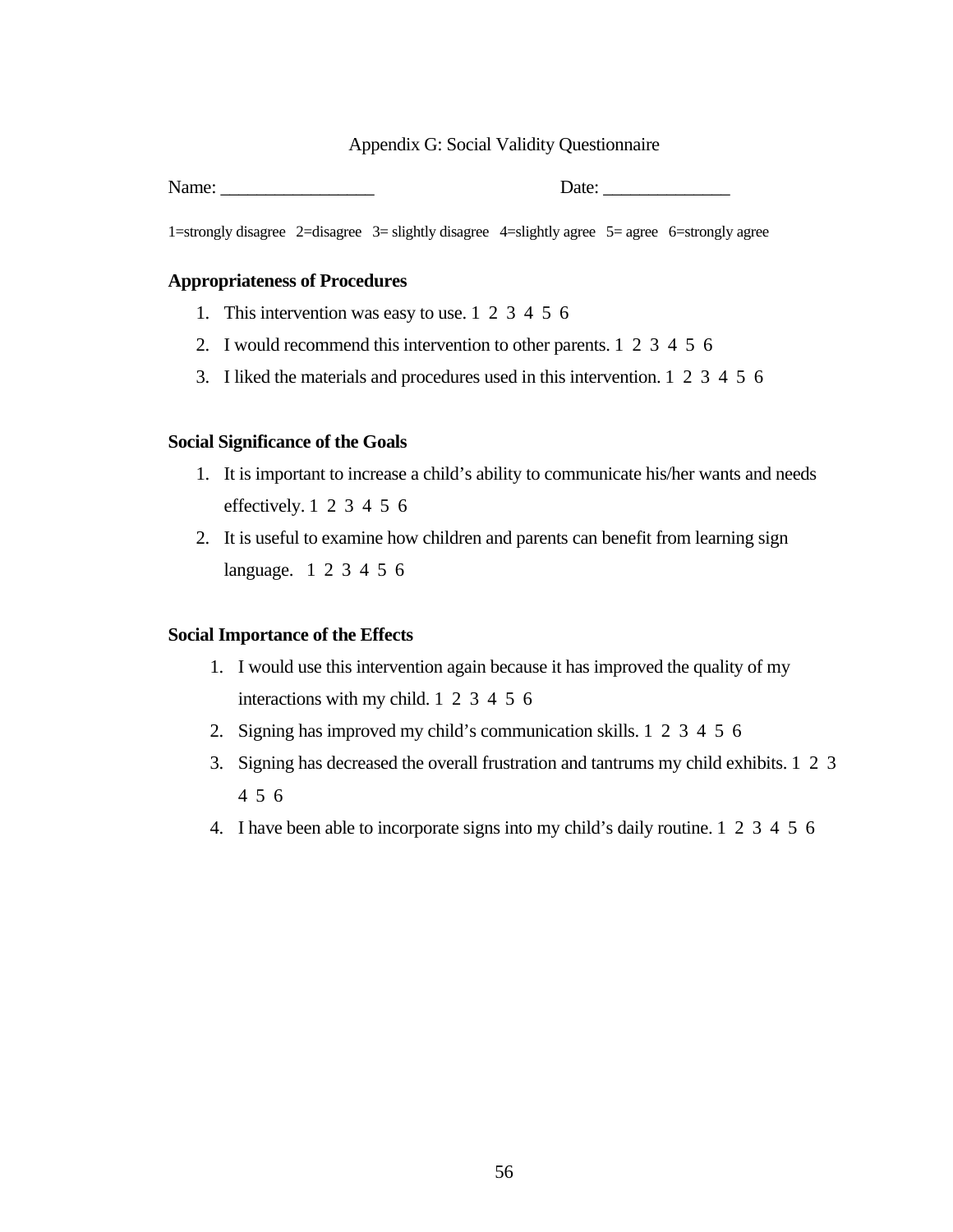## Appendix H: Baseline Session Guidelines

Prior to the Beginning of each Session

- 1. The teacher will gather the real objects and concept items which represent the twelve target signs being taught and place them on the floor for the session. For example, a picture of a jug of milk, a picture of the sign for sleep, a book, bubbles, picture of a bathtub, a diaper, picture of shoes, a toy cat, a toy dog, a ball, a picture of a slide.
- 2. The camera will be turned on prior to the participants entering the room.
- 3. The teacher will then let the parents know that they can bring the children into the training room.

During the Session

- 1. Once in the room the parents will state, "Let's play".
- 2. The child will be free to move about the room and play with any toys or objects he/she wants.
- 3. The teacher will follow the child to where the child is playing and will prompt or ask a question from the protocol for prompting (Appendix: B).
- 4. The questions or prompts will not be given in a systematic manner. Rather they will be given through the natural flow of the child's play until all twelve target signs have been probed for.
- 5. The teacher will wait 10 seconds for the child to respond to the question or prompt.
- 6. If there was no response after 10 seconds then the teacher or principal investigator will ask the same question or prompt two more times and then will move on to the next target sign from the list.
- 7. Once the target sign has been probed (for a total of three times) that sign will be checked off to ensure the teacher or principal investigator does not probe for the same sign again during that session.
- 8. During baseline sessions no consequences will be given for demonstration of a sign or gesture.

Ending the Session

- 1. The teacher will end the session by stating, "It's time to go, let's say goodbye."
- 2. The teacher will then lead the children and their parents back to the waiting area and say goodbye.
- 3. The camera will be turned off after the children and their parents have left the room.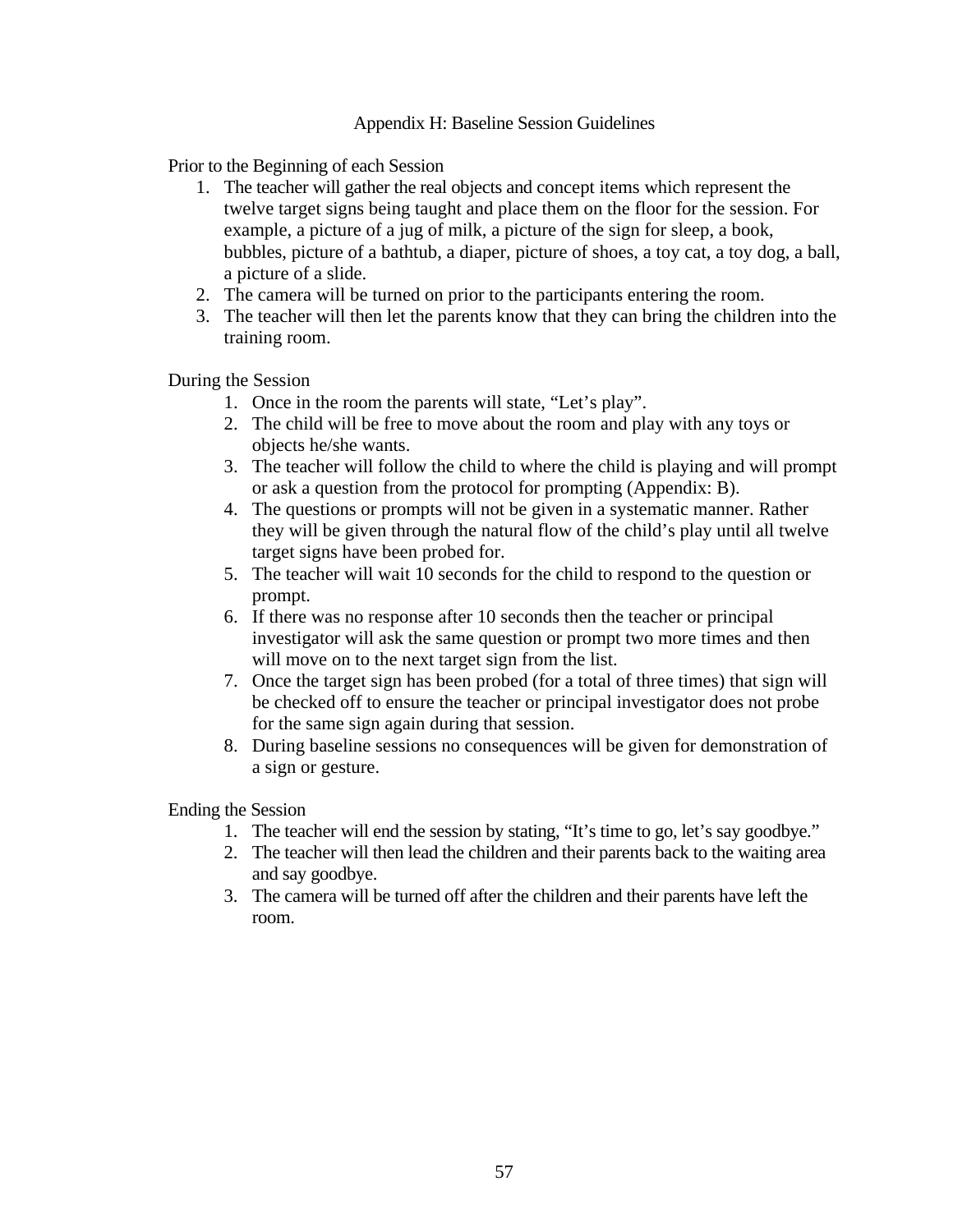## Appendix I: Treatment Session Guidelines

Prior to the Beginning of each Session

- 1. The teacher will gather the real objects and concept items which represent the signs being taught from the current content area and place them on the floor for the session. For example, for the content area bath time signs, a bucket of water, real bubbles, a rubber duck, a stuffed frog, and a toothbrush will be presented.
- 2. The camera will be turned on prior to the participants entering the room.
- 3. The teacher will then let the parents know that they can bring the children into the training room.

During the Session

- 1. Once in the room the teacher will invite the children and his/her parents to gather around a mat located in the center of the room.
- 2. Each session will follow the same general format.
- 3. The sessions will begin with a welcome song, "Sign, Sing and Play" (3-minutes in duration)
- 4. Then a review of previous week's signs will be conducted, if applicable, as well as a sensory-motor activity and free play with concept items which represent the content area being taught (3-minutes in duration).
- 5. Circle time to include music designed for the current week's content area and the BeeBo Sign Language Bear to introduce the signs. Teacher will verbalize the signs being taught while modeling them at the same time in a repetitious manner for the participants and their children Another song (e.g., "Baby takes a bath") will be played which focuses on the signs being taught (e.g., bath, bubbles, water, etc.) (7-minutes in duration).
- 6. Guided play activity with a variety of real objects (e.g., bucket filled with water with bubbles and duck etc., to represent bath time concepts) while showing the children each object with the sign and pairing the sign with the verbal word equivalent (7-minutes in duration).
- 7. Circle time book activity in which the children and their parents gather around the mat and the teacher will read a book which focuses on the current content area (e.g., My Bath Time Signs). The teacher will read the book and when she gets to a content sign she will model the sign and verbalize the sign. Another song will be played which will focus on the current content area signs. Throughout the song the teacher again will model the sign and verbalize the sign (5-minutes in duration).
- 8. Review of the signs learned by stating the sign while modeling the sign and showing the real object associated with the sign "It's Time to Go" song will be played as everyone is saying their goodbyes (5-minutes).
- 9. During all training sessions, consequences for the demonstration of a sign or approximation of a sign will be verbal praise (e.g., "that's right, cat", "great job", "you did it", etc.), affectionate touch (e.g., hugs, kisses, pat on the back, etc.), and giving the child the item that she/he request or showing the item labeled.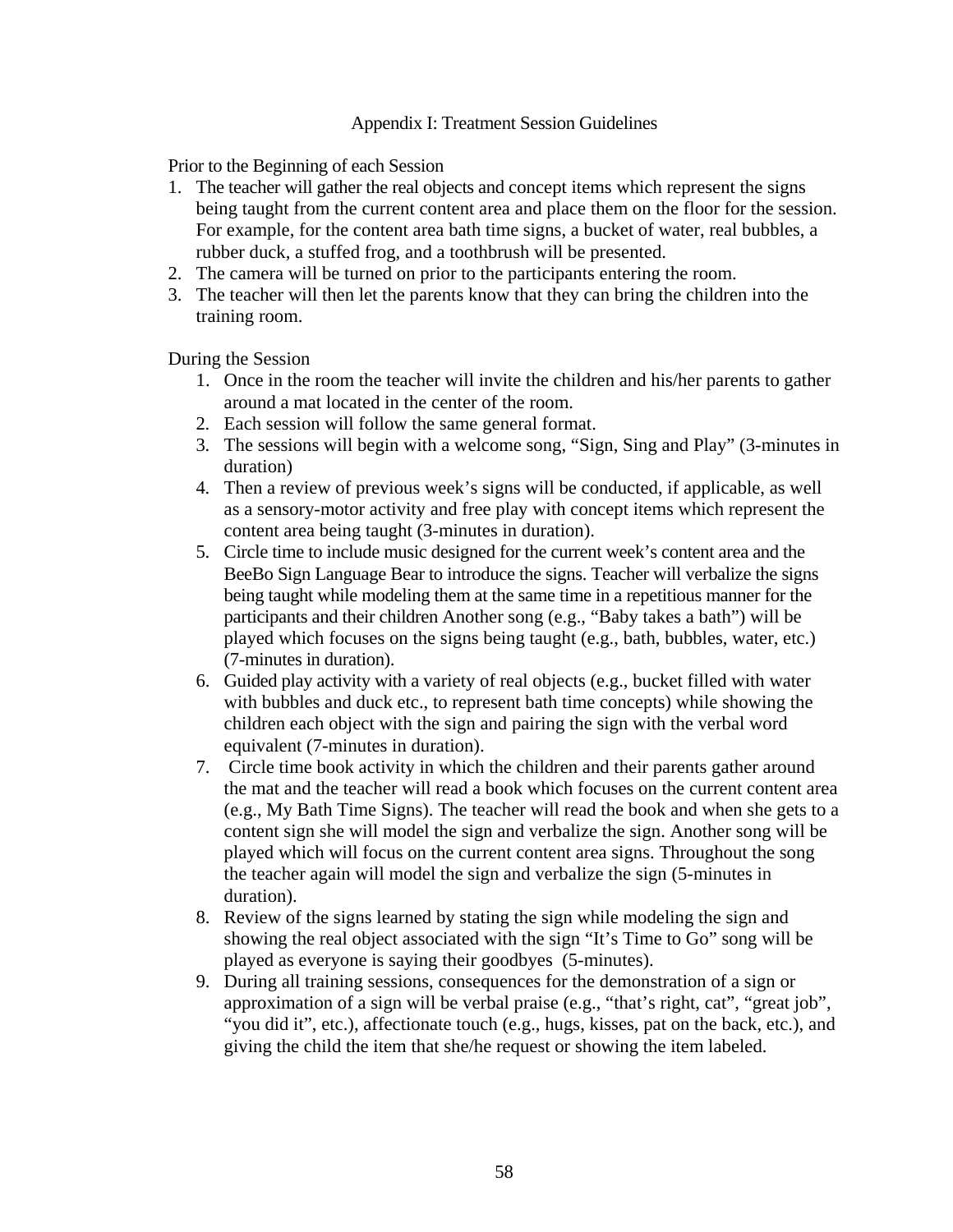Ending the Session

1. If the child chose not to participate and instead wandered to another activity, the parents continued with the class. The child was prompted at one-minute intervals to return to the mat area. At times, the teacher or the parent would go to the child and guide him/her back to the mat area. Sessions were discontinued if the child demonstrated behaviors consistent with fatigue, hunger or over stimulation that could not be calmed within a short period of time.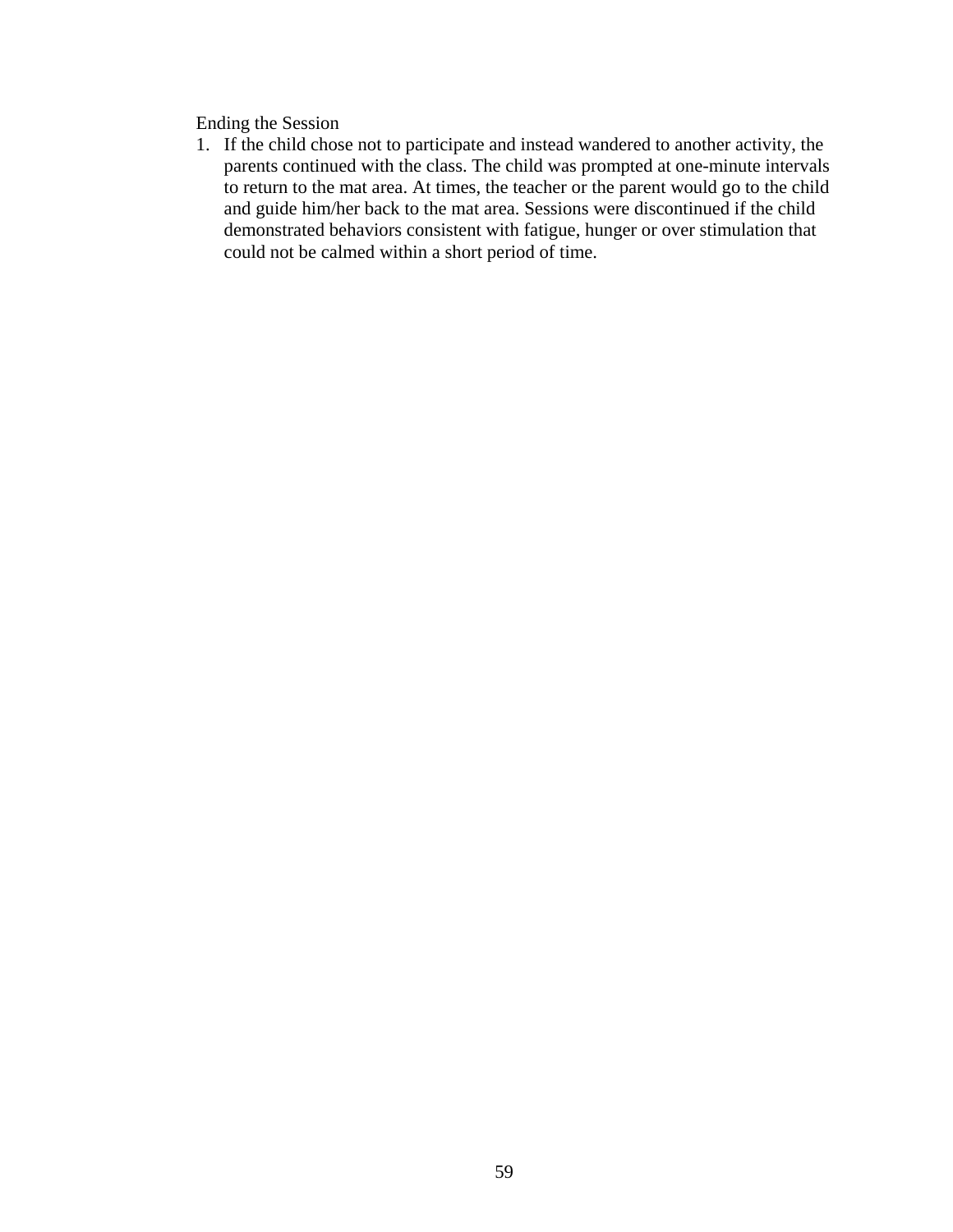## Appendix J: Treatment "Booster" Session Guidelines

Prior to the Beginning of each Session

- 1. The teacher will gather the real objects and concept items which represent the two signs being taught from the current content area and place them on the floor for the session. For example, for the content area bath time signs, a bucket of water, real bubbles, a rubber duck, a stuffed frog, and a toothbrush will be presented.
- 2. The target signs will be chosen based upon interviews with the parents to determine which signs will be most functional for the family.
- 3. The camera will be turned on prior to the participant entering the room.
- 4. The teacher will then let the parent know that they can bring their child into the training room.

During the Session

- 1. Once in the room the teacher will invite the child and his/her parent to gather around a mat located in the center of the room.
- 2. Each session will follow the same general format.
- 3. The signs will be taught by modeling the sign while the child is looking (if needed, state, "\_\_\_\_ look at me/this") at the teacher.
- 4. The sign and the word for the sign will always be presented concurrently.
- 5. The concept item, which represents the sign being taught, will be shown to the child.
- 6. The child will be allowed 10 seconds to imitate the sign.
- 7. If there was no response after 10 seconds then the teacher will repeat the above procedures and then gently take the child's hands and help the child make the sign.
- 8. The teacher will repeat the above procedures for half of the session (approximately two and a half minutes).
- 9. The second target sign will be taught in the same manner for the remainder of the session (approximately two and a half minutes).
- 10. During all treatment sessions consequences for the demonstration of a sign or approximation of a sign will be verbal praise (e.g., "that's right, cat", "great job", "you did it", etc.), affectionate touch (e.g., hugs, kisses, pat on the back, etc.), and giving the child the item that she/he requests or showing the item they labeled.

## Ending the Session

1. If the child chooses not to participate and instead wanders to another activity, the parents will continue with the class. The child will be prompted at one-minute intervals to return to the mat area, however, the child will not be required to participate. At times, the teacher or the parent would go to the child and guide him/her back to the mat area. Sessions were discontinued if the child demonstrated behaviors consistent with fatigue, hunger or over stimulation that could not be calmed within a short period of time.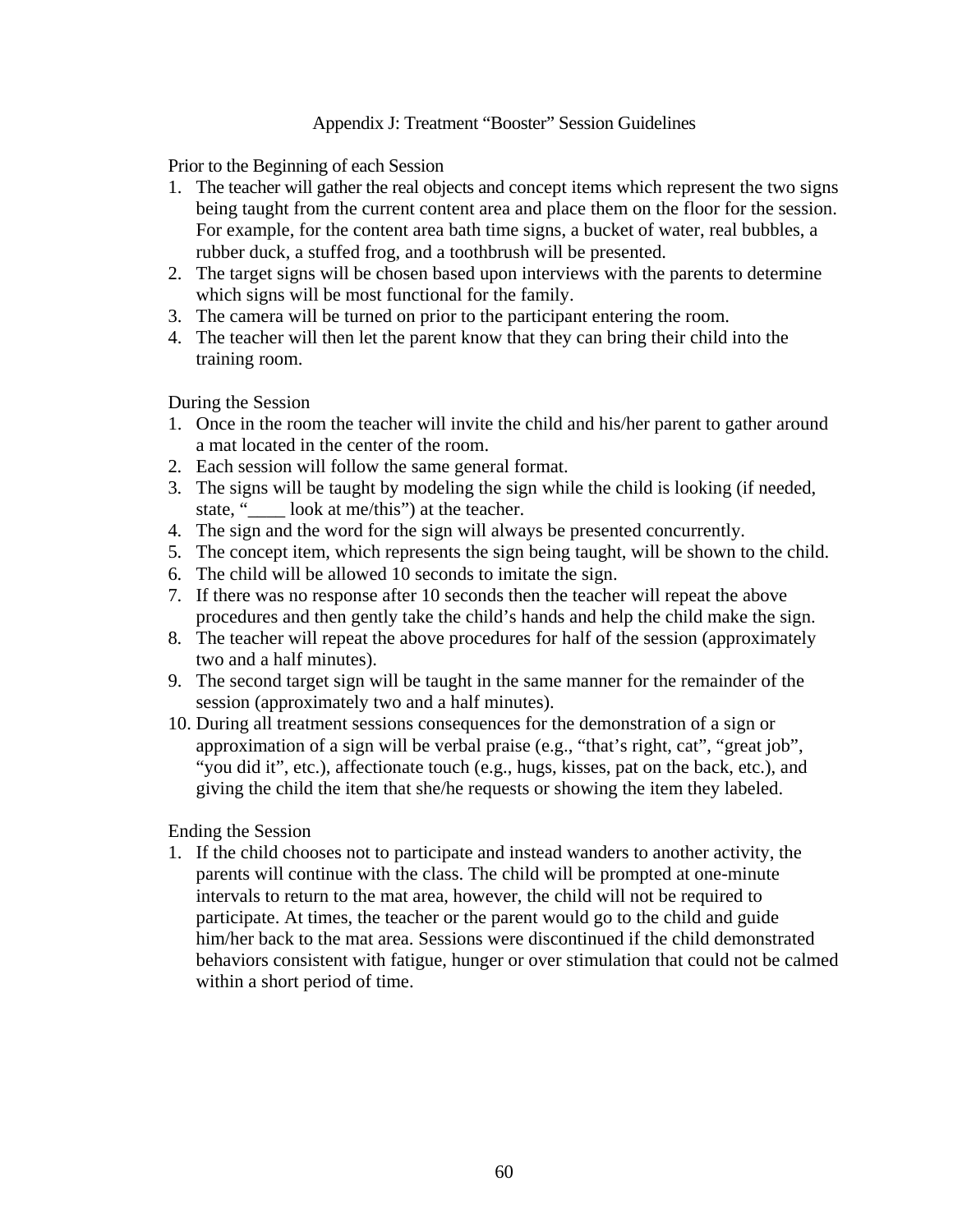# Appendix K: Prompting Sequence for Teaching Signs

- 1. Independent: child responded and demonstrates the sign without prompting
- 2. Verbal and Model: model the sign while the child is looking at you (if needed, state,<br>"Look at ma/this") and always pair the verbal word equivalent while modeling  $\Box$  look at me/this") and always pair the verbal word equivalent while modeling the sign
- 3. Show a real object which represents the sign you are teaching and model the sign while saying the sign
- 4. Allow the child an opportunity (10 seconds) to imitate the sign
- 5. Physical: gently take the child's hands and assist the child in making the sign
- 6. Repeat sequence repeatedly when teaching a new sign